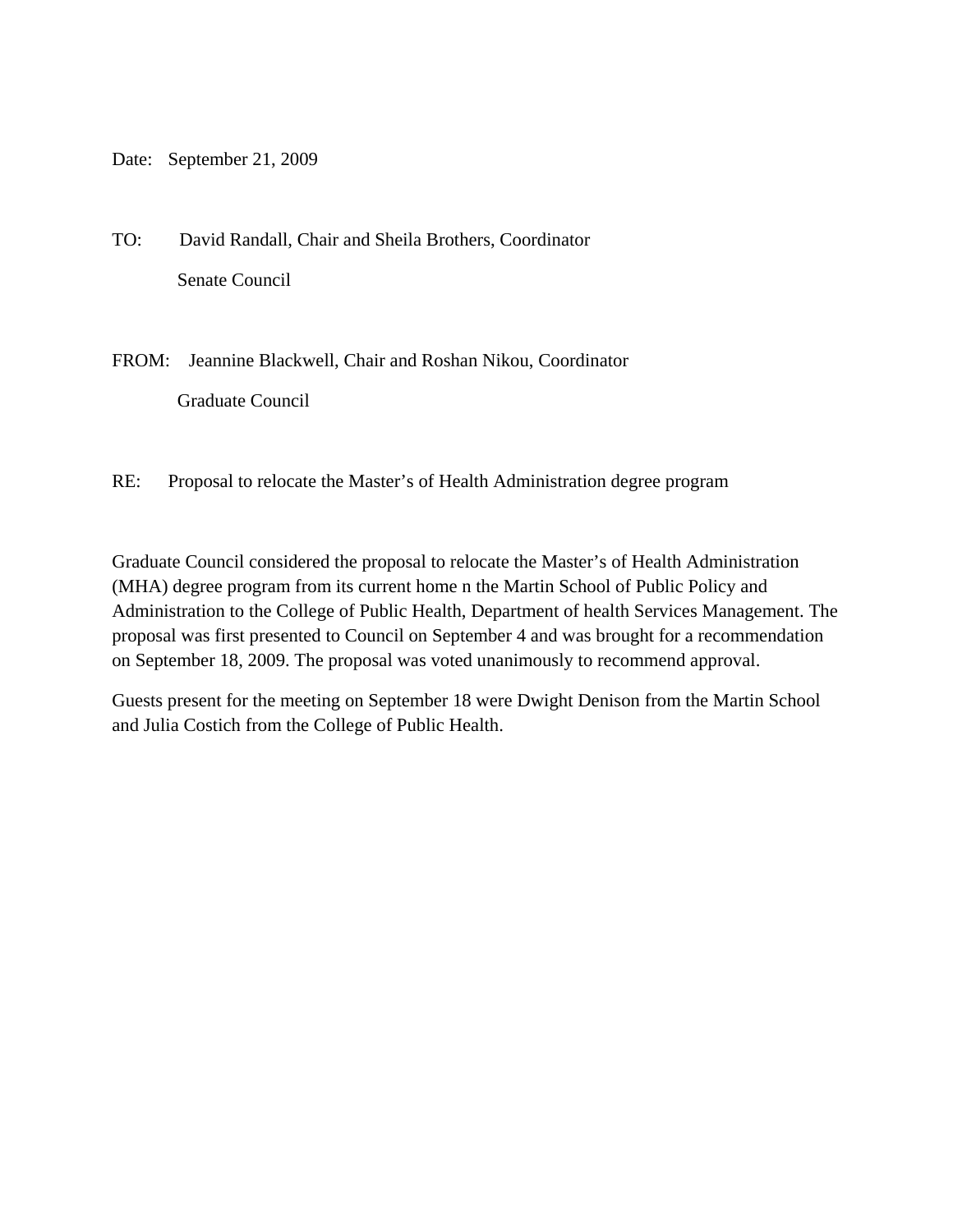## **University of Kentucky Senate Academic Structure and Organization Committee**

From: The Senate's Academic Structure and Organization Committee (Charles Griffith (chair), Deborah Reed, Dwight Denison, Sue Humphrey, Tim Sellnow, Bill Smith, Joshua Ederington

To: Sheila Brothers, Office of the Senate Council

Date: October 29, 2009

The attached proposal to move the Master's of Health Administration program from the Martin School of Public Policy and Administration to the College of Public Health was discussed by our committee, and we agreed with the proposed change.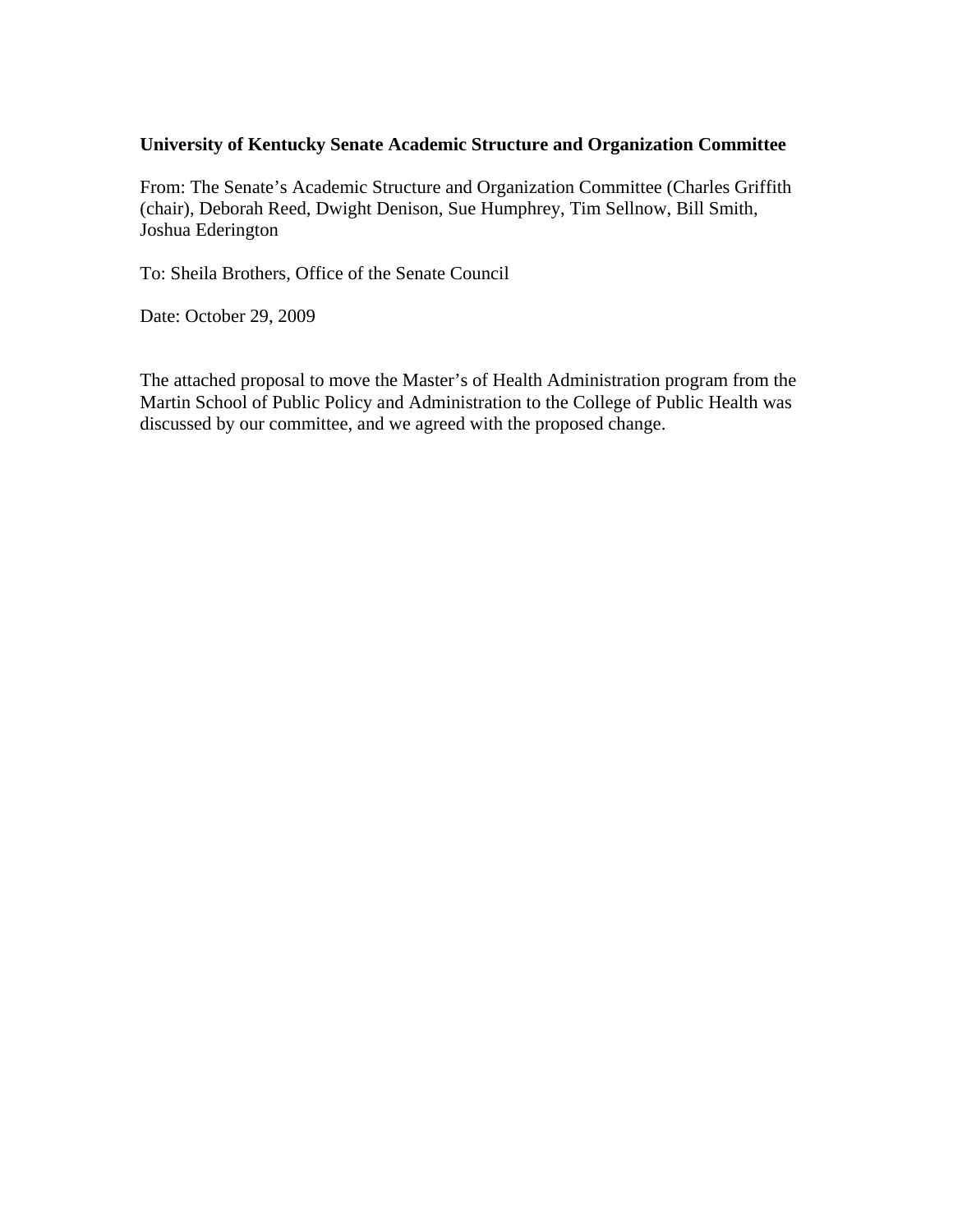# UNIVERSITY SENATE ROUTING LOG

## Transfer Master's in Health Administration to College of Public Health Proposal Title: Name/email/phone for proposal contact: Julia F. Costich, julia.costich@uky.edu, 7-6712

Instruction: To facilitate the processing of this proposal please identify the groups or individuals reviewing the proposal, identify a contact person for each entry, provide the consequences of the review (specifically, approval, rejection, no decision and vote outcome, if any) and please attach a copy of any report or memorandum developed with comments on this proposal.

| Reviewed by: (Chairs, Directors, Faculty Groups,<br>Faculty Councils, Committees, etc) | Contact person<br>Name (phone/email) . | Consequences of<br>Review: |
|----------------------------------------------------------------------------------------|----------------------------------------|----------------------------|
| Health Services Management Faculty Julia F. Costich                                    |                                        | Unanimous ap               |
| College of Public Health Faculty Stephen W. Wyatt                                      |                                        | Unanimous ap               |
| MHA Graduate Faculty                                                                   | Jeannine Blackwell                     |                            |
| Martin School                                                                          | William Hoyt                           |                            |
|                                                                                        | Heirli Anderson                        | HOPTOVEO                   |

| Date of Proposal<br>Review | <b>Review Summary</b><br>Attached?<br>(yes or no) |
|----------------------------|---------------------------------------------------|
| proval $5/27/09$           | no                                                |
| proval $5/28/09$           | no                                                |
| JJN/2009                   |                                                   |
| $8 \int 1/2009$            |                                                   |
| 8 18 2009                  |                                                   |

 $\mathcal{L}=\frac{1}{N}\left\{ \mathcal{B}\right\}$  .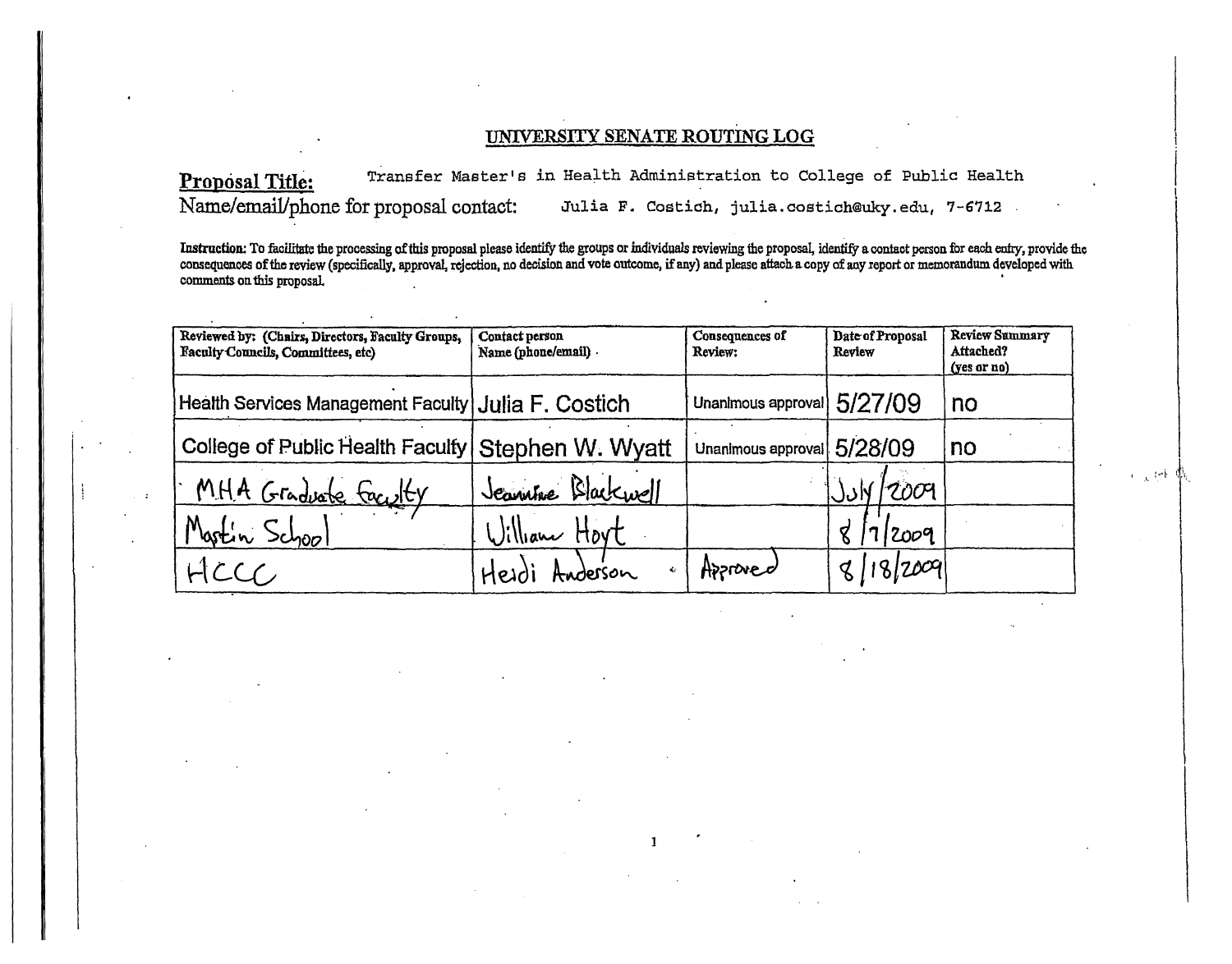## TO: Graduate Faculty in the Masters of Health Administration

FROM: Jeannine Blackwell, Dean of the Graduate School

DATE: July XX, 2009

## RE: Meeting to vote on a proposed relocation of the MHA **Monday, August 10, 2009 in Gillis Building 104 at 10 a.m.**

As the Dean who has administrative responsibility for the Martin School of Public Policy and Administration, I am sending you a proposal to relocate one of our degree programs, the Masters of Health Administration (MHA), from the Martin School to the College of Public Health. This proposal has come about in consultation with the two Deans, an advisory committee to the Provost on the most advantageous location of the MHA, and in discussion with the faculties of the Martin School and the College of Public Health. No faculty will be transferred with this relocation of the degree program.

I am calling a meeting of the Graduate Faculty of the MHA to solicit your formal input on this proposal. I am scheduling this meeting for **Monday, August 10, 2009 in Gillis Building 104 at 10 a.m.** 

I would appreciate your attendance at this meeting. If you are not available to attend, please send me a written statement (email) with your assessment of this relocation, so that we have the fullest possible input from the appointed Graduate Faculty. The faculty of the Martin School and the faculty of the College of Public Health have also been consulted separately.

The proposed relocation has been precipitated by an upcoming reaccreditation of the MHA and the departure of key faculty since the last accreditation in 2004. The next accreditation visit is scheduled spring 2011 and 2009-2010 is the year for preparation of the Self Study for reaccreditation. T Attached to this proposal are the course changes for this relocation.

Below you will find a rationale for this relocation. Thank you for your service as Graduate Faculty in the MHA, and I look forward to meeting you on August 10.

## **Rationale**

 The Master in Health Administration (MHA) degree accreditation standards have changed considerably in recent years, including more stringent faculty complement requirements, the mandatory development of competencies to be addressed in the curriculum, and participation in health-related community and professional service (see Commission on Accreditation of Healthcare Management Education, Criteria for Accreditation, (attached in the proposal). As the Martin School of Public Policy and Administration has achieved prominence in public policy research and education, the differences between the MHA program and the Martin School's primary focus have become more pronounced. The Provost received much input over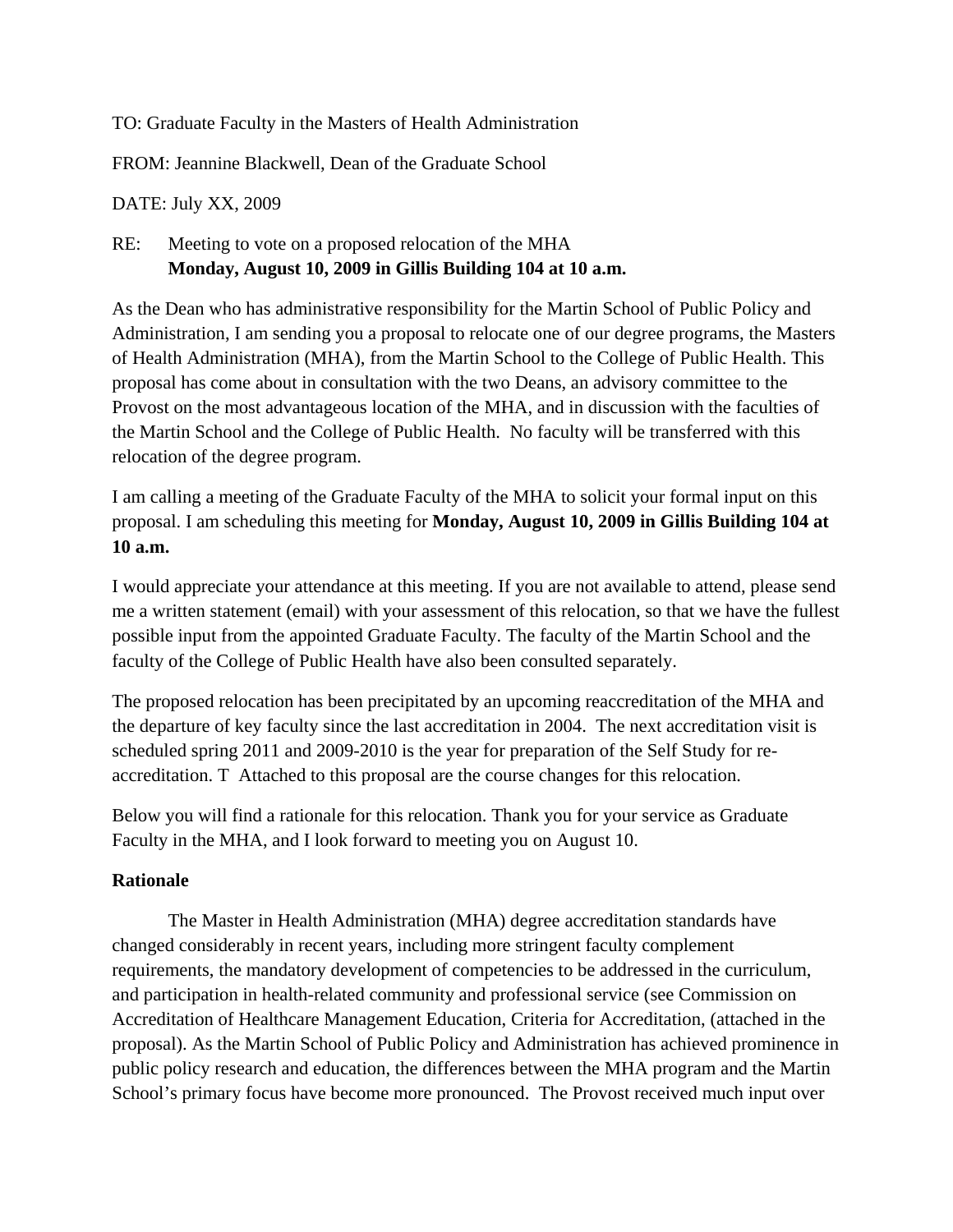the past year and with careful deliberation, he has concluded that it is in the best long-term interest of the University for the Master in Health Administration degree be housed in the College of Public Health. The Provost determined that the size and scope of the College of Public Health will provide more stability and consistency in the administration of this multidisciplinary program. Public health accreditation standards are already focused on competencies that are mapped to the curriculum in a manner that is required under the new MHA accreditation standards. A majority of nationally ranked MHA programs are housed in accredited schools of public health.

 Serious resource constrains also make it problematic to maintain health management education in two distinct institutional units. The College of Public Health is required to include faculty with health management expertise in order to meet core requirements for its own accreditation and thus provides the university with the opportunity to make optimal use of its resources through shared instructional and research capacity. The Department of Health Services Management has faculty members with extensive health administration experience and others with expertise in related areas such as health policy, economics, and law. As one of the six health professions colleges, the College of Public Health is well-positioned to integrate the MHA curriculum with UK's healthcare enterprise as a learning laboratory. Their experiences in coordinating the accreditation requirements of the two programs and their prestige in that administration education indicate that UK's MHA can be appropriately fostered and supported in the College of Public Health.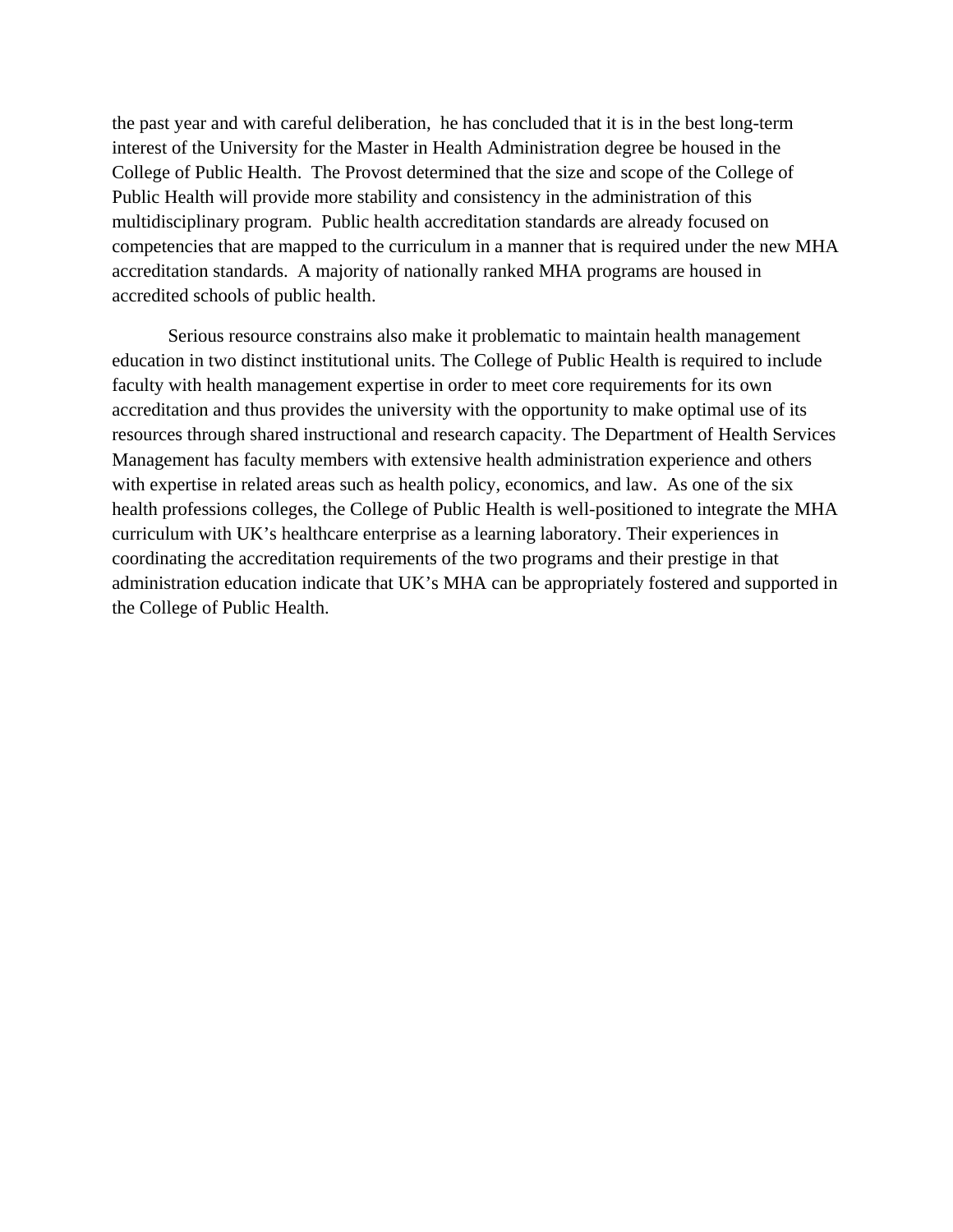Summation of Responses on MHA move

Jeannine Blackwell, Dean of the Graduate School

There are 20 members of graduate faculty in the MHA program. All were contacted to respond to the call for opinions about the proposed move of the MHA from the Martin School to the College of Public Health.

I received 10 responses by August 13, 2009. 6 in approval, 4 against.

6 members approved the relocation. Four of these approved with no additional comments. Two of these provided more detailed statements in support.

- That the larger faculty in Health Services Management in the CPH forms a critical mass necessary for a successful MHA program
- That a health administration program can best be sustained when it coexists with other health programs, ideally in a medical center, taking advantage of informal and working relationships between faculty and programs there, and the expertise of health administrators close at hand in the medical center
- That the Martin School has had challenges hiring and retaining health administration faculty
- That the College of Public Health PH is geographically and intellectually situated to work with the medical care colleges as well as with Business, Economics, Law, Statistics, as well as the Martin School.

4 members thought the relocation was ill advised for a variety of reasons. Two of these saw the relocation as inevitable. Three of these reiterated that they would work to ensure a smooth transition for current MHA students. A summation of their comments:

- That it was in the best interests of neither the MHA students nor for the study of health administration and policy to move the program
- $\blacksquare$  That it is baffling for the University to support the study of health policy only in units where the analysis of policy options will be conflicted
- Students should be trained in budget, economics, and policy analysis; if they are not, they cannot be leaders in the reform of health care delivery
- Concern for negative repercussions for the Martin School
- Health policy and health care finance are among the most important policy issues of our time. The Martin School is the natural central location at UK for research, instruction, outreach in this area.
- The removal of the MHA weakens the rationale for the Martin School to devote its scarce resources to health policy, and this undermines the university's capacity to lead in research, teaching, and service in the health policy area.
- The removal of the MHA, a major interdisciplinary program, weakens the rationale for the Martin School as a stand‐alone unit. The relocation endangers the unique interdisciplinary character of the Martin School and its prominent leadership role in health policy.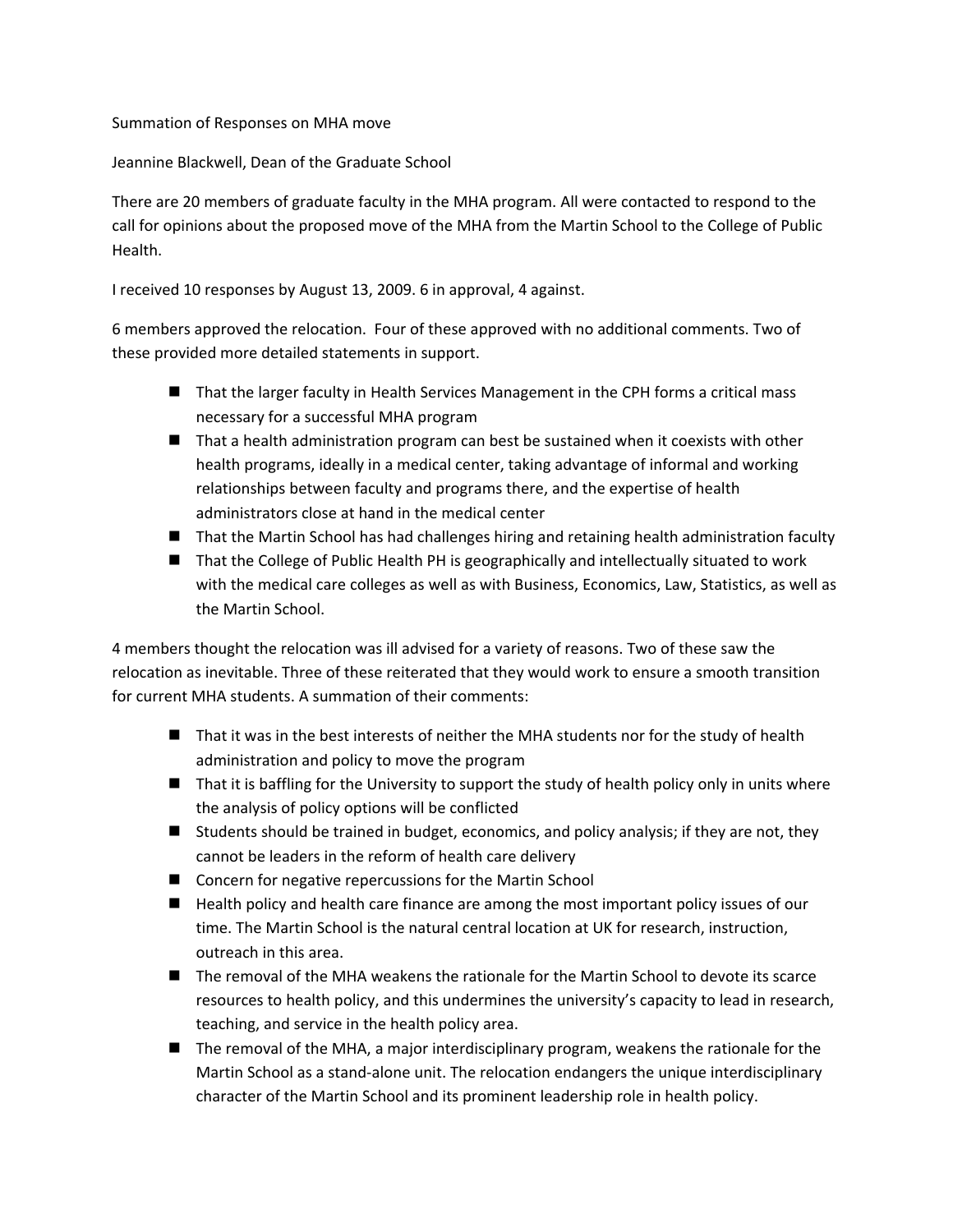Summation of the responses of the MHA graduate faculty to the proposed relocation of the MHA from the Martin School to the College of Public Health

Graduate Faculty members of the MHA, with primary appointment. Those with stars responded to my call for recommendations.

| <b>Philip Berger</b> | Martin School                                                       |
|----------------------|---------------------------------------------------------------------|
| Glen Blomquist       | <b>Economics</b>                                                    |
| *Julia Costich       | <b>Public Health</b>                                                |
| Joshua Cowen         | Martin School                                                       |
| *Dwight Denison      | Martin School                                                       |
| Joseph Fink          | Pharmacy                                                            |
| *Steve Fleming       | <b>Public Health</b>                                                |
| Leonard Heller       | President's Staff                                                   |
| *Edward Jennings     | Martin School                                                       |
| *Adetokunbo Oluwole  | Martin School                                                       |
| *Martha Riddell      | <b>Public Health</b>                                                |
| *Douglas Scutchfield | <b>Public Health</b>                                                |
| Jeffery Talbert      | Pharmacy                                                            |
| *Eugenia Toma        | Martin School                                                       |
| *Sarah Wackerbarth   | <b>Public Health</b>                                                |
| *David Wildasin      | Martin School                                                       |
| <b>Ginny Wilson</b>  | Ky Legislative research Commission (retired), adjunct Martin School |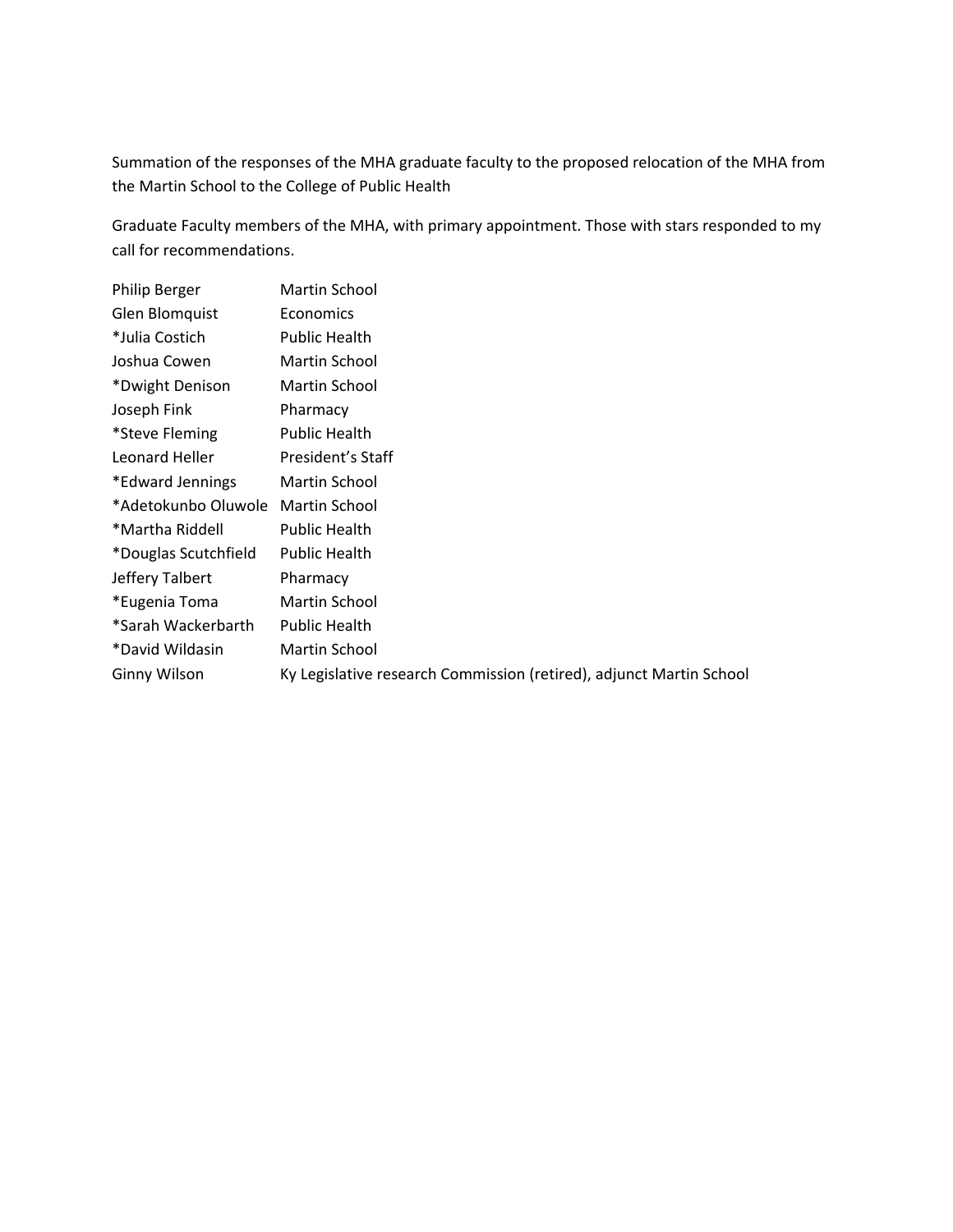## **Chronology of Provost's Review/Concern/Decision re: Martin School and**

## **Masters in Health Administration (MHA) Program Decision**

- September 2006 Provost receives correspondence from Martin School faculty concerning report of workgroup on public policy and international studies – whose purpose was to determine how to centralize and optimize international activities and handle the administrative structure of Patterson and Martin Schools
- November 2006 Provost begins conversations with Martin School faculty about the administrative structure
- Provost invites Martin School faculty to develop a plan for a robust future for the School, considering solely what is good for the Martin School, rather than trying to solve multiple issues (such as the Patterson School, etc.). This was in preparation for beginning a national search for a new Director.
- March 2007, Provost is presented with a plan whose elements are: (1) to have the School report to the Provost, with the Director taking on the role of a dean; (2) expand the faculty to strengthen and expand the graduate programs and add to the support infrastructure (including a research institute); and (3) add an undergraduate program in public policy and expand the faculty further.
- Provost responds to the plan by proposing a phased approach: (1) keeping the current administrative structure for now, with the assurance that Provost would be personally involved in helping with the recruitment of a new Director; (2) a commitment to expanding the faculty and strengthening the graduate programs, and adding to the support infrastructure (including a research institute) in the context of a national search for a Director; and (3) a second phase of the addition of an undergraduate program and an expansion associated with the university's Business Plan after several years.
- March 2007 Provost makes additional investment in faculty hire in Martin School for Health Policy
- April 2007 Commission on Accreditation of Healthcare Management Education (CAHME) approves new 'competency‐based' standards for accreditation of the MHA program
- June 2007 Provost becomes concerned about the accreditation preparation (e.g., status of competency development, leadership, implementation of previous accreditation report suggestions) for the Master in Health Administration (MHA) degree program. The next accreditation visit is scheduled for Spring 2010.
- July 2007 Provost receives request from Martin faculty for additional financial resources for administrative infrastructure and need for autonomy as a School; approves resources for a Director
- November 2007 Provost transfers another faculty line to the Martin School
- 2007-2008 Provost is involved in the national search to recruit a new Director—making phone calls, meeting with potential candidates
- June 2008 Provost communicates with Martin faculty since the attempts to recruit a new Director were unsuccessful as indicated below: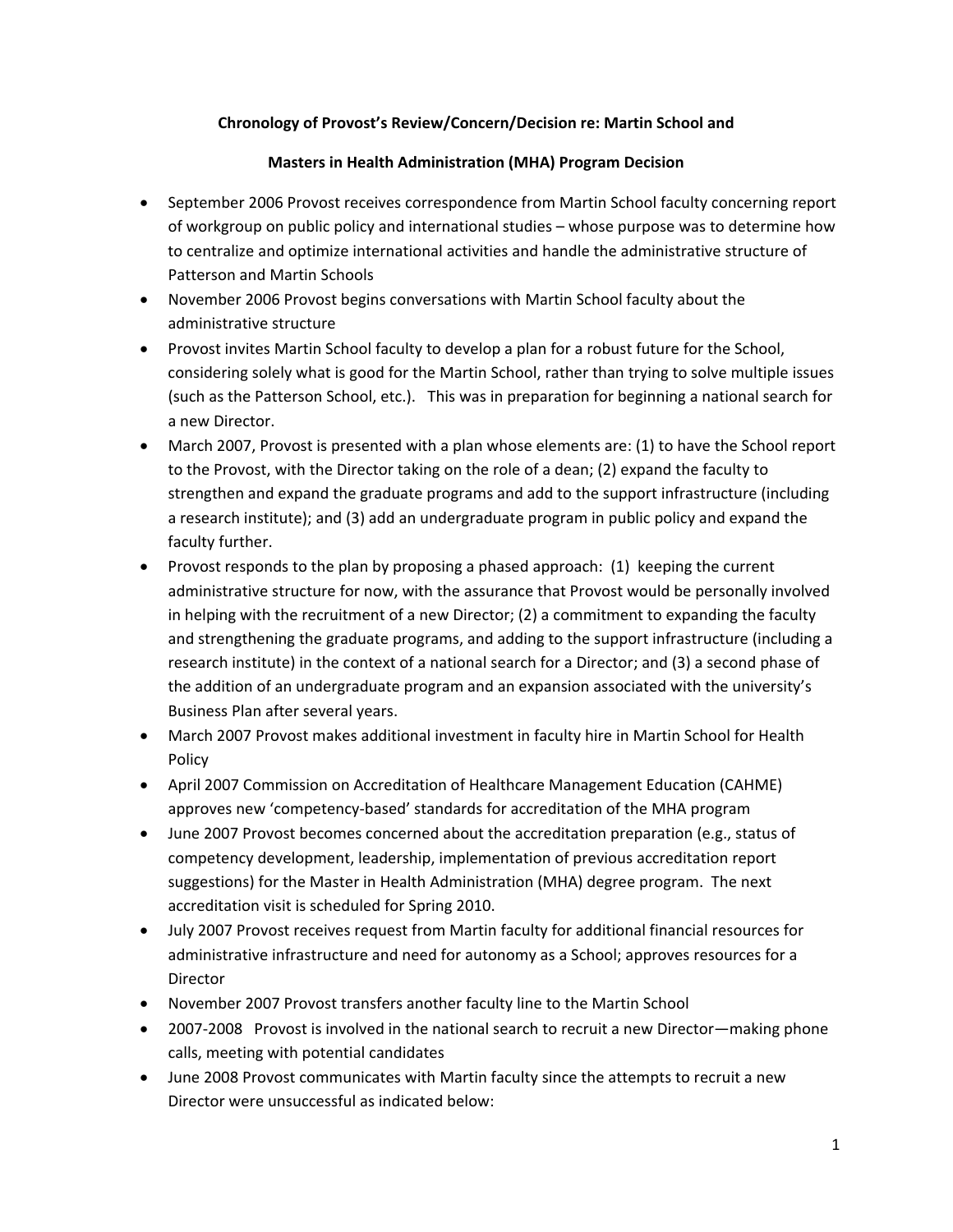- o Given the state of Kentucky's budget, and the current demographic realities of UK's admissions pool, significant expansion of the undergraduate enrollment will not occur for at least four more years. Under these circumstances, my options for expanding the size and scope of the Martin School over the next two biennia are severely limited.
- o One other possibility for expanding scope and size for consideration in the near term is a College of Social Science, bringing together some or all of Political Science, Sociology, Economics, and Public Policy (following up on previous discussions). However, this cannot be done by fiat. The pros and cons have to be weighed by all affected parties and beyond with due care, and there is no guarantee this will come to pass. In particular, the fact that the Gatton College has Economics in its name, and that there are economics endowments established in the Gatton College might pose some unusual constraints. I am willing to appoint a Task Force in the fall to revive these discussions.
- o Whatever the final outcome of such discussions, it is clear we need a leadership solution for the near term which we hope will be for just one year, but we need to acknowledge may last longer. It is essential to appoint a director for this duration.
- July 2008 there is no agreement about a Director, yet the MHA accreditation self‐study period is only a year away
- August 2008 Martin faculty responds (through Dean) indicating desire to plan for a capital campaign to raise money for a future Public Policy College and name a Director for a minimum of two years, giving them time to raise funds and re‐convene a national search for a Dean
- September 17, 2008 MHA Director of Graduate Studies resigns and requests a transfer of appointment to College of Public Health
- September 19, 2008 Provost appoints a temporary School administrator until the appointment of Director could be complete (Note: Current Director Bill Hoyt could not start in this capacity until January 1, 2009)
- September 26, 2008 Provost appoints an advisory committee to ensure the continued success of the MHA program by assessing the current state of the program with respect to readiness for the accreditation process and advise on the steps needed to strengthen the program
- November 2008 Provost requests and is granted a one‐year delay in the MHA accreditation site visit which was scheduled in Spring 2010.
- Spring 2009 Provost appoints Visiting Professor to help with the MHA degree program regarding the accreditation of the program
- Spring 2009 Provost appoints ad-hoc committee to review the MHA program to determine its readiness for accreditation and suggest strategies to ensure that the program is prepared for accreditation
- March 2009 Visiting Professor completes a report of possible faculty resources presently and potentially available at UK for the MHA program related to the new CAHME standards and required curricular content areas (attached report)
- April 2009 Provost receives report of analysis of pros and cons of leaving the MHA degree program within the Martin School or moving it to the College of Public Health.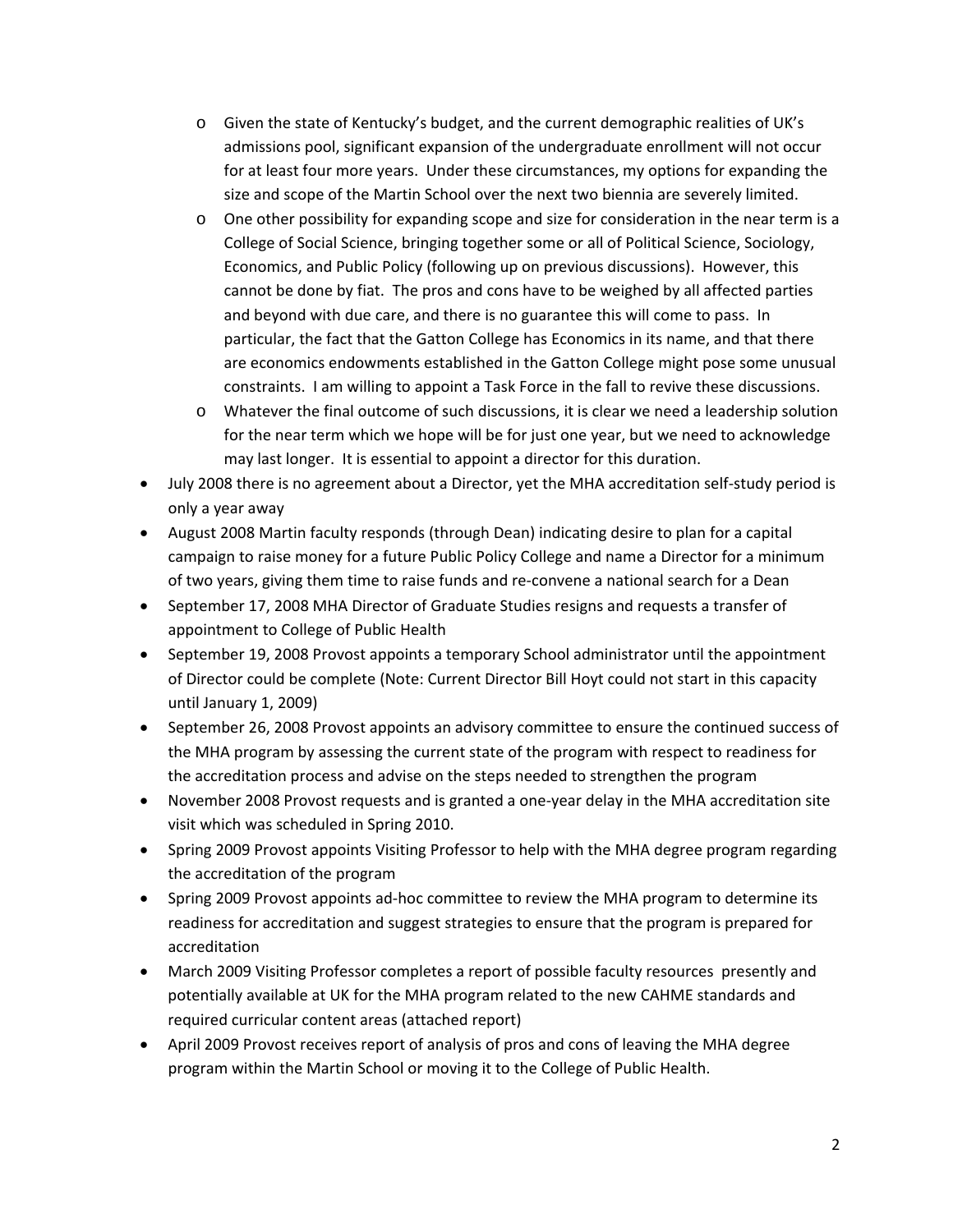• May 2009 Provost, after careful deliberation, concludes the long‐term best interest of the University for the Master in Health Administration (MHA) degree is served if housed in College of Public Health, to provide more stability and consistency in the administration of the program. Provost has initiated steps to obtain official approval for the change and present to University Senate for approval. Provost asked the College of Public Health to work with the Martin School leadership to undertake the self‐study and other steps to prepare for the MHA accreditation site visit.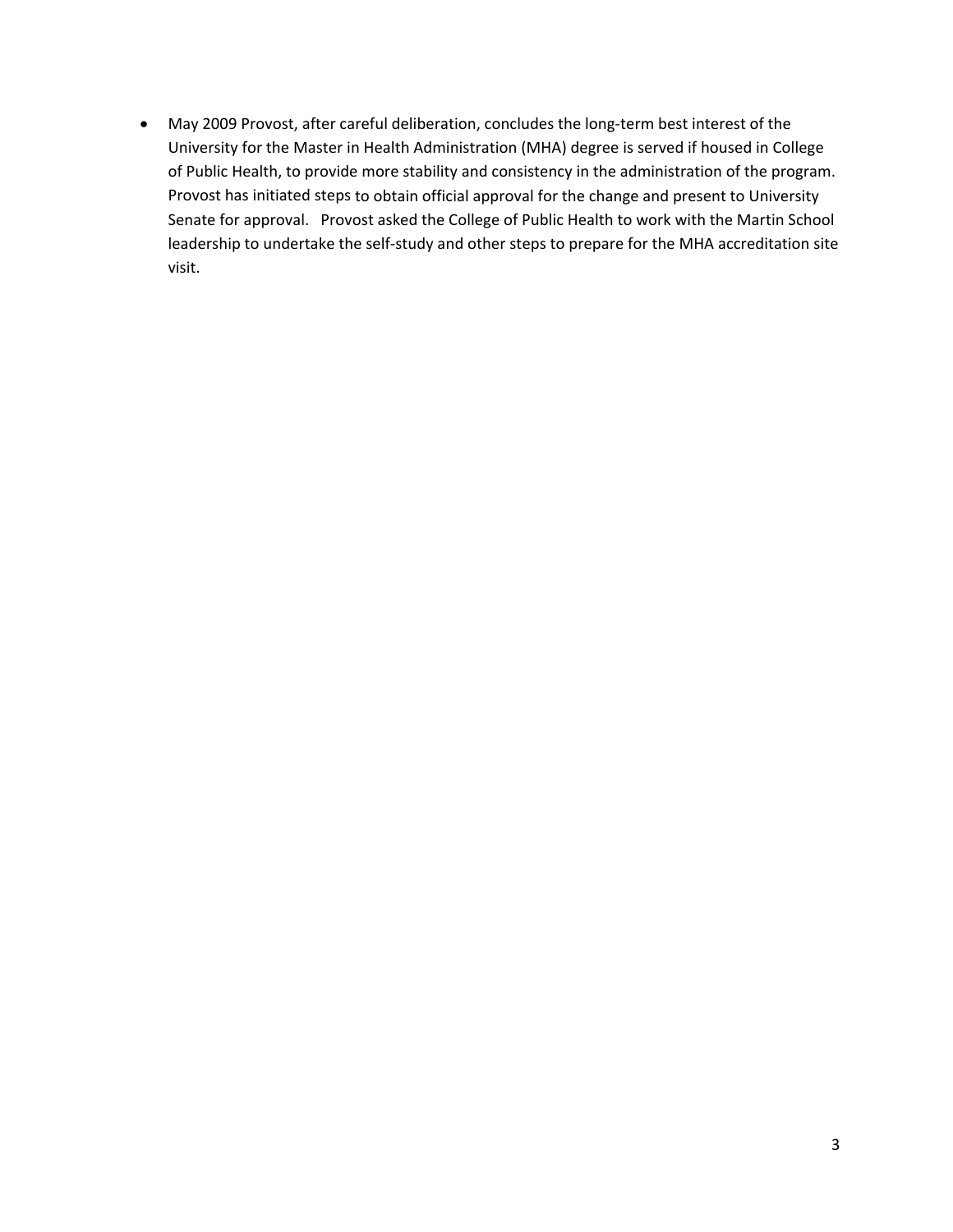## **Faculty Resources Presently and Potentially Available to the UKY MHA Program 3/10/09 COLLEGE OF BUSINESS AND ECONOMICS**

|                                                                                                                              |                                                                                                                | College of B & E                                                                                                                                                                                                                                                                                                                                                                                                                                                                                                                                                                                     |
|------------------------------------------------------------------------------------------------------------------------------|----------------------------------------------------------------------------------------------------------------|------------------------------------------------------------------------------------------------------------------------------------------------------------------------------------------------------------------------------------------------------------------------------------------------------------------------------------------------------------------------------------------------------------------------------------------------------------------------------------------------------------------------------------------------------------------------------------------------------|
| Commission on Accreditation of Health<br>Management Education (CAHME)<br>Required Content Areas [Section III (B)]            | <b>Faculty Members with Substantial</b><br>Involvement in the MHA Program,<br>During the 2008-09 Academic Year | Faculty Expertise and Instruction that Could Possibly be Available to the<br>MHA Program, in the Future                                                                                                                                                                                                                                                                                                                                                                                                                                                                                              |
| 1. Population health and status<br>assessment                                                                                |                                                                                                                | It is Dean Sudharshan's view that College of Business and Economics faculty<br>has expertise in 12 of the 19 CAHME content areas; these are marked with<br>an asterisk. Subject to the standard faculty review processes and<br>availability of resources, this expertise could be provided to MHA students<br>in several ways: these include:                                                                                                                                                                                                                                                       |
| 2. Health policy formulation,<br>implementation, and evaluation                                                              |                                                                                                                | Model A: College of Business and Economics faculty could provide pre-<br>defined, compact "modules" as integrated components of selected Health<br>Administration (HA) courses on a team-teaching basis with HA faculty<br>members.                                                                                                                                                                                                                                                                                                                                                                  |
| 3. Organizational<br>development/organizational behavior<br>theory and application*<br>4. Management and structural analysis |                                                                                                                | Model B: One or more MBA core courses could be integrated into the MHA<br>curriculum as foundational courses on which subsequent HA courses could<br>be built. These MHA courses could provide a solid and consistent<br>educational foundation for MHA students in core areas such as accounting,<br>economics, finance, and/or managerial statistics. These courses could be<br>taught on an "overload" basis by College of Business and Economics faculty,<br>or in the evening MBA Program with compensation provided to the college<br>through a form of tuition sharing, or another mechanism. |
| of healthcare organizations, including<br>evaluation and redesign*                                                           |                                                                                                                | Both Model A and Model B have the potential to strengthen the MHA<br>curriculum and avoid unnecessary duplication of scarce faculty resources.                                                                                                                                                                                                                                                                                                                                                                                                                                                       |
| 5. Operations assessment and<br>improvement *                                                                                |                                                                                                                | Model C: Development of a joint MHA-MBA Program whereby students<br>would concurrently pursue both degrees. A joint degree model could take<br>several forms; e.g., one model could begin by students completing the 11-<br>month, full-time MBA Program following which the students would<br>complete the remaining requirements for the MHA degree. If this model                                                                                                                                                                                                                                 |
|                                                                                                                              |                                                                                                                | were adopted, the joint MHA-MBA candidates would need to be<br>accommodated within the present 11-month MBA Program student cap, or<br>additional teaching resources would be required. This model probably                                                                                                                                                                                                                                                                                                                                                                                          |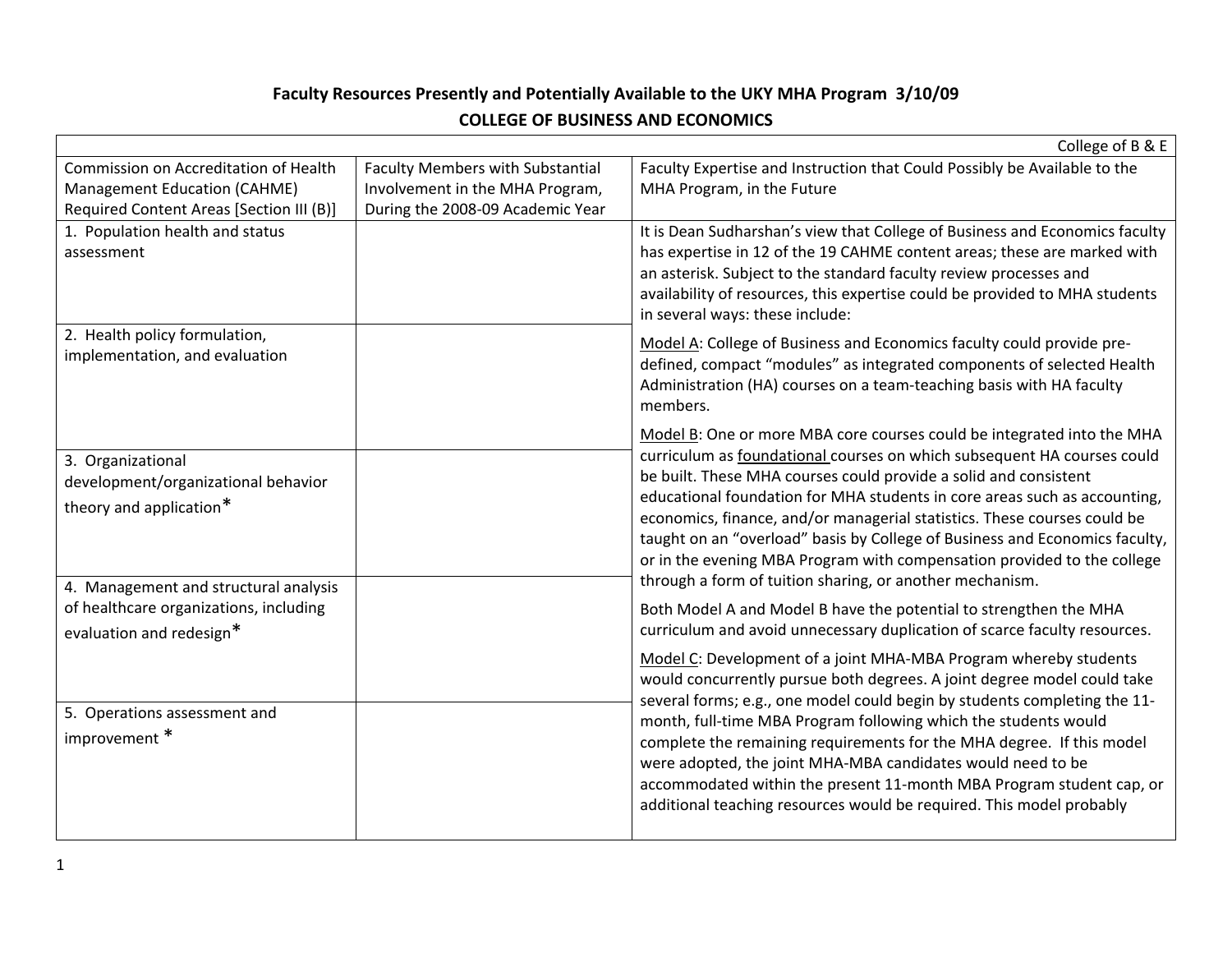|                                                                                                                             |                                                                                                            | College of B & E                                                                                                                                                                                                                                                                                                                                                                                                                                                    |
|-----------------------------------------------------------------------------------------------------------------------------|------------------------------------------------------------------------------------------------------------|---------------------------------------------------------------------------------------------------------------------------------------------------------------------------------------------------------------------------------------------------------------------------------------------------------------------------------------------------------------------------------------------------------------------------------------------------------------------|
| Commission on Accreditation of<br><b>Health Management Education</b><br>(CAHME) Required Content Areas<br>[Section III (B)] | <b>Faculty Members with Substantial</b><br>Involvement in the MHA Program, in<br>the Current Academic Year | Faculty Expertise and Instruction that Could Possibly be Available to the MHA<br>Program, in the Future                                                                                                                                                                                                                                                                                                                                                             |
| 6. Management of human resources<br>and health professionals                                                                |                                                                                                            | would not be appealing to students who have jobs and wish to pursue an<br>advanced degree(s) on a part-time basis. Other models could involve<br>packaging the Evening MHA Program with the MHA curriculum. It is noted that<br>the College of Business and Economics already offers several joint degree<br>programs in concert with other UK academic units.                                                                                                      |
| 7. Information systems management<br>and assessment*                                                                        |                                                                                                            | The volume of students who would elect a joint MHA-MBA Program would<br>determine the instructional requirements and impact on faculty resources.<br>Careful projections of likely demand by students qualified for both degree<br>programs would be vital as part of the planning process.                                                                                                                                                                         |
| 8. Legal principles development,<br>application, and assessment                                                             |                                                                                                            | These three models are not mutually exclusive. For example, a joint MHA-MBA<br>Program for a limited number of students could be offered in parallel with<br>some form of "Model A" and/or "Model B" for other students. Any<br>combination of these three has the potential to enrich and strengthen the<br>present MHA curriculum and attract more applicants.                                                                                                    |
| 9. Governance - structure, roles,<br>responsibilities, and alignment to<br>leadership                                       |                                                                                                            | It should be noted that several faculty members already have joint<br>appointments in the Gatton College of Business and Economics and the Martin<br>School of Public Policy and Administration. Professor G. Blomquist, W. Hoyt<br>and M. Hackbart have primary appointments in the College of Business and<br>Economics with secondary appointments in the Martin School; Professor D.<br>Wildasin's primary appointment is in the Martin School with a secondary |
| 10. Leadership - visioning, change<br>management and team<br>development*                                                   |                                                                                                            | appointment in the College of Business and Economics.                                                                                                                                                                                                                                                                                                                                                                                                               |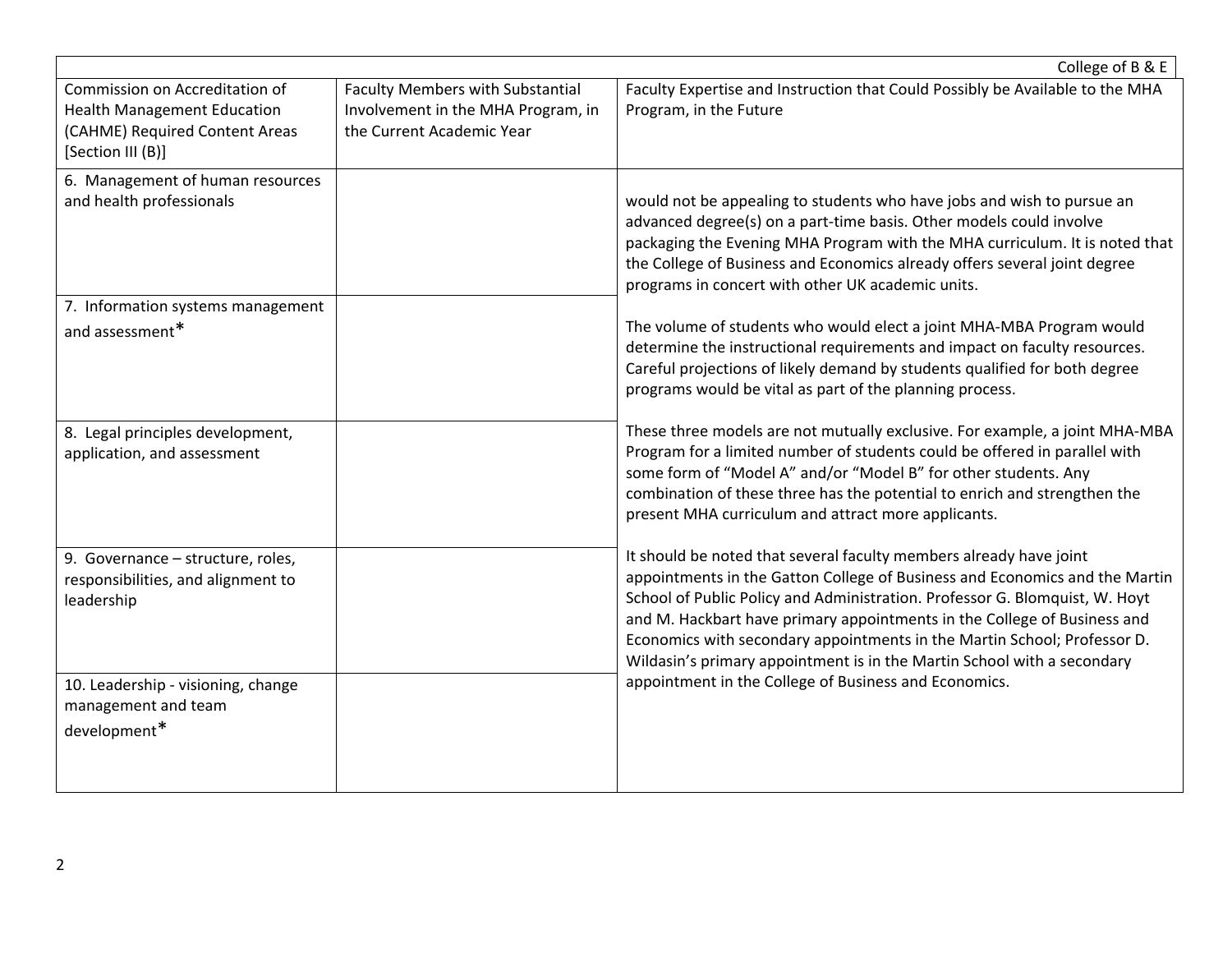|                                                                                                                             |                                                                                                            | College of B & E                                                                                        |
|-----------------------------------------------------------------------------------------------------------------------------|------------------------------------------------------------------------------------------------------------|---------------------------------------------------------------------------------------------------------|
| Commission on Accreditation of<br><b>Health Management Education</b><br>(CAHME) Required Content Areas<br>[Section III (B)] | <b>Faculty Members with Substantial</b><br>Involvement in the MHA Program, in<br>the Current Academic Year | Faculty Expertise and Instruction that Could Possibly be Available to the MHA<br>Program, in the Future |
| 11. Written, verbal, and<br>interpersonal communication<br>$skills^*$                                                       |                                                                                                            |                                                                                                         |
| 12. Statistical analysis and<br>application*                                                                                |                                                                                                            |                                                                                                         |
| 13. Economic analysis and<br>application to decision making*                                                                |                                                                                                            |                                                                                                         |
| 14. Market analysis, research, and<br>assessment*                                                                           |                                                                                                            |                                                                                                         |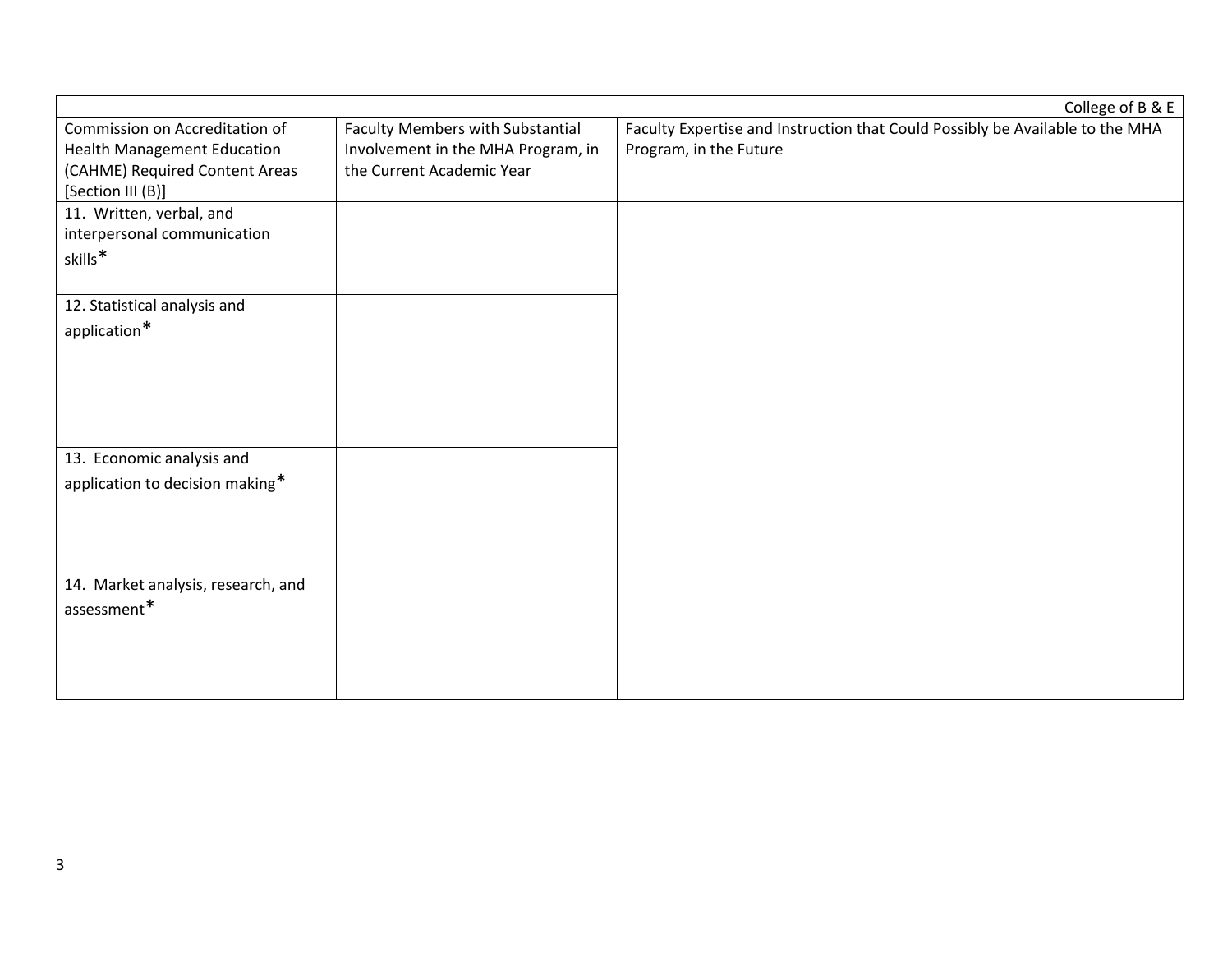| Commission on Accreditation of      | <b>Faculty Members with Substantial</b> | Faculty Expertise and Instruction that Could Possibly be Available to the MHA |
|-------------------------------------|-----------------------------------------|-------------------------------------------------------------------------------|
| <b>Health Management Education</b>  | Involvement in the MHA Program, in      | Program, in the Future                                                        |
| (CAHME) Required Content Areas      | the Current Academic Year               |                                                                               |
| [Section III (B)]                   |                                         |                                                                               |
| 15. Financial analysis and          | Professor J. Cooper is teaching HA635   |                                                                               |
| management*                         | "Management Accounting for Health       |                                                                               |
|                                     | Care Organizations" as an overload to   |                                                                               |
|                                     | her regular teaching responsibilities   |                                                                               |
|                                     | in the College of Business and          |                                                                               |
|                                     | Economics, and has done this for        |                                                                               |
|                                     | several years. The Martin School        |                                                                               |
|                                     | compensates her for teaching this       |                                                                               |
|                                     | course.                                 |                                                                               |
|                                     | [Note: Professor J. Labianca teaches    |                                                                               |
|                                     | PA 472, "Theory of Public               |                                                                               |
|                                     | Administration" in the Martin School    |                                                                               |
|                                     | MPA Program, but few (if any) MHA       |                                                                               |
|                                     | students take this course.]             |                                                                               |
| 16. Ethics in business and clinical |                                         |                                                                               |
| decision-making                     |                                         |                                                                               |
| 17. Strategy formulation and        |                                         |                                                                               |
| implementation*                     |                                         |                                                                               |
| 18. Quality assessment for patient  |                                         |                                                                               |
| care improvement                    |                                         |                                                                               |
| 19. Professional skills             |                                         |                                                                               |
| development*                        |                                         |                                                                               |
|                                     |                                         |                                                                               |
|                                     |                                         |                                                                               |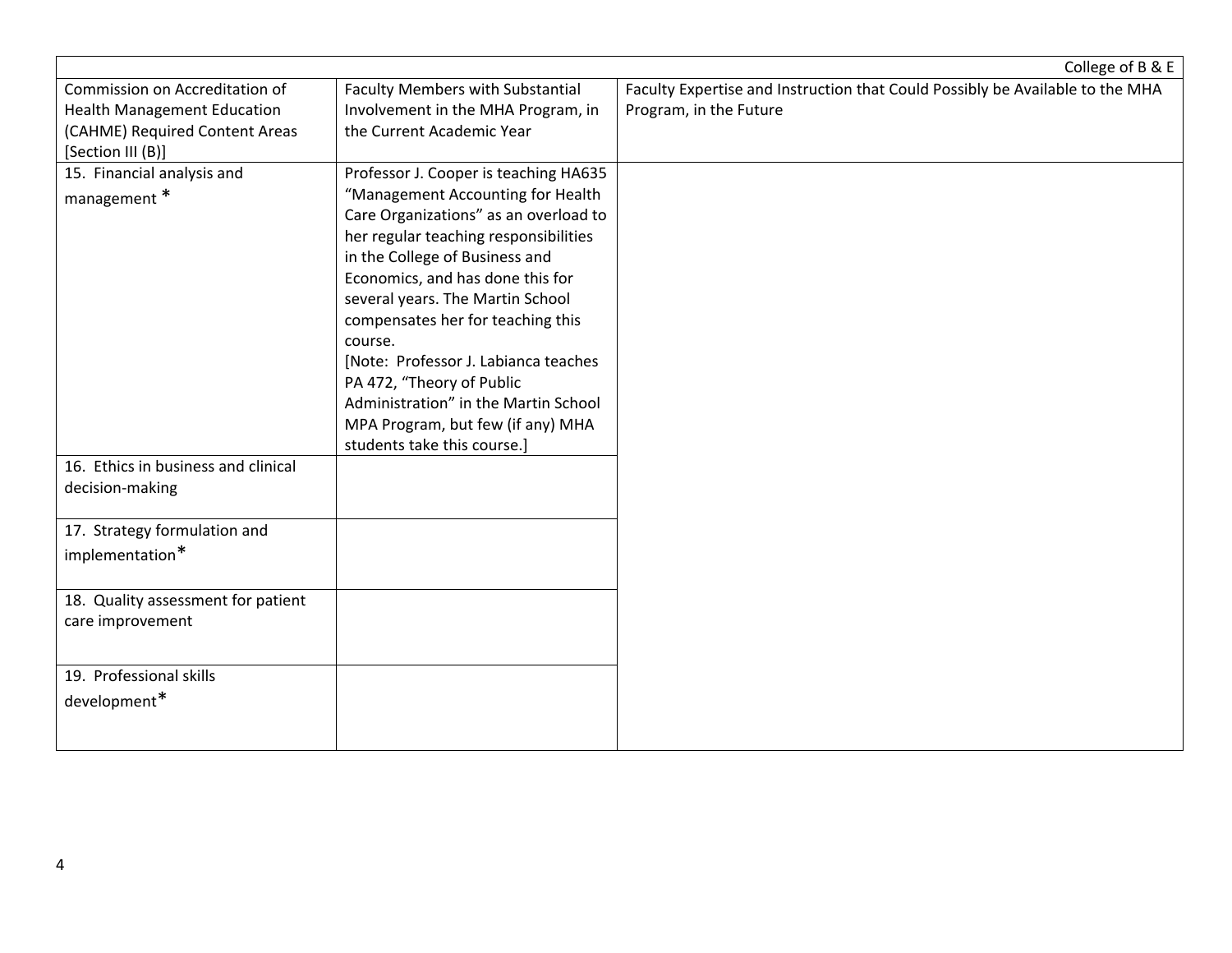## **Faculty Resources Presently and Potentially Available to the UKY MHA Program 03/20/09 COLLEGE OF HEALTH SCIENCES**

|                                                                 |                                         | <b>College of Health Sciences</b>                             |
|-----------------------------------------------------------------|-----------------------------------------|---------------------------------------------------------------|
| Commission on Accreditation of Health                           | <b>Faculty Members with Substantial</b> | Faculty Expertise and Instruction that Could Possibly be      |
| Management Education (CAHME) Required Content                   | Involvement in the MHA Program, in      | Available to the MHA Program, in the Future                   |
| Areas [Section III (B)]                                         | the Current Academic Year               |                                                               |
| 1. Population health and status assessment                      |                                         |                                                               |
|                                                                 |                                         |                                                               |
|                                                                 |                                         |                                                               |
|                                                                 |                                         |                                                               |
|                                                                 |                                         |                                                               |
|                                                                 |                                         |                                                               |
| 2. Health policy formulation, implementation, and<br>evaluation |                                         |                                                               |
|                                                                 |                                         |                                                               |
|                                                                 |                                         | Elizabeth Schulman, BSN, MBA, Ph.D., Associate Professor in   |
|                                                                 |                                         | the Department of Clinical Sciences, has educational          |
|                                                                 |                                         | background and teaching experience in health policy,          |
| 3. Organizational development/organizational                    |                                         | healthcare organization and management, and related areas. If |
| behavior theory and application                                 |                                         | schedules and other commitments permit, she could             |
|                                                                 |                                         | contribute in these areas.                                    |
|                                                                 |                                         |                                                               |
|                                                                 |                                         |                                                               |
|                                                                 |                                         |                                                               |
| 4. Management and structural analysis of                        |                                         |                                                               |
| healthcare organizations, including evaluation and              |                                         |                                                               |
| redesign                                                        |                                         |                                                               |
|                                                                 |                                         |                                                               |
|                                                                 |                                         |                                                               |
| 5. Operations assessment and improvement                        |                                         |                                                               |
|                                                                 |                                         |                                                               |
|                                                                 |                                         |                                                               |
|                                                                 |                                         |                                                               |
|                                                                 |                                         |                                                               |
|                                                                 |                                         |                                                               |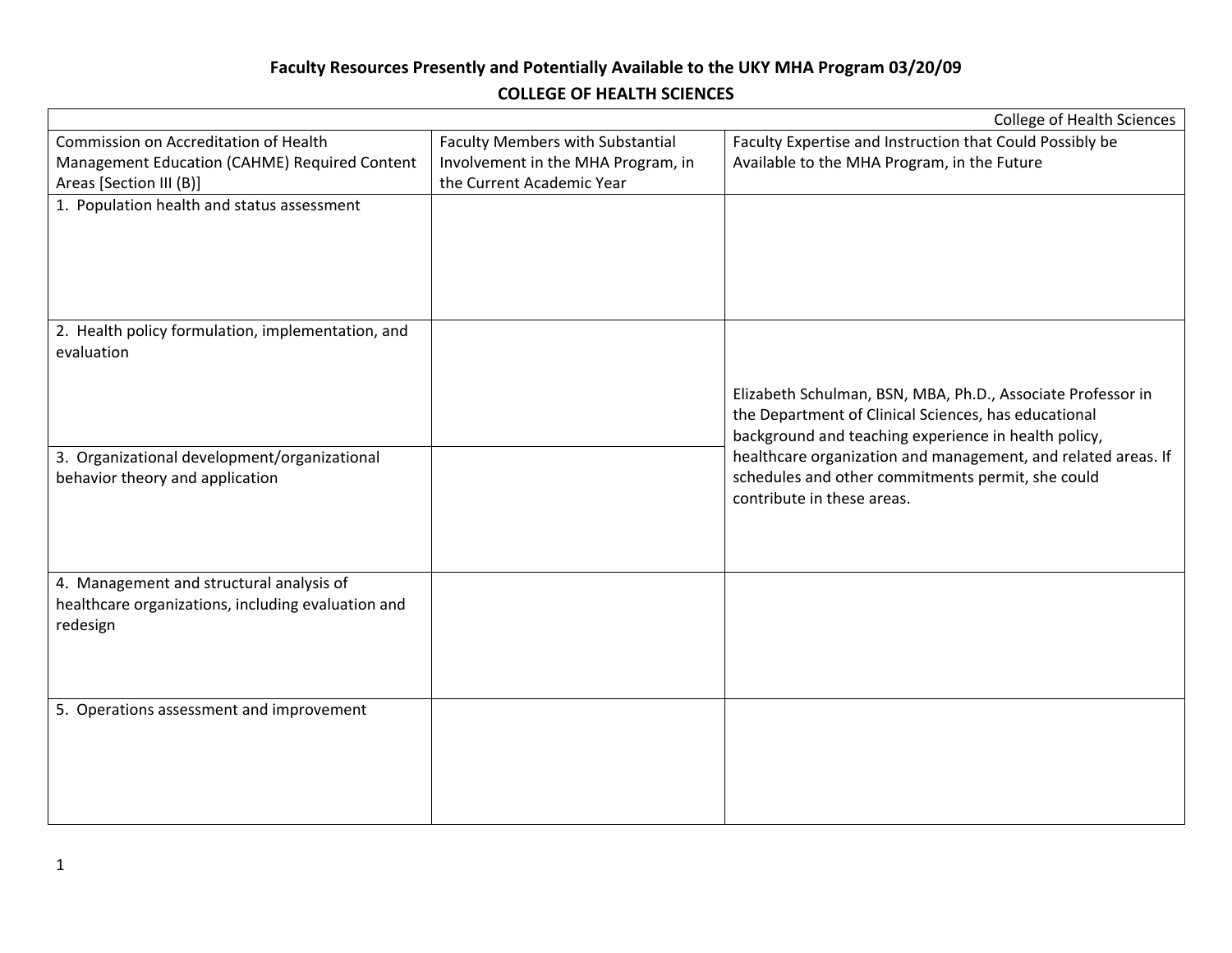|                                                     |                                         | College of Health Sciences                                                                                                   |
|-----------------------------------------------------|-----------------------------------------|------------------------------------------------------------------------------------------------------------------------------|
| Commission on Accreditation of Health               | <b>Faculty Members with Substantial</b> | Faculty Expertise and Instruction that Could Possibly be                                                                     |
| Management Education (CAHME) Required Content       | Involvement in the MHA Program, in the  | Available to the MHA Program, in the Future                                                                                  |
| Areas [Section III (B)]                             | <b>Current Academic Year</b>            |                                                                                                                              |
| 6. Management of human resources and health         |                                         |                                                                                                                              |
| professionals                                       |                                         |                                                                                                                              |
|                                                     |                                         |                                                                                                                              |
|                                                     |                                         |                                                                                                                              |
|                                                     |                                         |                                                                                                                              |
|                                                     |                                         |                                                                                                                              |
| 7. Information systems management and               |                                         |                                                                                                                              |
| assessment                                          |                                         |                                                                                                                              |
|                                                     |                                         |                                                                                                                              |
|                                                     |                                         |                                                                                                                              |
|                                                     |                                         |                                                                                                                              |
| 8. Legal principles development, application, and   |                                         |                                                                                                                              |
| assessment                                          |                                         |                                                                                                                              |
|                                                     |                                         |                                                                                                                              |
|                                                     |                                         |                                                                                                                              |
|                                                     |                                         |                                                                                                                              |
|                                                     |                                         |                                                                                                                              |
| 9. Governance - structure, roles, responsibilities, |                                         |                                                                                                                              |
| and alignment to leadership                         |                                         |                                                                                                                              |
|                                                     |                                         |                                                                                                                              |
|                                                     |                                         |                                                                                                                              |
|                                                     |                                         |                                                                                                                              |
|                                                     |                                         |                                                                                                                              |
| 10. Leadership - visioning, change management and   |                                         | The College of Health Sciences presently offers a B.H.S.                                                                     |
| team development                                    |                                         | degree with a major in Clinical Leadership and Management.                                                                   |
|                                                     |                                         | This is a small program that soon will be transformed into a<br>B.H.S. in Human Health Sciences with several concentrations, |
|                                                     |                                         | possibly including Clinical Leadership and Management. If so,                                                                |
|                                                     |                                         | the educational mission, curriculum, and faculty interfaces                                                                  |
|                                                     |                                         | between this concentration and existing graduate programs                                                                    |
|                                                     |                                         | in healthcare management within the Martin School and the                                                                    |
|                                                     |                                         | College of Public Health should be reviewed and articulated.                                                                 |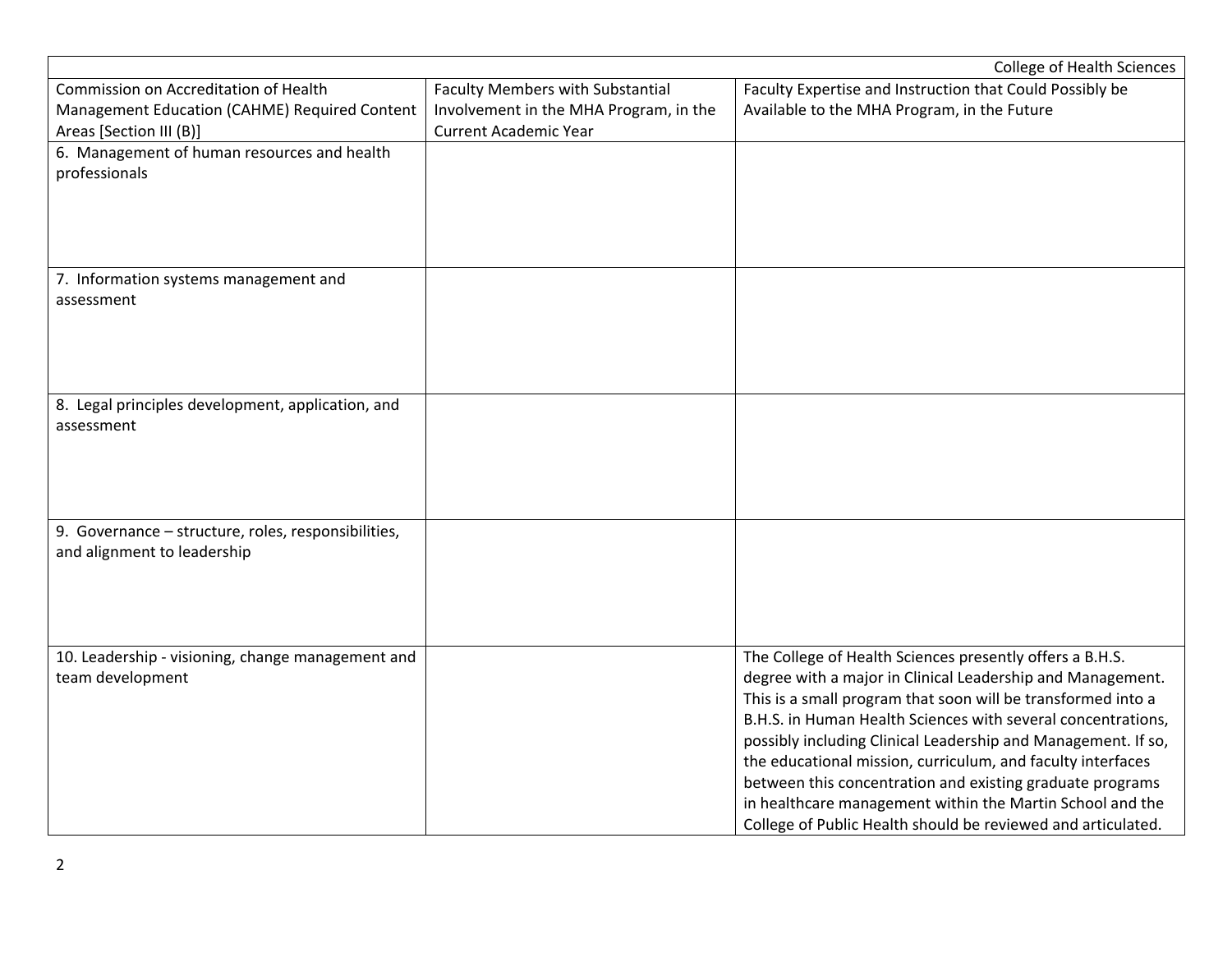|                                                   |                                         | College of Health Sciences                               |
|---------------------------------------------------|-----------------------------------------|----------------------------------------------------------|
| Commission on Accreditation of Health             | <b>Faculty Members with Substantial</b> | Faculty Expertise and Instruction that Could Possibly be |
| Management Education (CAHME) Required Content     | Involvement in the MHA Program, in the  | Available to the MHA Program, in the Future              |
| Areas [Section III (B)]                           | <b>Current Academic Year</b>            |                                                          |
| 11. Written, verbal, and interpersonal            |                                         |                                                          |
| communication skills                              |                                         |                                                          |
|                                                   |                                         |                                                          |
|                                                   |                                         |                                                          |
|                                                   |                                         |                                                          |
|                                                   |                                         |                                                          |
| 12. Statistical analysis and application          |                                         |                                                          |
|                                                   |                                         |                                                          |
|                                                   |                                         |                                                          |
|                                                   |                                         |                                                          |
|                                                   |                                         |                                                          |
|                                                   |                                         |                                                          |
| 13. Economic analysis and application to decision |                                         |                                                          |
| making                                            |                                         |                                                          |
|                                                   |                                         |                                                          |
|                                                   |                                         |                                                          |
|                                                   |                                         |                                                          |
| 14. Market analysis, research, and assessment     |                                         |                                                          |
|                                                   |                                         |                                                          |
|                                                   |                                         |                                                          |
|                                                   |                                         |                                                          |
|                                                   |                                         |                                                          |
|                                                   |                                         |                                                          |
| 15. Financial analysis and management             |                                         |                                                          |
|                                                   |                                         |                                                          |
|                                                   |                                         |                                                          |
|                                                   |                                         |                                                          |
|                                                   |                                         |                                                          |
|                                                   |                                         |                                                          |
|                                                   |                                         |                                                          |
|                                                   |                                         |                                                          |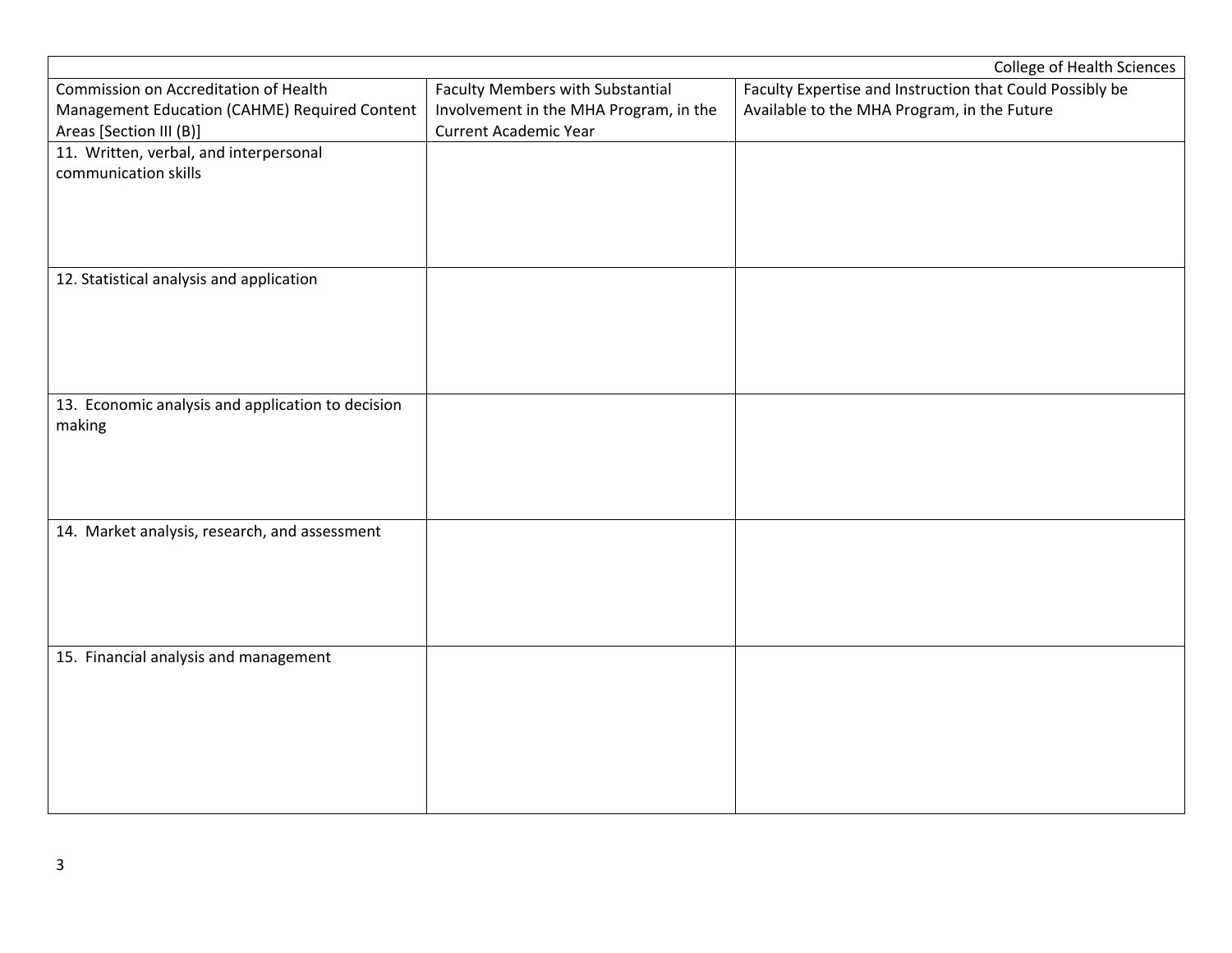|                                                         |                                         | <b>College of Health Sciences</b>                                                                                                                                                                                                                                                                                                                                                                                                                                                                                                                                                                                                      |
|---------------------------------------------------------|-----------------------------------------|----------------------------------------------------------------------------------------------------------------------------------------------------------------------------------------------------------------------------------------------------------------------------------------------------------------------------------------------------------------------------------------------------------------------------------------------------------------------------------------------------------------------------------------------------------------------------------------------------------------------------------------|
| Commission on Accreditation of Health                   | <b>Faculty Members with Substantial</b> | Faculty Expertise and Instruction that Could Possibly be Available to the                                                                                                                                                                                                                                                                                                                                                                                                                                                                                                                                                              |
| Management Education (CAHME)                            | Involvement in the MHA Program, in      | MHA Program, in the Future                                                                                                                                                                                                                                                                                                                                                                                                                                                                                                                                                                                                             |
| Required Content Areas [Section III (B)]                | the Current Academic Year               |                                                                                                                                                                                                                                                                                                                                                                                                                                                                                                                                                                                                                                        |
| 16. Ethics in business and clinical decision-<br>making |                                         | Karen Skaff, RDH, Ph.D., Associate Professor and Director, Clinical<br>Leadership and Management Program, has interest and experience in the<br>area of healthcare ethics. If schedules and other commitments permit, she<br>could contribute a module or lectures in this area. In addition, Sara<br>Rosenthal, Ph.D., who received masters and doctoral degrees in bioethics<br>and medical sociology from the University of Toronto, could be another<br>resource. She is a Clinical Assistant Professor in the College of Medicine,<br>co-chairs the Hospital Ethics Committee, and lectures in the College of<br>Health Sciences. |
| 17. Strategy formulation and<br>implementation          |                                         |                                                                                                                                                                                                                                                                                                                                                                                                                                                                                                                                                                                                                                        |
| 18. Quality assessment for patient care<br>improvement  |                                         | Kevin Schuer, M. P.A.S., M.P.H., a Physician's Assistant and Assistant<br>Professor in the College of Health Sciences, is presently constructing a new<br>course in quality assessment and improvement. It is possible that he could<br>contribute an instructional module or provide guest lectures in the MHA<br>Program. Marial Miesle, MBA, MA, a staff member in Neurosciences and<br>Orthopaedics, also has taught quality and productivity in the College of<br>Health Sciences and could serve as a resource in this area.                                                                                                     |
| 19. Professional skills development                     |                                         |                                                                                                                                                                                                                                                                                                                                                                                                                                                                                                                                                                                                                                        |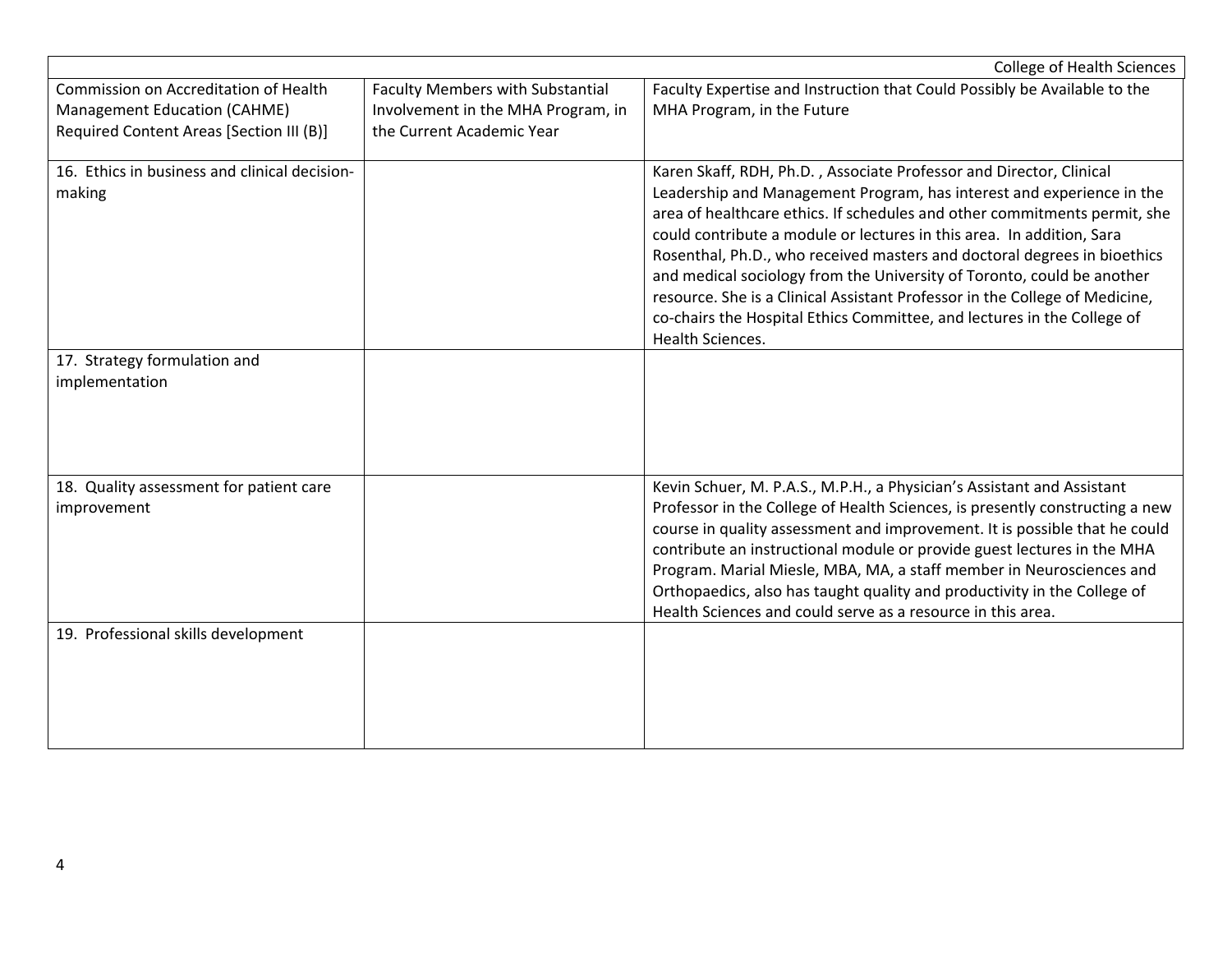### **FACULTY RESOURCES PRESENTLY AND POTENTIALLY AVAILABLE TO THE UKY MHA PROGRAM 3/18/08**

**COLLEGE OF LAW**

|                                                                                                              |                                         | College of Law                                                                                                                                                                                                                                                                                                                                                                                                                                                           |
|--------------------------------------------------------------------------------------------------------------|-----------------------------------------|--------------------------------------------------------------------------------------------------------------------------------------------------------------------------------------------------------------------------------------------------------------------------------------------------------------------------------------------------------------------------------------------------------------------------------------------------------------------------|
| Commission on Accreditation of Health                                                                        | <b>Faculty Members with Substantial</b> | Faculty Expertise and Instruction that Could Possibly be Available to the                                                                                                                                                                                                                                                                                                                                                                                                |
| Management Education (CAHME)                                                                                 | Involvement in the MHA Program, in      | MHA Program, in the Future                                                                                                                                                                                                                                                                                                                                                                                                                                               |
| Required Content Areas [Section III (B)]                                                                     | the Current Academic Year:2008-09       |                                                                                                                                                                                                                                                                                                                                                                                                                                                                          |
| 1. Population health and status                                                                              |                                         |                                                                                                                                                                                                                                                                                                                                                                                                                                                                          |
| assessment                                                                                                   |                                         | As a professional degree (Juris Doctor) granting college, the College of Law<br>faculty tends to have limited interaction with students in other programs,<br>even graduate programs, because of the unique nature of the J.D. degree.<br>This is true of our current involvement in the MHA program. In addition,<br>we are a fairly small faculty with regular vacancies due to sabbaticals and                                                                        |
| 2. Health policy formulation,                                                                                |                                         | other faculty commitments and opportunities, so our collective attentions                                                                                                                                                                                                                                                                                                                                                                                                |
| implementation, and evaluation *                                                                             |                                         | tend to be focused on fulfilling our own substantial programmatic<br>requirements. Nevertheless, we see possible avenues of interaction with<br>the MHA program in the Martin School of Public Administration. We have<br>high regard for the Martin School of Public Policy and Administration<br>generally and its national reputation is certainly a benefit to the University.                                                                                       |
| 3. Organizational                                                                                            |                                         |                                                                                                                                                                                                                                                                                                                                                                                                                                                                          |
| development/organizational behavior<br>theory and application                                                |                                         | Below are listed three options for interaction between the College of Law<br>and the Martin School's Masters in Health Administration program. These<br>are listed from the least interaction to the most.                                                                                                                                                                                                                                                               |
|                                                                                                              |                                         | 1. Individual course offering cooperation and enrollment. We currently                                                                                                                                                                                                                                                                                                                                                                                                   |
| 4. Management and structural analysis<br>of healthcare organizations, including<br>evaluation and redesign * |                                         | have faculty with expertise generally in the Required Content Areas listed in<br>bold and marked with an asterisk. Those faculty members teach in the<br>areas of business organizations, nonprofit organizations, and professional<br>responsibility/legal ethics but not specifically as those subjects relate to<br>Health Management. The expertise of these faculty members, however,<br>may be appropriately brought to bear in the health administration context. |
| 5. Operations assessment and                                                                                 |                                         |                                                                                                                                                                                                                                                                                                                                                                                                                                                                          |
| improvement                                                                                                  |                                         | We have one faculty member who has specific expertise in health care<br>regulation and policy. This faculty member, Assoc. Prof. Nicole Huberfeld,<br>joined the College of Law faculty in 2005 and teaches Health Care<br>Organizations and Finance, (Law 830), Bioethical Issues in the Law, (Law<br>831), and Healthcare Law and Policy Seminar (Law 950). Prof. Huberfeld<br>was granted tenure in 2008 and has a growing national reputation in the                 |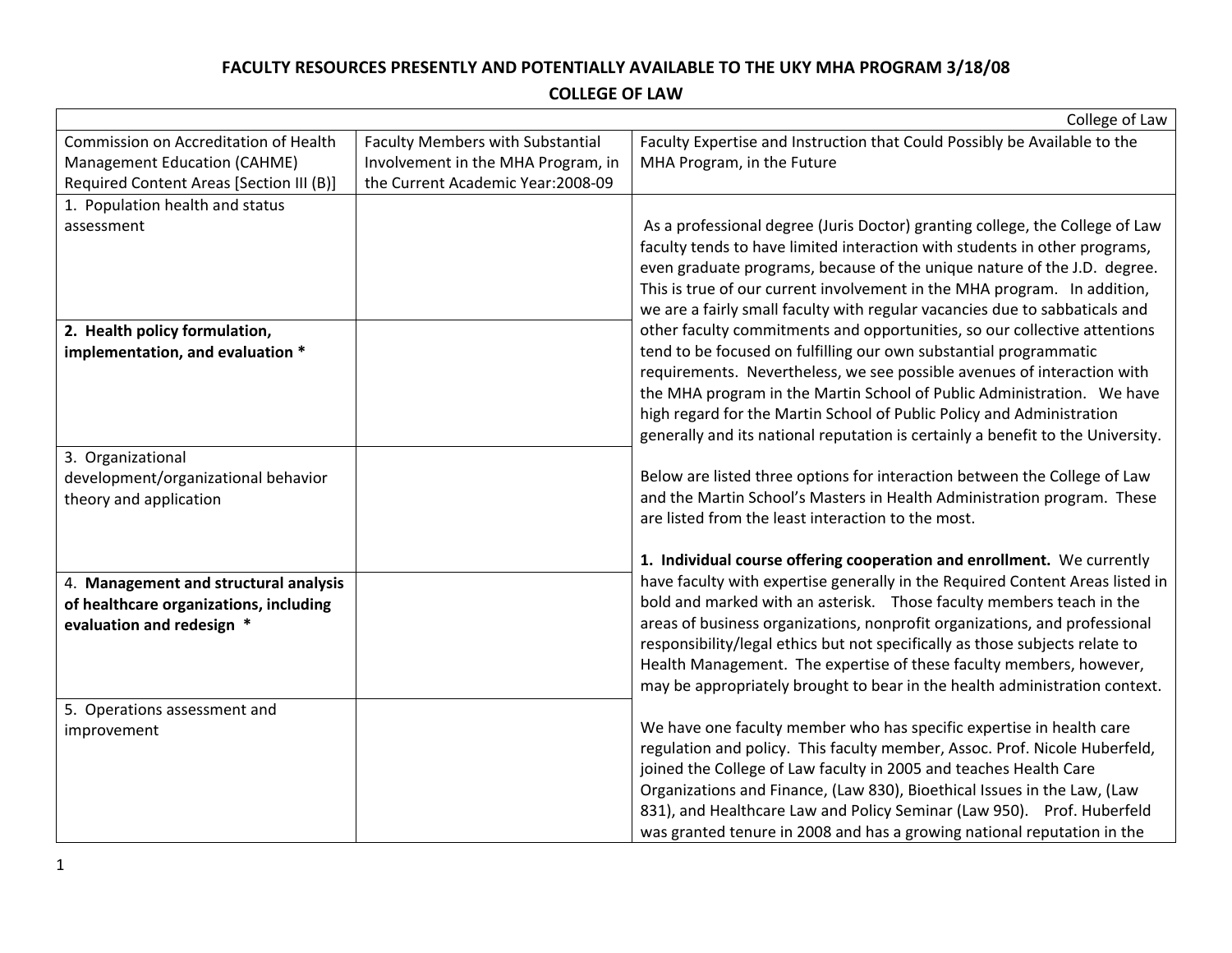|                                                                                                                             |                                                                                                            | College of Law                                                                                                                                                                                                                                                                                                                                                                                                                                                                           |
|-----------------------------------------------------------------------------------------------------------------------------|------------------------------------------------------------------------------------------------------------|------------------------------------------------------------------------------------------------------------------------------------------------------------------------------------------------------------------------------------------------------------------------------------------------------------------------------------------------------------------------------------------------------------------------------------------------------------------------------------------|
| Commission on Accreditation of<br><b>Health Management Education</b><br>(CAHME) Required Content Areas<br>[Section III (B)] | <b>Faculty Members with Substantial</b><br>Involvement in the MHA Program, in<br>the Current Academic Year | Faculty Expertise and Instruction that Could Possibly be Available to the MHA<br>Program, in the Future                                                                                                                                                                                                                                                                                                                                                                                  |
| 6. Management of human resources<br>and health professionals                                                                |                                                                                                            | area of constitutional law and federal spending in the health care area.<br>Consequently, her areas of expertise overlap with several of the Required<br>Content Areas listed.<br>Prof. Huberfeld or any of the faculty members who teach generally in the<br>listed areas could be approached to participate in the MHA program on an                                                                                                                                                   |
| 7. Information systems management<br>and assessment                                                                         |                                                                                                            | informal, occasional bases such as by (1) guest lecturing, (2) teaching a section<br>or portion of an existing MHA course; (3) co-teaching a course for a semester,<br>or (4) opening their existing classes to MHA students as permitted by the MHA<br>program's requirements. The final option would have to insure that J.D.<br>students were not precluded from enrolling in such courses and would most<br>likely be appropriate in Prof. Huberfeld's Health Care Organizations and |
| 8. Legal principles development,<br>application, and assessment *                                                           |                                                                                                            | Finance course.<br>This option provides limited interaction and would have to be with the<br>Associate Dean for Academic Affairs' and the individual faculty member's<br>approval on a course-by-course basis. Often, law school courses are audited<br>by students in other programs or are taken for credit depending on the                                                                                                                                                           |
| 9. Governance - structure, roles,<br>responsibilities, and alignment to<br>leadership *                                     |                                                                                                            | program in which the student is formally enrolled. That approval would, of<br>course, be up to the MHA program's approved procedures.<br>In addition, our curriculum currently lists three Martin School courses which<br>our students may take for credit on a pass/fail basis. The academic guidelines<br>for the College of Law allow students to take up to six hours of graduate-level                                                                                              |
| 10. Leadership - visioning, change<br>management and team development                                                       |                                                                                                            | course work approved by the College of Law faculty in other colleges and<br>departments within UK as part of the 90-hour graduation requirement. They<br>are HA/PA 621: Quantitative Analysis; PA 651: The Policy Process; and PA/HA<br>652 Public Policy Economics. College of Law courses may be appropriate for<br>cross-listing in the MHA program as well.                                                                                                                          |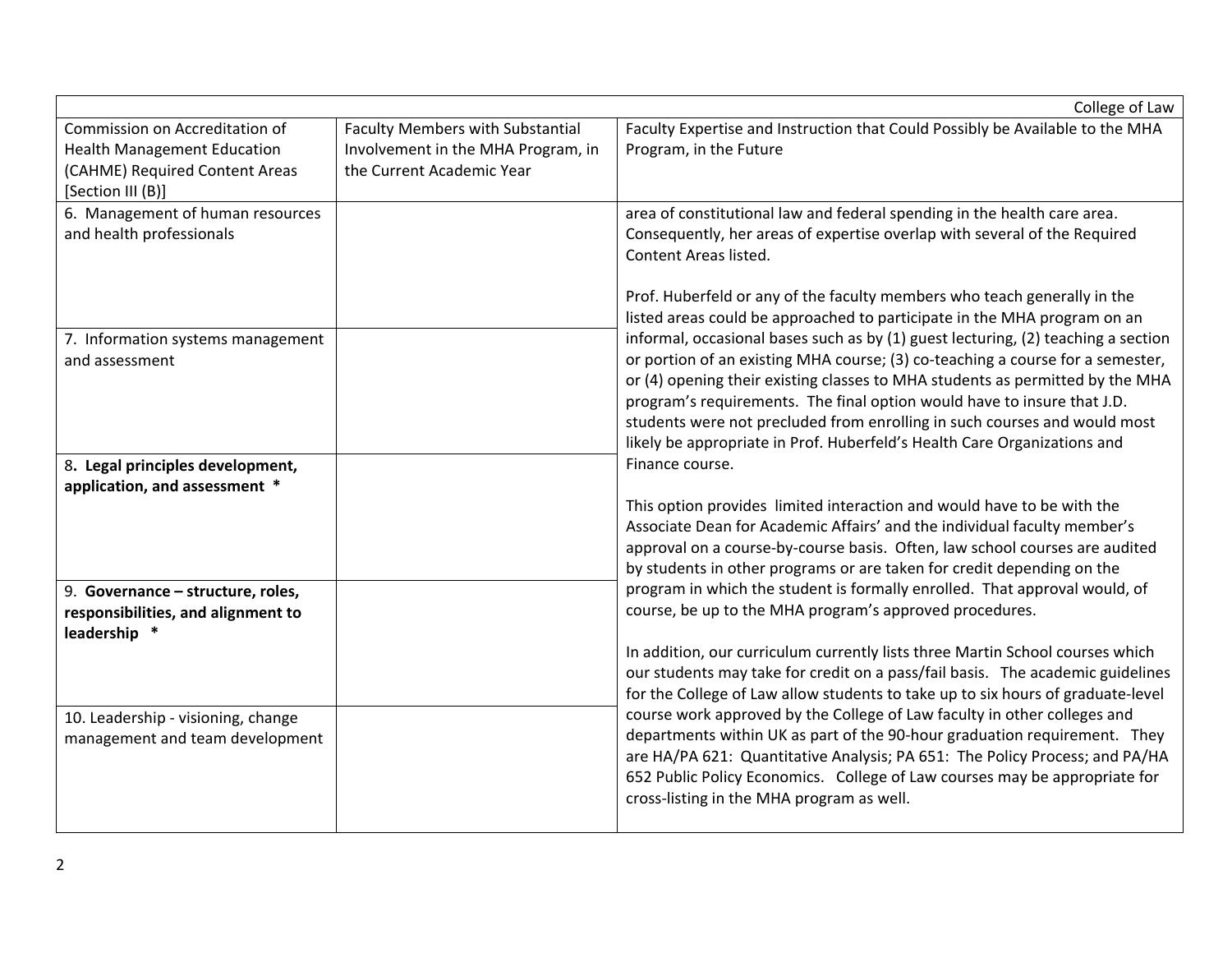|                                                                                                                             |                                                                                                     | College of Law                                                                                                                                                                                                                                                                                                                                                                                                                                                                                                                             |
|-----------------------------------------------------------------------------------------------------------------------------|-----------------------------------------------------------------------------------------------------|--------------------------------------------------------------------------------------------------------------------------------------------------------------------------------------------------------------------------------------------------------------------------------------------------------------------------------------------------------------------------------------------------------------------------------------------------------------------------------------------------------------------------------------------|
| Commission on Accreditation of<br><b>Health Management Education</b><br>(CAHME) Required Content Areas<br>[Section III (B)] | Faculty Members with Substantial<br>Involvement in the MHA Program, in<br>the Current Academic Year | Faculty Expertise and Instruction that Could Possibly be Available to the MHA<br>Program, in the Future                                                                                                                                                                                                                                                                                                                                                                                                                                    |
| 11. Written, verbal, and<br>interpersonal communication skills                                                              |                                                                                                     | 2. Jointly appointed faculty. Occasionally, the College of Law has permitted<br>faculty from other departments and colleges to have joint appointments in the<br>College of Law. Former Provost Mike Nietzel from the Psychology<br>Department and the Graduate School and former Dean Lois Nora of the<br>College of Medicine are two examples. These situations typically represent<br>unique circumstances borne of the individual professor's relationships with a                                                                     |
| 12. Statistical analysis and application                                                                                    |                                                                                                     | member of our faculty. Our faculty members have rarely had joint<br>appointments in other colleges. Prof. Huberfeld is a Bioethics Associate in the<br>Medical Center but that role does not constitute a formal joint appointment;<br>rather, it is a consultant-like position. A similar position might be possible<br>with the MHA program but its contours would, of course, have to be explored<br>by both faculties and administrations. With further evaluation of the                                                              |
| 13. Economic analysis and<br>application to decision making                                                                 |                                                                                                     | obligations of such a position, and its funding and curricular implications, such<br>relationships might be possible in the future.                                                                                                                                                                                                                                                                                                                                                                                                        |
|                                                                                                                             |                                                                                                     | 3. Joint degree granting programs. The College of Law currently offers three<br>joint degree programs: JD/MBA with the College of Business and Economics,<br>JD/MA with the Patterson School of Diplomacy, and JD/MPA with the Martin                                                                                                                                                                                                                                                                                                      |
| 14. Market analysis, research, and<br>assessment                                                                            |                                                                                                     | School of Public Policy in its Public Administration program. Each of these<br>programs require three full years in the College of Law, fulfilling the 90 credit<br>hour requirement of which 9 can be obtained in programs outside the law<br>school for credit toward the JD degree. (Note: Only three credit hours from<br>the Patterson School program are permitted to count toward the JD degree in<br>the JD/MA program with the Patterson School). Courses taken outside the                                                       |
| 15. Financial analysis and<br>management                                                                                    |                                                                                                     | College of Law are taken on a pass/fail basis and the student must receive a B<br>to pass. These programs are "joint" only in the sense that the student fulfills<br>the degree requirements of both degrees concurrently but the programs do<br>not otherwise overlap. Many faculty members have expressed interest in<br>providing a JD/MHA joint degree program. With proper evaluation by both<br>faculties and procedural process to explore the contours of such a program, it<br>might be a valuable addition to both our programs. |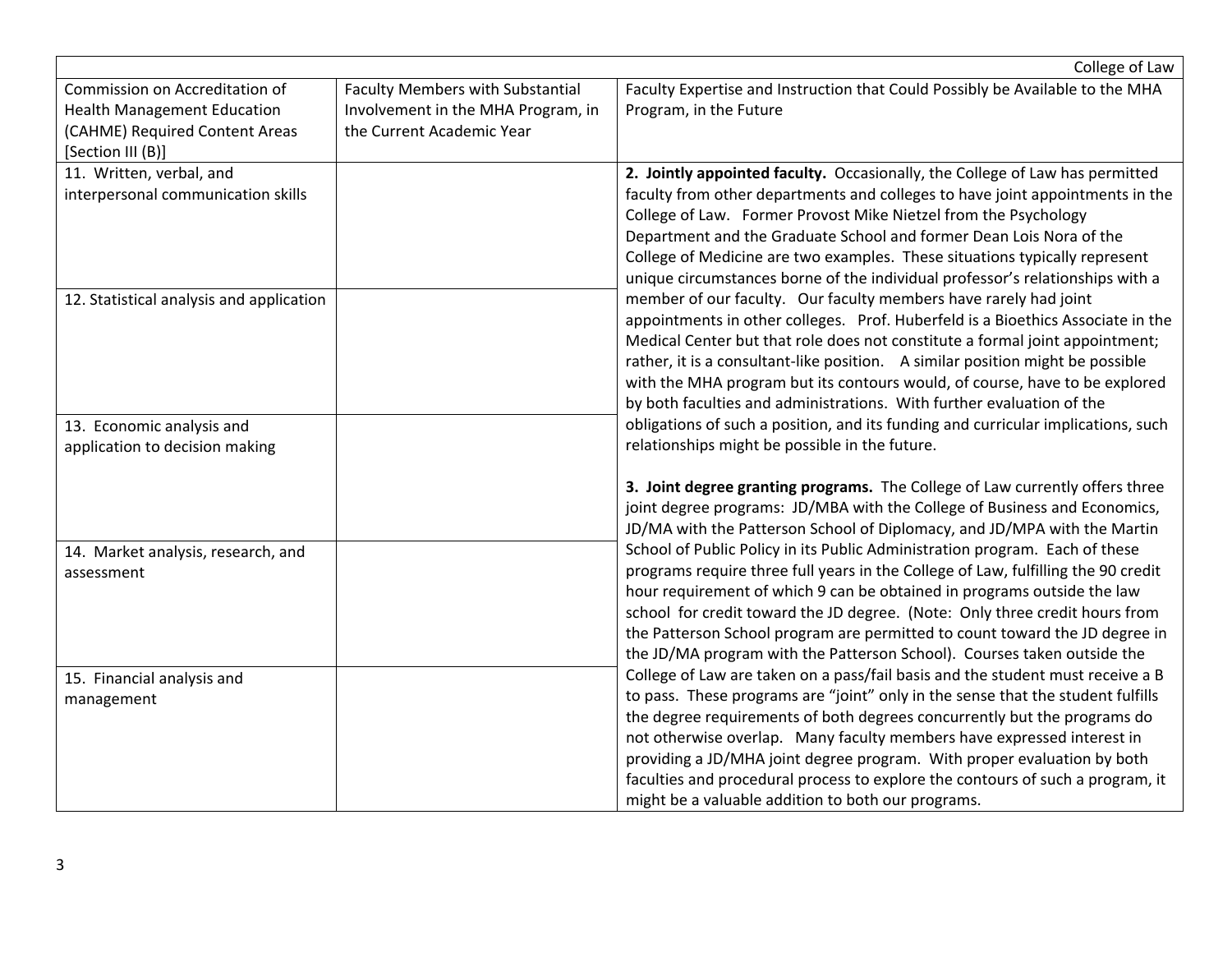|                                     |                                         | College of Law                                                                |
|-------------------------------------|-----------------------------------------|-------------------------------------------------------------------------------|
| Commission on Accreditation of      | <b>Faculty Members with Substantial</b> | Faculty Expertise and Instruction that Could Possibly be Available to the MHA |
| <b>Health Management Education</b>  | Involvement in the MHA Program, in      | Program, in the Future                                                        |
| (CAHME) Required Content Areas      | the Current Academic Year               |                                                                               |
| [Section III (B)]                   |                                         |                                                                               |
| 16. Ethics in business and clinical |                                         |                                                                               |
| decision-making *                   |                                         |                                                                               |
|                                     |                                         |                                                                               |
|                                     |                                         |                                                                               |
|                                     |                                         |                                                                               |
|                                     |                                         |                                                                               |
| 17. Strategy formulation and        |                                         |                                                                               |
| implementation                      |                                         |                                                                               |
|                                     |                                         |                                                                               |
|                                     |                                         |                                                                               |
|                                     |                                         |                                                                               |
| 18. Quality assessment for patient  |                                         |                                                                               |
| care improvement                    |                                         |                                                                               |
|                                     |                                         |                                                                               |
|                                     |                                         |                                                                               |
|                                     |                                         |                                                                               |
|                                     |                                         |                                                                               |
| 19. Professional skills development |                                         |                                                                               |
|                                     |                                         |                                                                               |
|                                     |                                         |                                                                               |
|                                     |                                         |                                                                               |
|                                     |                                         |                                                                               |
|                                     |                                         |                                                                               |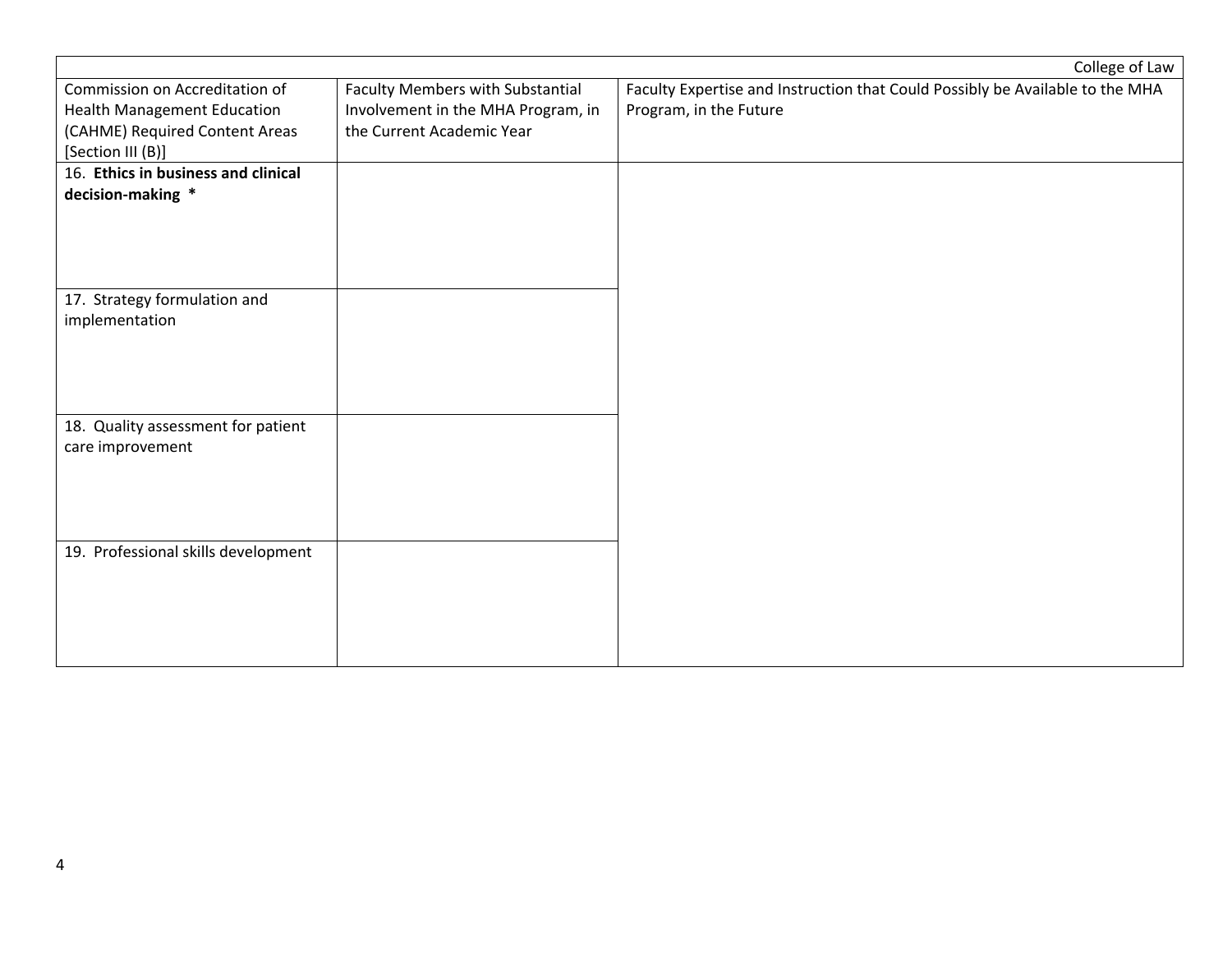| Current (fall 08 - spring 09)MHA Faculty Staffing Faculty and affiliation(s)              |                                                                                                                                     | <b>Courses for</b>    | Source of            |
|-------------------------------------------------------------------------------------------|-------------------------------------------------------------------------------------------------------------------------------------|-----------------------|----------------------|
| by III.B Content Area                                                                     |                                                                                                                                     | this content          | funding              |
| Population health & status assessment                                                     | Josh Cowen - Martin School; Earl Motzer - Martin School<br>adjunct                                                                  | 601 and 622           | <b>Martin School</b> |
| Health policy formulation, implementation &<br>evaluation                                 | Josh Cowen - Martin School; Toks Oluwole - Martin<br>School                                                                         | 622 and 673           | <b>Martin School</b> |
| Organizational development/org behavior theory<br>and application                         | Martha Riddell-Martin School adjunct; Public Health<br>(new Martin School faculty has been hired effective f'09<br>for this course) | 642                   | Martin School        |
| Management & structural analysis of healthcare<br>orgs, including evaluation and redesign | Sarah Wackerbarth-Martin School; Toks Oluwolue-<br>Martin School; Earl Motzer- Martin School adjunct                                | 602, 673, 636,<br>601 | Martin School        |
| Operations assessment and improvement                                                     | Sarah Wackerbarth-Martin School                                                                                                     | 602, 623              | Martin School        |
| Management of human resources and health<br>professionals                                 | Michael Smith- Martin School adjunct; Public Health                                                                                 | 628                   | <b>Martin School</b> |
|                                                                                           | Information systems management and assessment Martha Riddell-Martin School adjunct; Public Health                                   | 624                   | Martin School        |
| Legal principles development, application &<br>assessment                                 | Joe Fink-Pharmacy                                                                                                                   | 603                   | Pharmacy             |
| Governance-structure, roles, responsibilities,<br>alignment to leadership                 |                                                                                                                                     |                       |                      |
| Leadership-visioning, change management &<br>team development                             |                                                                                                                                     |                       |                      |
| Written, verbal & interpersonal communication<br>skills                                   |                                                                                                                                     |                       |                      |
| Statistical analysis & application                                                        | J.S. Butler, Toks Oluwole, Josh Cowen- Martin School                                                                                | 621, 622              | Martin School        |
| Economic analysis & application to decision making Toks Oluwole- Martin School            |                                                                                                                                     | 636                   | Martin School        |
| Market analysis, research & assessment                                                    | <b>Toks Oluwole- Martin School</b>                                                                                                  | 636                   | <b>Martin School</b> |
| Financial analysis & management                                                           | Toks Oluwole- Martin School; Jean Cooper- B&E                                                                                       | 637, 635              | <b>Martin School</b> |
| Ethics in business & clinical decision making                                             | Larry Gray-Martin School adjunct                                                                                                    | 604                   | <b>Martin School</b> |
| Strategy formulation & implementation                                                     | Sarah Wackerbarth-Martin School                                                                                                     | 602;623               | <b>Martin School</b> |
| Quality assessment for patient care improvement                                           | Sarah Wackerbarth-Martin School                                                                                                     | 602                   | <b>Martin School</b> |
| Professional skills development                                                           | Martha Riddell- Martin School adjunct; Public Health;<br>Eugenia Toma- Martin School                                                | 711                   | <b>Martin School</b> |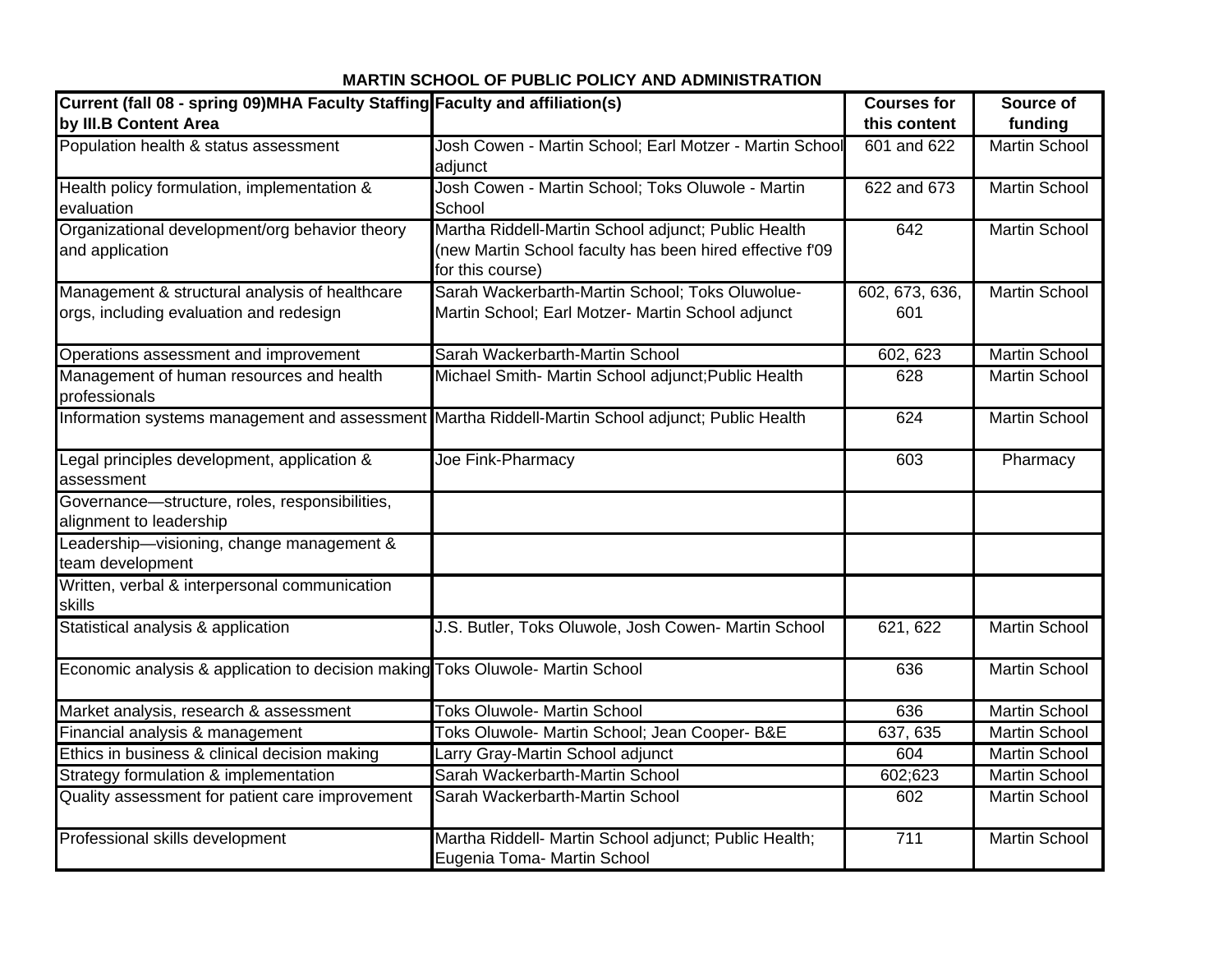| Matrix of CAHME Required Content Areas and Faculty Staffing (as of 2/6/2009) |  |
|------------------------------------------------------------------------------|--|
|------------------------------------------------------------------------------|--|

| <b>Content Area</b>                           | <b>Current Graduate Faculty Resources</b>                   |
|-----------------------------------------------|-------------------------------------------------------------|
| Population health*                            | Josh Cowen - Martin School                                  |
| Health policy formulation & evaluation        | Toks Oluwole, Josh Cowen - Martin School                    |
| Organizational behavior theory                | Nicolai Petrovsky- Martin School                            |
| Mgt and structural analysis of healthcare org | Earl Motzer, Sarah Wackerbarth, Toks Oluwole- Martin School |
| Operations assessment & improvement           | Sarah Wackerbarth- Martin School                            |
| Human resources & health professionals        | Michael Smith- Public Health                                |
| Information systems mgt & assessment          | Martha Riddell, Sarah Wackerbarth - Martin School           |
| Legal principles                              | Joe Fink - Pharmacy                                         |
| Governance*                                   | Nicolai Petrovsky- Martin School                            |
| Leadership*                                   | Across the curriculum                                       |
| Communications skills - written, verbal, etc* | Across the curriculum                                       |
| Statistical analysis                          | J.S. Butler, Josh Cowen, Toks Oluwole- Martin School        |
| Economic analysis                             | Toks Oluwole - Martin School                                |
| Market analysis                               | <b>Toks Oluwole- Martin School</b>                          |
| Financial analysis                            | Toks Oluwole- Martin School; Jean Cooper-Accounting         |
| <b>Ethics</b>                                 | Larry Gray-Martin School adjunct                            |
| Strategy formulation                          | Sarah Wackerbarth- Martin School                            |
| Quality assessment for patient care improve   | Sarah Wackerbarth- Martin School                            |
| Professional skills development               | Martha Riddell - Martin School                              |

\*-Currently embedded; consider new course

\*\*- Have not confirmed graduate faculty status on all

pg 2 of 3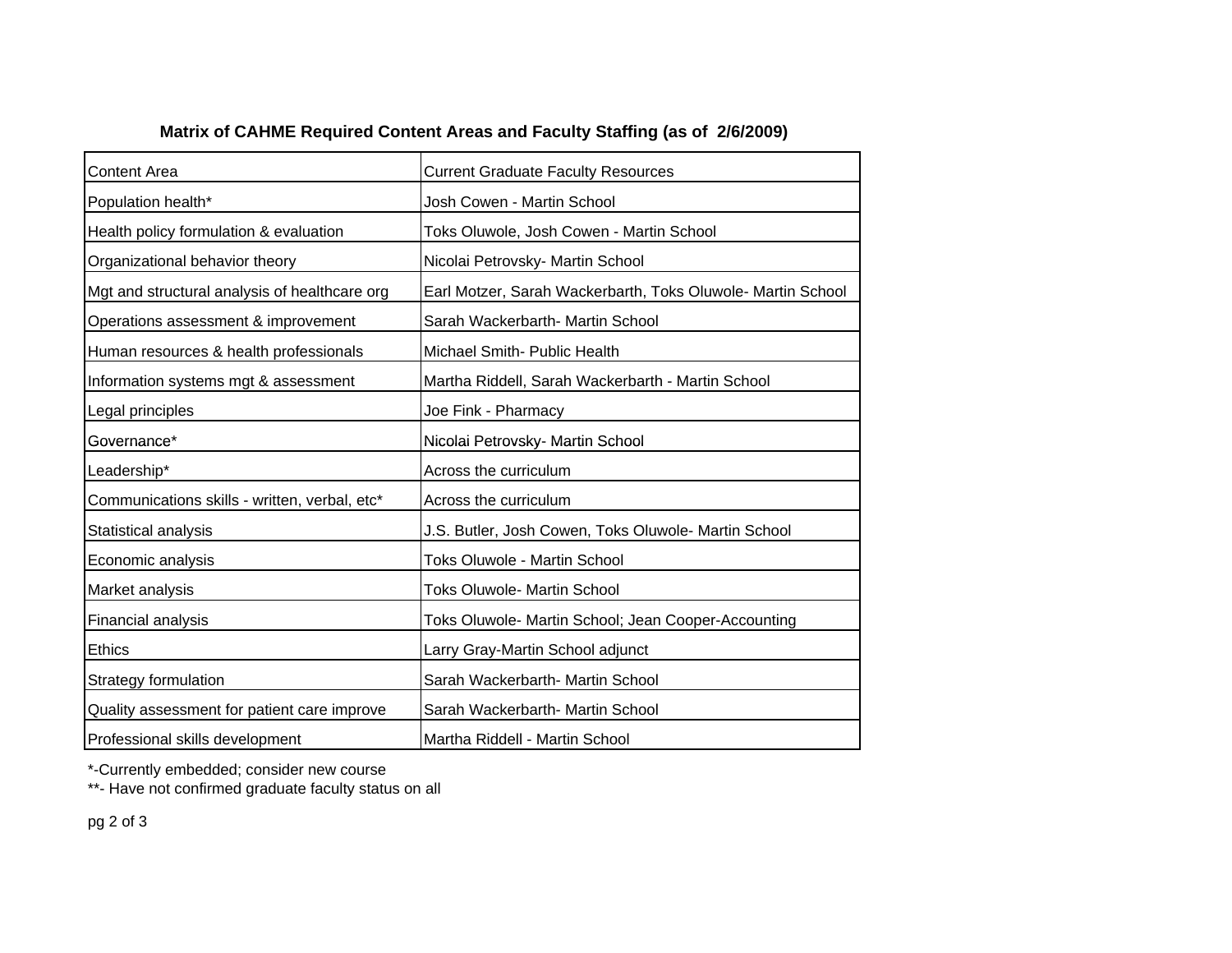| Fall 2008 (First   | Spring 2009 (First |                     | Fall 2008 (Second      | Spring 2009            |
|--------------------|--------------------|---------------------|------------------------|------------------------|
| Year students)     | Year Students)     |                     | Year Students)         | (Second Year           |
|                    |                    |                     |                        | Students)              |
|                    |                    |                     |                        |                        |
| HA 601             | HA 604 Larry Gray  | <b>HA711</b>        | HA 602 Sarah           | <b>HA 660</b>          |
| Earl Motzer        |                    | <b>Martha</b>       | Wackerbarth            | Sarah                  |
|                    |                    | Riddell/Sarah       |                        | Wackerbarth            |
|                    |                    | <b>Wackerbarth)</b> |                        |                        |
| <b>HA 621</b>      | <b>HA 622</b>      |                     | <b>HA 637</b>          | HA 624 Martha          |
| Tokunbo Oluwole    | Joshua Cowen       |                     | <b>Tokunbo Oluwole</b> | <b>Riddell</b>         |
|                    |                    |                     |                        |                        |
| HA 603             | HA 635 Jean        |                     | HA 623 Sarah           | <b>HA 636</b>          |
| Joseph Fink        | Cooper             |                     | <b>Wackerbarth</b>     | <b>Tokumbo Oluwole</b> |
| <b>HA 642</b>      | HA 673 Tokunbo     |                     | <b>HA/PA 628</b>       |                        |
| Martha Riddell     | Oluwole            |                     | <b>Michael Smith</b>   |                        |
| (alt. Section Jack |                    |                     |                        |                        |
| Blanton)           |                    |                     |                        |                        |
| (Intro Eco &/ or   | (Intro Eco &/ or   | (Intro Eco or Acc)  |                        |                        |
| Acc)               | Acc)               |                     |                        |                        |
|                    |                    |                     |                        |                        |
|                    |                    |                     |                        |                        |

## **Fall 2008-Spring 2009 MHA Courses and Instructors**

pg 3 of 3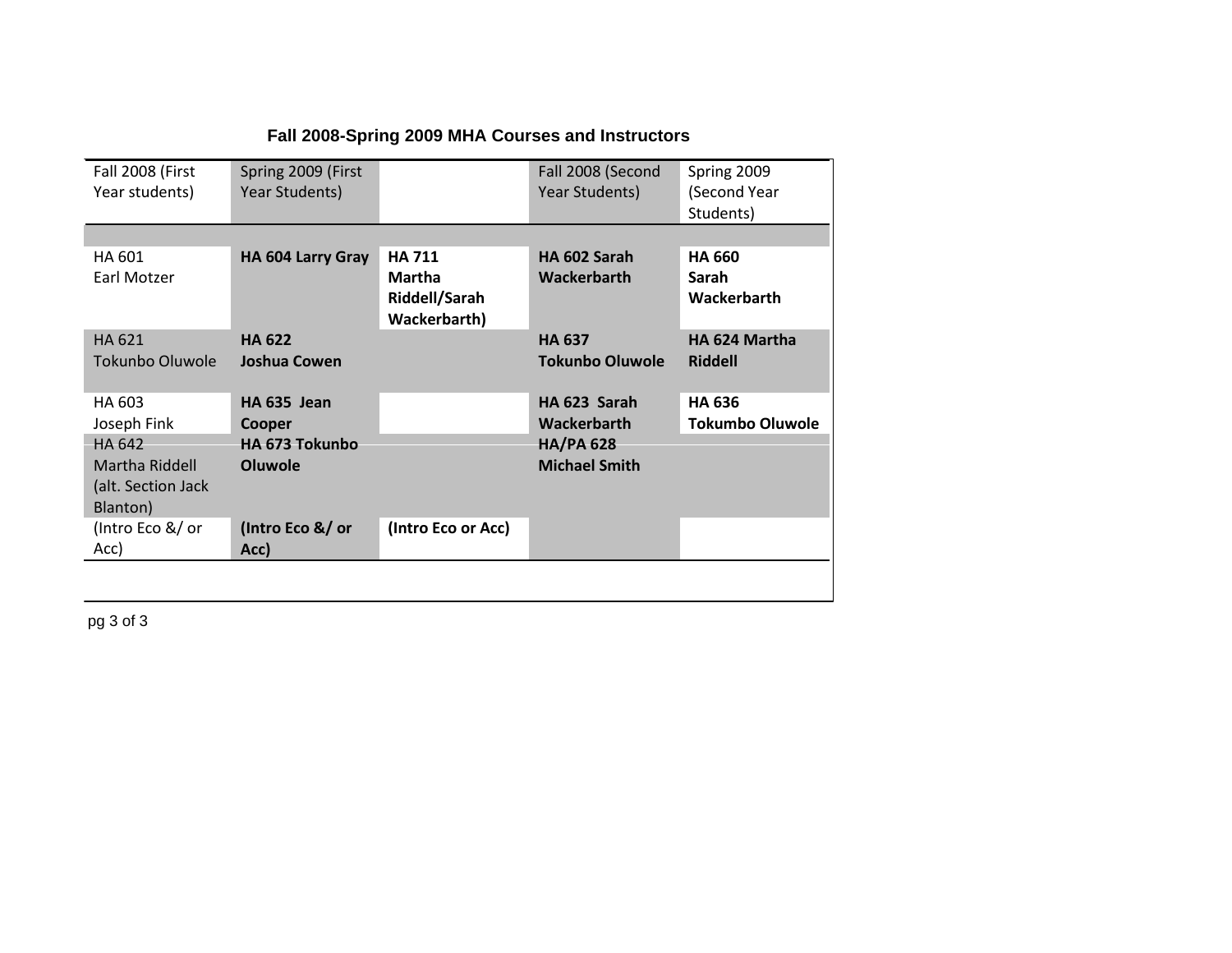### **Faculty Resources Presently and Potentially Available to the UKY MHA Program 3/20/09 COLLEGE OF PHARMACY**

|                                                                                                               |                                         | <b>College of Pharmacy</b>                                                                                                                                                    |
|---------------------------------------------------------------------------------------------------------------|-----------------------------------------|-------------------------------------------------------------------------------------------------------------------------------------------------------------------------------|
| Commission on Accreditation of Health                                                                         | <b>Faculty Members with Substantial</b> | Faculty Expertise and Instruction That could                                                                                                                                  |
| Management Education (CAHME)                                                                                  | Involvement in the MHA Programs, in the | possibly be available to the MHA Program, in                                                                                                                                  |
| Required Content Areas [Section III (B)]                                                                      | <b>Current Academic Year</b>            | the future                                                                                                                                                                    |
| 1. Population health and status<br>assessment                                                                 |                                         | Dr's. Steinke, Blumenschien, Kirsh and Talbert<br>have expertise in this area. Our curriculum for<br>the professional program addresses this                                  |
|                                                                                                               |                                         | primarily in PHR95: Pharmaceutical Policy and                                                                                                                                 |
|                                                                                                               |                                         | Public Health. We are developing some                                                                                                                                         |
|                                                                                                               |                                         | graduate programs that may align with this                                                                                                                                    |
|                                                                                                               |                                         | area for MHA initiatives.                                                                                                                                                     |
| 2. Health policy formulation,<br>implementation and evaluation                                                |                                         | Same as above #1                                                                                                                                                              |
| Organizational<br>3.<br>development/organizational behavior<br>theory and application                         |                                         | Dr.'s Policastri, Divine, Freeman, Cain and Mr.<br>John Armitstead each have expertise in this<br>area. Mr. Armitstead offers an elective in<br>hospital pharmacy management. |
|                                                                                                               |                                         |                                                                                                                                                                               |
| Management and structural analysis<br>4.<br>of healthcare organizations, including<br>evaluation and redesign |                                         | Same as above #3                                                                                                                                                              |
|                                                                                                               |                                         |                                                                                                                                                                               |
| 5.<br>Operations assessment and<br>improvement                                                                |                                         | Same as #3                                                                                                                                                                    |
|                                                                                                               |                                         |                                                                                                                                                                               |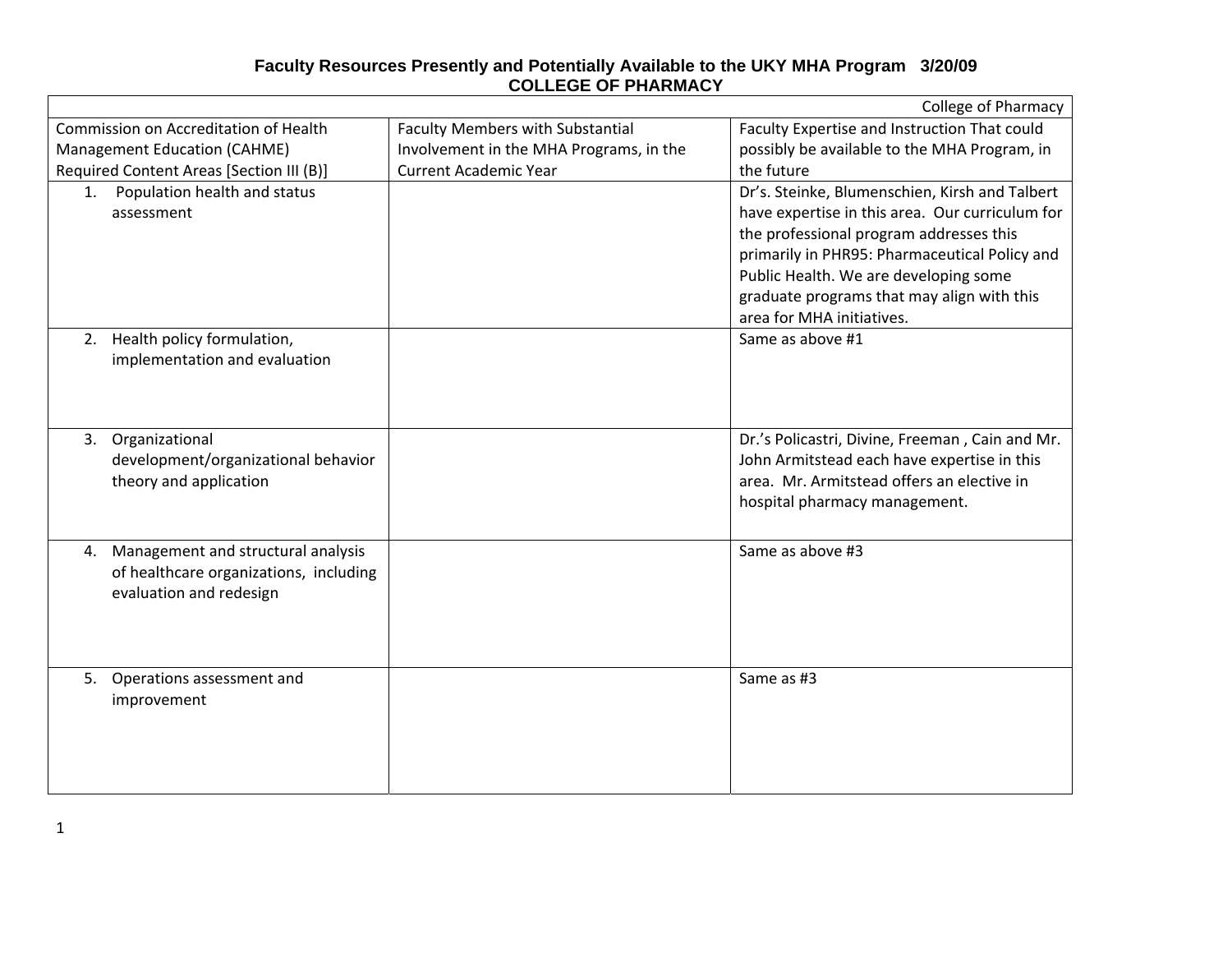|                                           |                                               | College of Pharmacy                             |
|-------------------------------------------|-----------------------------------------------|-------------------------------------------------|
| <b>Commission Accreditation of Health</b> | <b>Faculty Members with Substantial</b>       | Faculty Expertise and Instruction That could    |
| Management Education (CAHME)              | Involvement in the MHA Programs, in the       | possibly be available to the MHA Program, in    |
| Required Content Areas [Section III (B)]  | <b>Current Academic Year</b>                  | the future                                      |
|                                           |                                               |                                                 |
| Management of human resources and<br>6.   |                                               | Same as above #3 along with Dr. Dan Grantz      |
| health professionals                      |                                               | and Dr. Kimberly Hite                           |
|                                           |                                               |                                                 |
|                                           |                                               |                                                 |
| 7. Information systems management         |                                               | Dr. Jeff Talbert, Dr. Matt Lane, Mr. Armitstead |
| and assessment                            |                                               | and Jeff Cain would potentially be able to      |
|                                           |                                               | contribute in this area                         |
|                                           |                                               |                                                 |
| Legal principles development,<br>8.       | Dr. Fink presently provides instruction for a | Dr. Joe Fink would be the faculty leader for    |
| application and assessment                | course in health law.                         | this area from pharmacy                         |
|                                           |                                               |                                                 |
|                                           |                                               |                                                 |
|                                           |                                               |                                                 |
| 9. Governance - structure, roles,         |                                               | N/A                                             |
| responsibilities and alignment to         |                                               |                                                 |
| leadership                                |                                               |                                                 |
|                                           |                                               |                                                 |
| 10. Leadership - visioning, change        |                                               | Dr. Romanelli, Dr. Smith, Dr. Policastri, Mr.   |
| management and team development           |                                               | Armitstead, Dr. Freeman each has expertise in   |
|                                           |                                               | this area.                                      |
|                                           |                                               |                                                 |
|                                           |                                               |                                                 |
|                                           |                                               |                                                 |
|                                           |                                               |                                                 |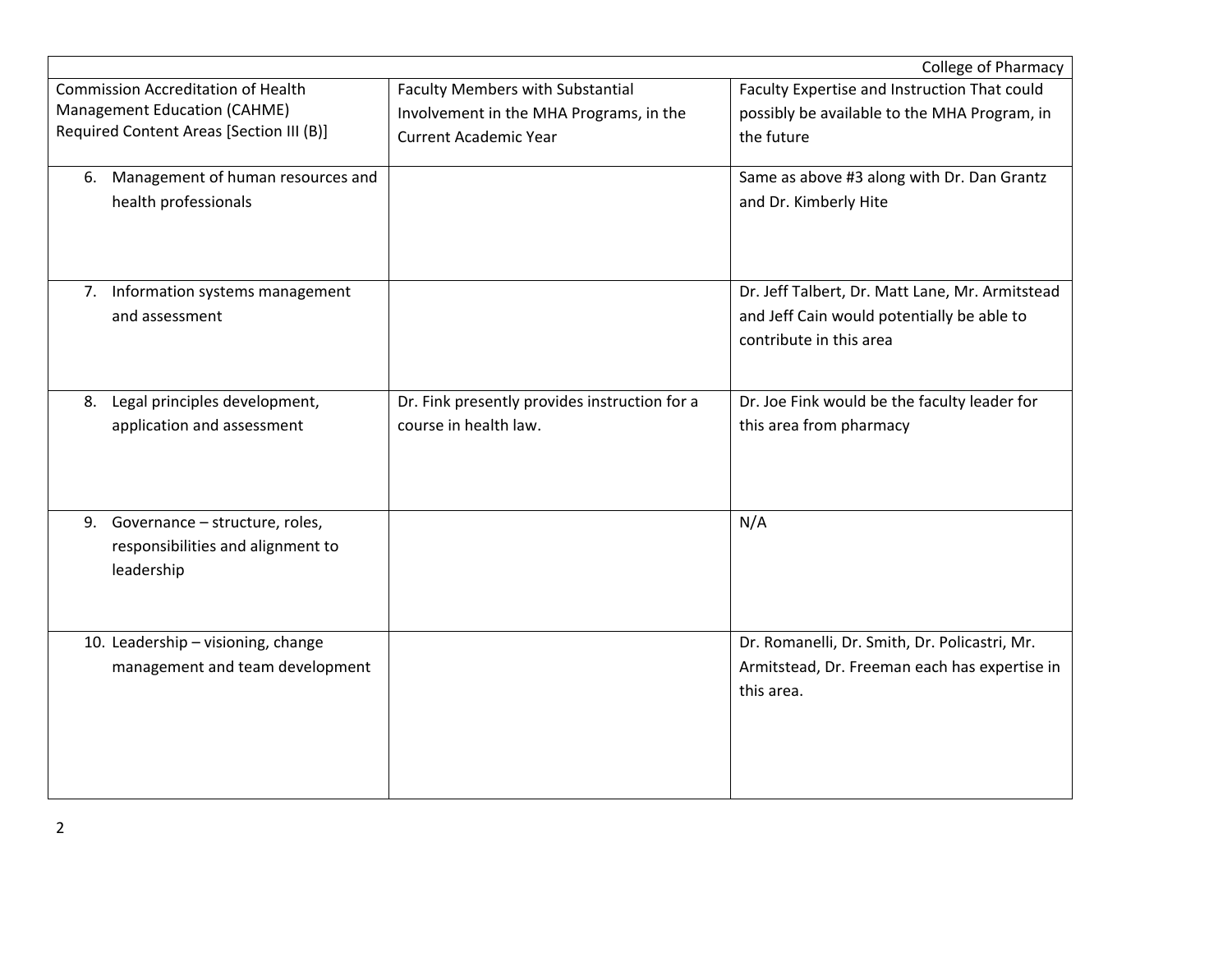|                                                               |                                         | <b>College of Pharmacy</b>                      |
|---------------------------------------------------------------|-----------------------------------------|-------------------------------------------------|
| <b>Commission Accreditation of Health</b>                     | <b>Faculty Members with Substantial</b> | Faculty Expertise and Instruction That could    |
| Management Education (CAHME)                                  | Involvement in the MHA Programs, in the | possibly be available to the MHA Program, in    |
| Required Content Areas [Section III (B)]                      | <b>Current Academic Year</b>            | the future                                      |
| 11. Written, verbal and interpersonal<br>communication skills |                                         | Dr. Kelly Smith                                 |
| 12. Statistical analysis and application                      |                                         | Dr. Blumenschein, Dr. Steinke, Dr. Talbert, Dr. |
|                                                               |                                         | <b>Kelly Smith</b>                              |
|                                                               |                                         | Pharmacoepidemiology                            |
| 13. Economic analysis and application to                      |                                         | Dr. Blumenschein, Dr. Steinke-                  |
| decision making                                               |                                         | Pharmacoeconomics                               |
| 14. Market analysis, research and<br>assessment               |                                         | N/A                                             |
| 15. Financial analysis and management                         |                                         | Dr. Policastri, Jeff Cain, Mr. John Armitstead  |
| 16. Ethics in business and clinical decision-                 |                                         | Dr. Policastri, Dr. Freeman, Dr. Blumenschein,  |
| making                                                        |                                         | Dr. Kirsh, Mr. Armitstead, Dr. Foster, Dr.      |
|                                                               |                                         | Hatton, Dr. Fink                                |
|                                                               |                                         |                                                 |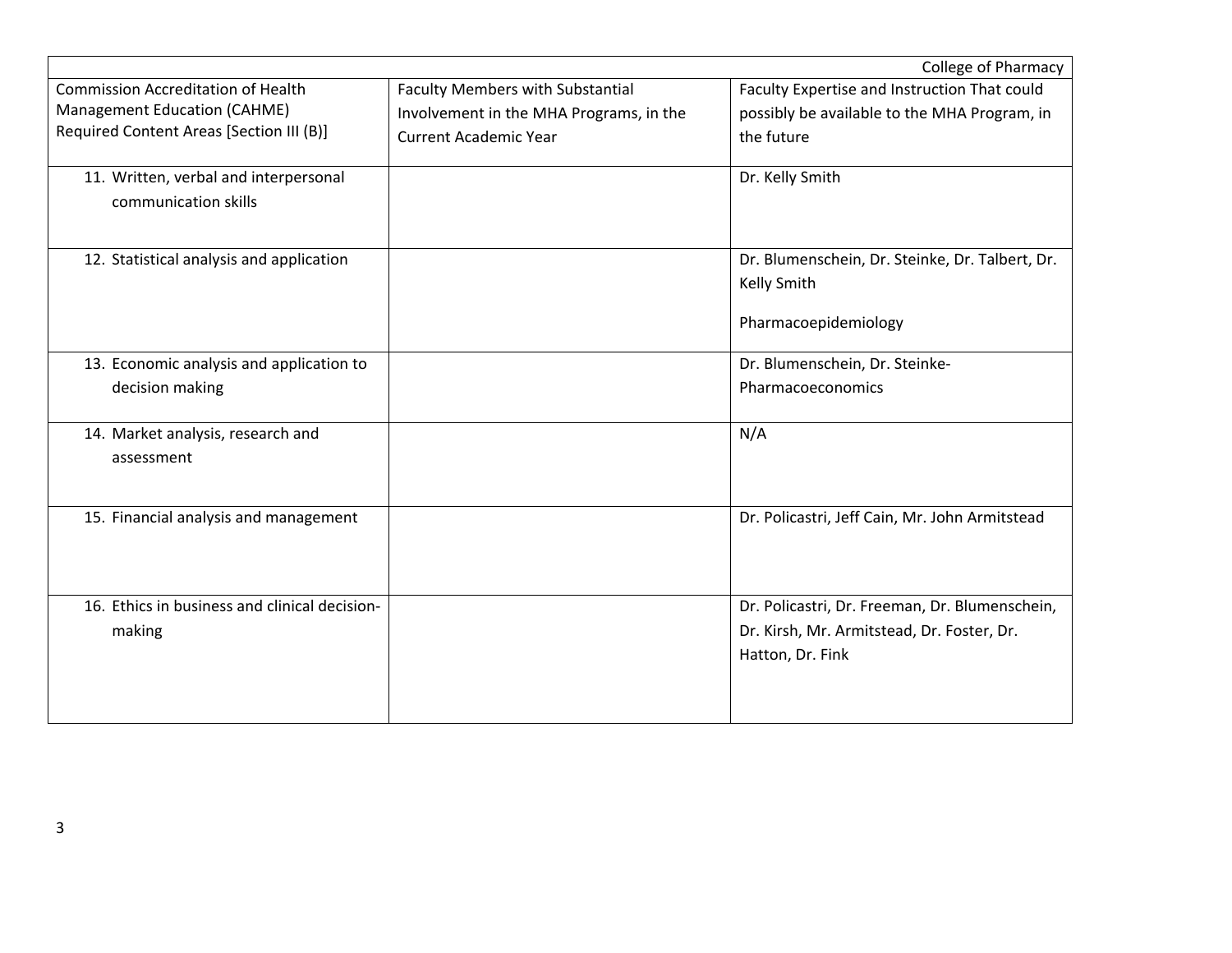|                                                     | <b>College of Pharmacy</b>                               |
|-----------------------------------------------------|----------------------------------------------------------|
| Faculty Members with Substantial Involvement in the | Faculty Expertise and Instruction That could possibly be |
| MHA Programs, in the Current Academic Year          | available to the MHA Program, in the future              |
|                                                     |                                                          |
|                                                     | Mr. Armitstead; Dr. Matt Lane                            |
|                                                     |                                                          |
|                                                     |                                                          |
|                                                     | Dr. Matt Lane; Mr. Armitstead; Dr. Craig Martin, Dr. Dan |
|                                                     | Grantz, Dr. Divine; other clinical pharmacy faculty;     |
|                                                     |                                                          |
|                                                     |                                                          |
|                                                     | Multiple faculty could contribute in this area depending |
|                                                     | on content                                               |
|                                                     |                                                          |
|                                                     |                                                          |

Additional Comments:

Dr. Fink has taught in the MHA degree program since 1986. This has not been compensated since 1998, however, with the expanding pharmacy professional program and continued demands with his return to the COP as <sup>a</sup> faculty member, his ability to continue is under discussion.

The Pharm.D./MHA would potentially be an attractive dual degree option for pharmacy students who are interested in administrative positions. The emphasis on health in the MHA is the benefit for our students. We have explored this option in the past but the # of hours in the MHA prohibited completion if both the Pharm.D and MHA were to be completed in 4 years (unless we develop an option for PY1 students to opt into this dual degree earlier than our others); If students were willing to stay in school for an extra year (or perhaps <sup>a</sup> semester) we could implement <sup>a</sup> PharmD/MHA. There may also be opportunities for residents in the MHA (as <sup>a</sup> dual program). We have <sup>a</sup> VA faculty member who recently completed the MHA – her insight into development opportunities would be helpful.

Dr. Blumenschein, Fink and Steinke have joint appointments in the Martin School.

Dr. Blumenschein, Talbert and Fink have served on MHA capstone committees in the past.

Specialized pharmacy based research projects in business/finance/budgeting might be options;

Specialized rotations in pharmacy based experiences related to finance or hospital administration could be designed for MHA students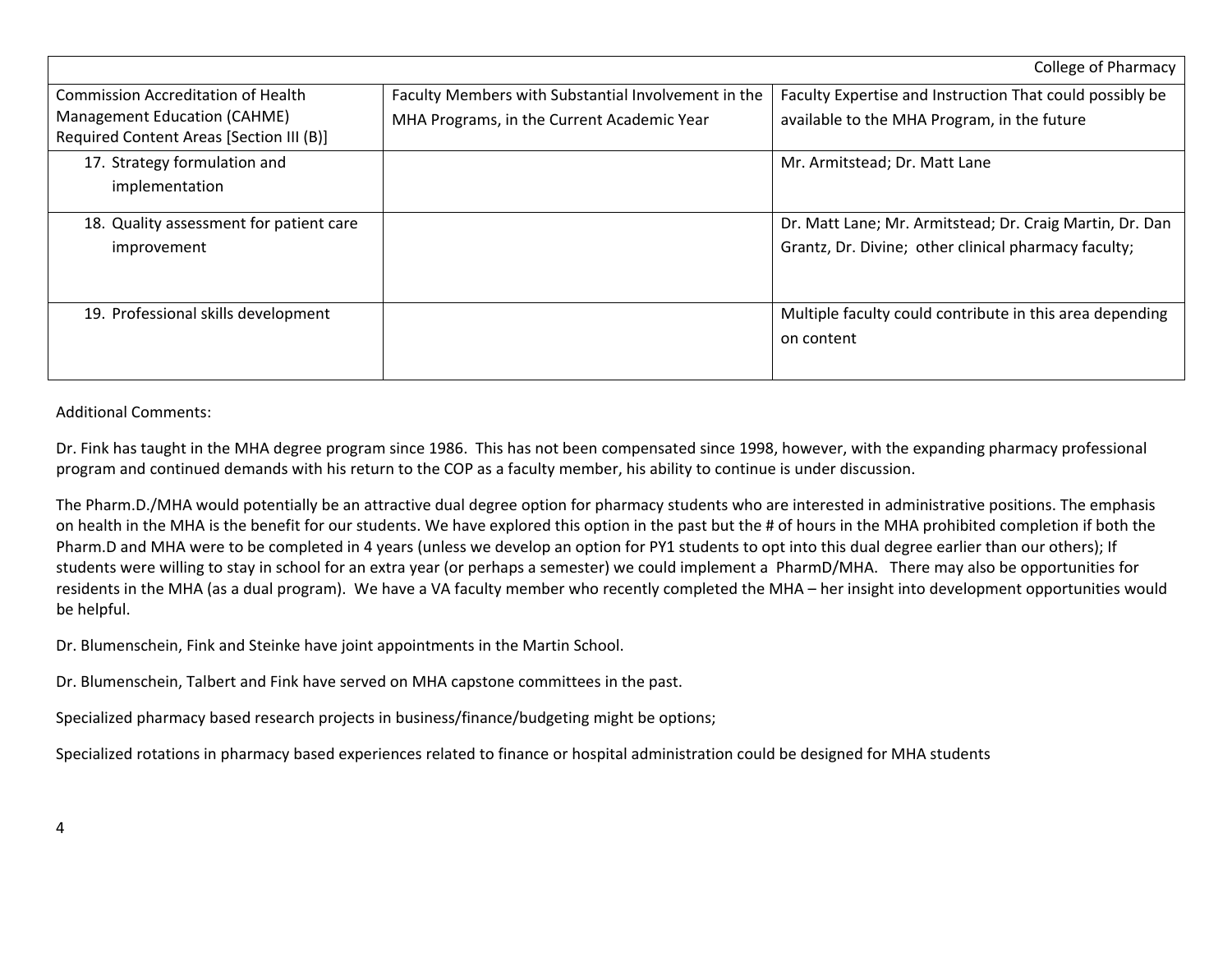## **Faculty Resources Currently and Potentially Available to the UK MHA Program 03/09/09 COLLEGE OF PUBLIC HEALTH**

|                                                                                                                   |                                                                                                            | College of Public Health                                                                 |
|-------------------------------------------------------------------------------------------------------------------|------------------------------------------------------------------------------------------------------------|------------------------------------------------------------------------------------------|
| Commission on Accreditation of health<br>Management Education (CAHME)<br>Required Content Areas [Section III (B)] | <b>Faculty Members with Substantial</b><br>Involvement in the MHA Program in<br>the Current Academic Year  | Faculty Expertise and Instruction Possibly Available to the<br>MHA Program in the Future |
| 1. Population health and status<br>assessment                                                                     |                                                                                                            | CPH Dept. of Epidemiology; CPH Dept. of Preventive<br>Medicine & Environmental Health    |
| 2. Health policy formulation,<br>implementation and evaluation                                                    |                                                                                                            | Julia F. Costich, MPA, JD (1), Dana Patton, PhD (1)                                      |
| 3. Organizational development,<br>organizational behavior theory and<br>application                               | Martha C. Riddell, DrPH (HA 642:<br>Public Organization Theory and<br>Behavior)                            | Riddell, William Pfeifle, MBA, EdD (1)                                                   |
| 4. Management and structural analysis of<br>healthcare organizations, including<br>evaluation and redesign        | Martha C. Riddell, DrPH (HA 642:<br>Public Organization Theory and<br>Behavior)                            | William Pfeifle, MBA, EdD (1), Sarah Wackerbarth, PhD (2)                                |
| 5. Operations assessment and<br>improvement                                                                       |                                                                                                            | Sarah Wackerbarth, PhD (2)                                                               |
| 6. Management of human resources and<br>health professionals                                                      | Michael D. Smith, MHA, PhD (HA 628:<br>Personnel Management in Health and<br><b>Public Administration)</b> | Smith                                                                                    |
| 7. Information systems management and<br>assessment                                                               | Martha C. Riddell, DrPH (HA 624:<br>Information Systems in Health Care)                                    | Riddell                                                                                  |
| 8. Legal principles development,<br>application and assessment                                                    |                                                                                                            | Julia F. Costich, MPA, JD (1)                                                            |

*Notes:*

*(1) Teaches this material currently or has taught it in the past 2 years (2) Contingent on completion of transfer to CPH*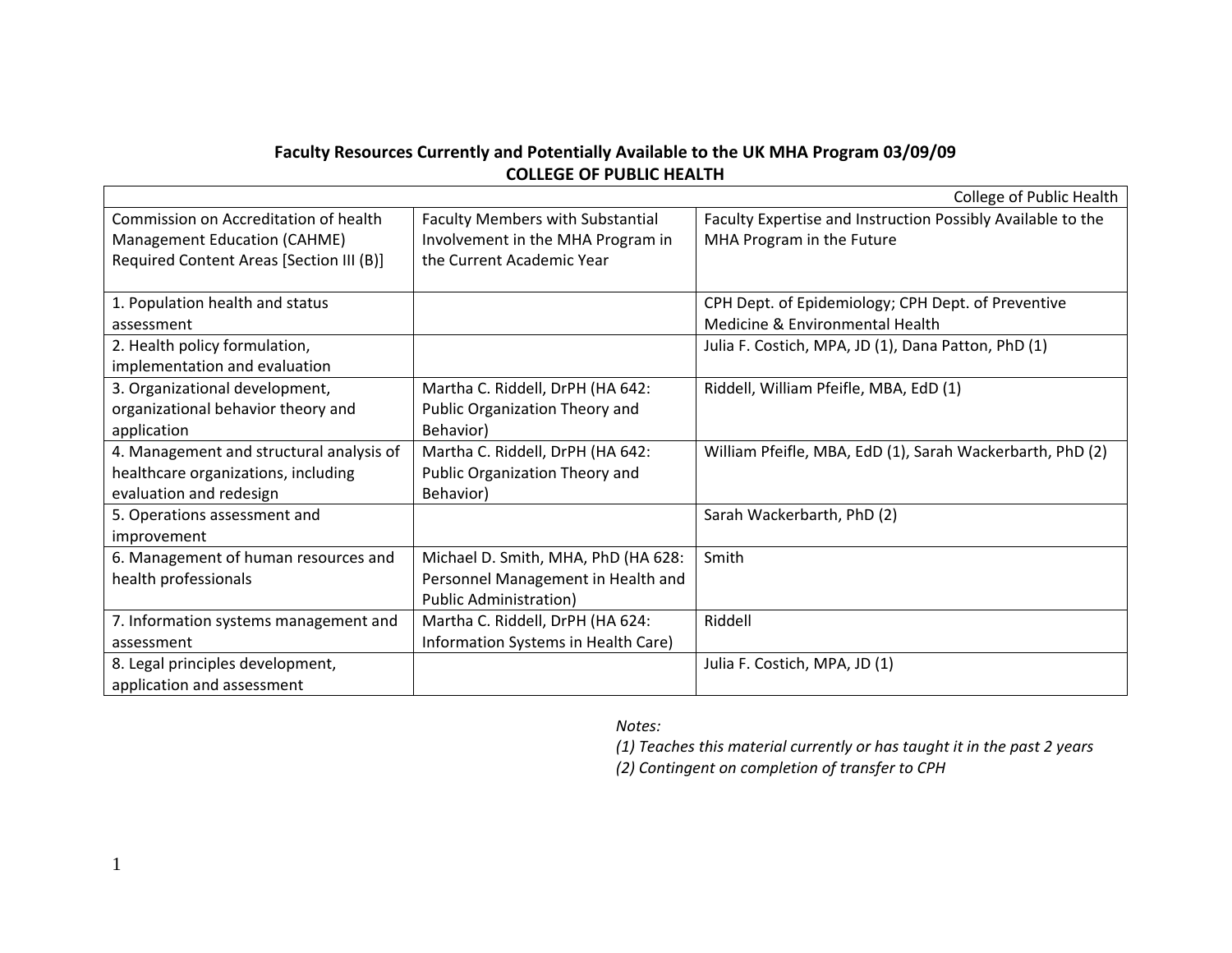|                                              |                                         | College of Public Health                                    |
|----------------------------------------------|-----------------------------------------|-------------------------------------------------------------|
| Commission on Accreditation of health        | <b>Faculty Members with Substantial</b> | Faculty Expertise and Instruction Possibly Available to the |
| Management Education (CAHME) Required        | Involvement in the MHA Program in       | MHA Program in the Future                                   |
| Content Areas [Section III (B)]              | the Current Academic Year               |                                                             |
| 9. Governance-structure, roles,              |                                         | James W. Holsinger, MD, PhD (1)                             |
| responsibilities, and alignment to           |                                         |                                                             |
| leadership                                   |                                         |                                                             |
| 10. Leadership-visioning, change             | Martha C. Riddell, DrPH (HA 642)        | James W. Holsinger, MD, PhD (1), William Pfeifle, MBA,      |
| management and team development              |                                         | EdD $(1)$                                                   |
| 11. Written, verbal and interpersonal        |                                         | [cross-cutting competency addressed in several courses]     |
| communication skills                         |                                         |                                                             |
| 12. Statistical analysis and application     |                                         | Dept. of Biostatistics                                      |
| 13. Economic analysis and application to     |                                         | Hankins (1) (taught HA 636: Health Economics, HA 652:       |
| decision making                              |                                         | Public Economics, and HA 621: Quantitative Methods in       |
|                                              |                                         | 2007-2008 academic years)                                   |
| 14. Market analysis, research and            |                                         |                                                             |
| assessment                                   |                                         |                                                             |
| 15. Financial analysis and management        |                                         | Raymond E. Hill, MPA, DrPH (1)                              |
|                                              |                                         |                                                             |
| 16. Ethics in business and clinical decision |                                         | Michael E. Smith, MHA, PhD; James W. Holsinger, MD, PhD     |
| making                                       |                                         | (1)                                                         |
| 17. Strategy formulation and                 |                                         | William Pfeifle, MBA, EdD (1)                               |
| implementation                               |                                         |                                                             |
| 18, Quality assessment for patient care      |                                         | Martha C. Riddell, DrPH (1)                                 |
| improvement                                  |                                         |                                                             |
| 19. Professional skills development          |                                         | [cross-cutting competency addressed in several courses]     |
|                                              |                                         |                                                             |

*Notes:*

*(1) Teaches this material currently or has taught it in the past 2 years (2) Contingent on completion of transfer to CPH*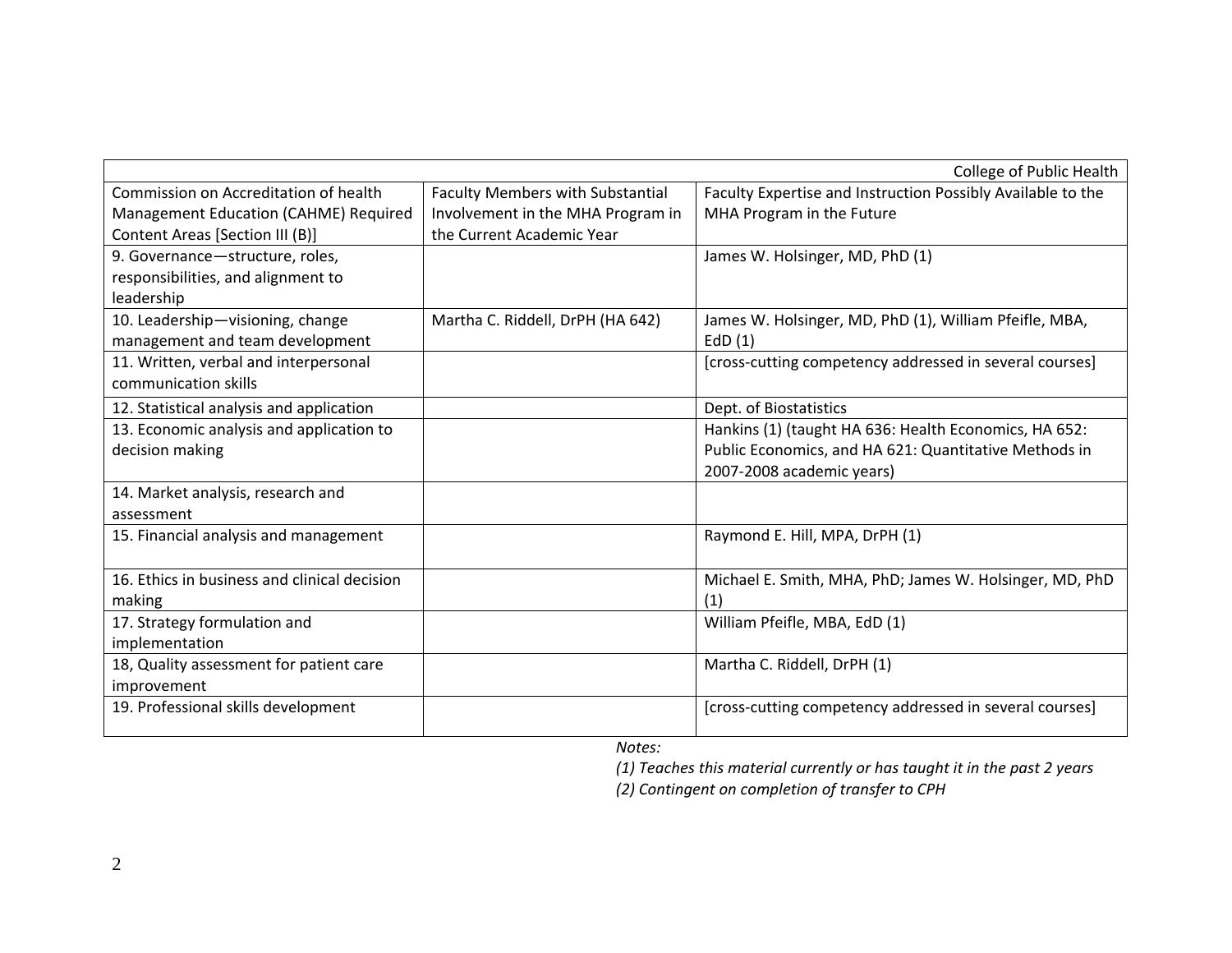|                                          |                                         | College of Public Health                                    |
|------------------------------------------|-----------------------------------------|-------------------------------------------------------------|
| Commission on Accreditation of health    | <b>Faculty Members with Substantial</b> | Faculty Expertise and Instruction Possibly Available to the |
| <b>Management Education (CAHME)</b>      | Involvement in the MHA Program in       | MHA Program in the Future                                   |
| Required Content Areas [Section III (C)] | the Current Academic Year               |                                                             |
| Capstone course, manuscript and          | Riddell                                 | [depending on faculty time and availability]                |
| presentation                             |                                         |                                                             |

### **CPH Faculty Information:**

- Costich, Julia F., MPA, PhD, JD. Associate Professor and Chair, Dept. of Health Services Management; Director, Kentucky Injury Prevention & Research Center.
- Hankins, Scott, PhD (Economics). Assistant Professor, Dept. of Health Services Management.

Hill, Raymond E., MPA, DrPH. Assistant Professor, Dept. of Health Services Management.

Holsinger, James W., MD, PhD (Anatomy). Charles T. Wethington Chair and Professor, Depts. of Preventive Medicine and Health Services Management.

Patton, Dana, PhD (Political Science). Assistant Professor, Dept. of Health Services Management.

Pfeifle, William, MBA, EdD. Professor, Dept. of Health Services Management; Director of Graduate Studies for the MPH program.

- Riddell, Martha C., DrPH. Research Assistant Professor, Dept. of Health Services Management. Dr. Riddell has served on six completed capstone committees and is currently serving on four.
- Smith, Michael D., MHA, PhD (Philosophy). Assistant Dean for Assessment and Planning, Executive Director, Osher Lifelong Learning Institute, Director, Council on Aging, Assistant Professor, Dept. of Health Services Management.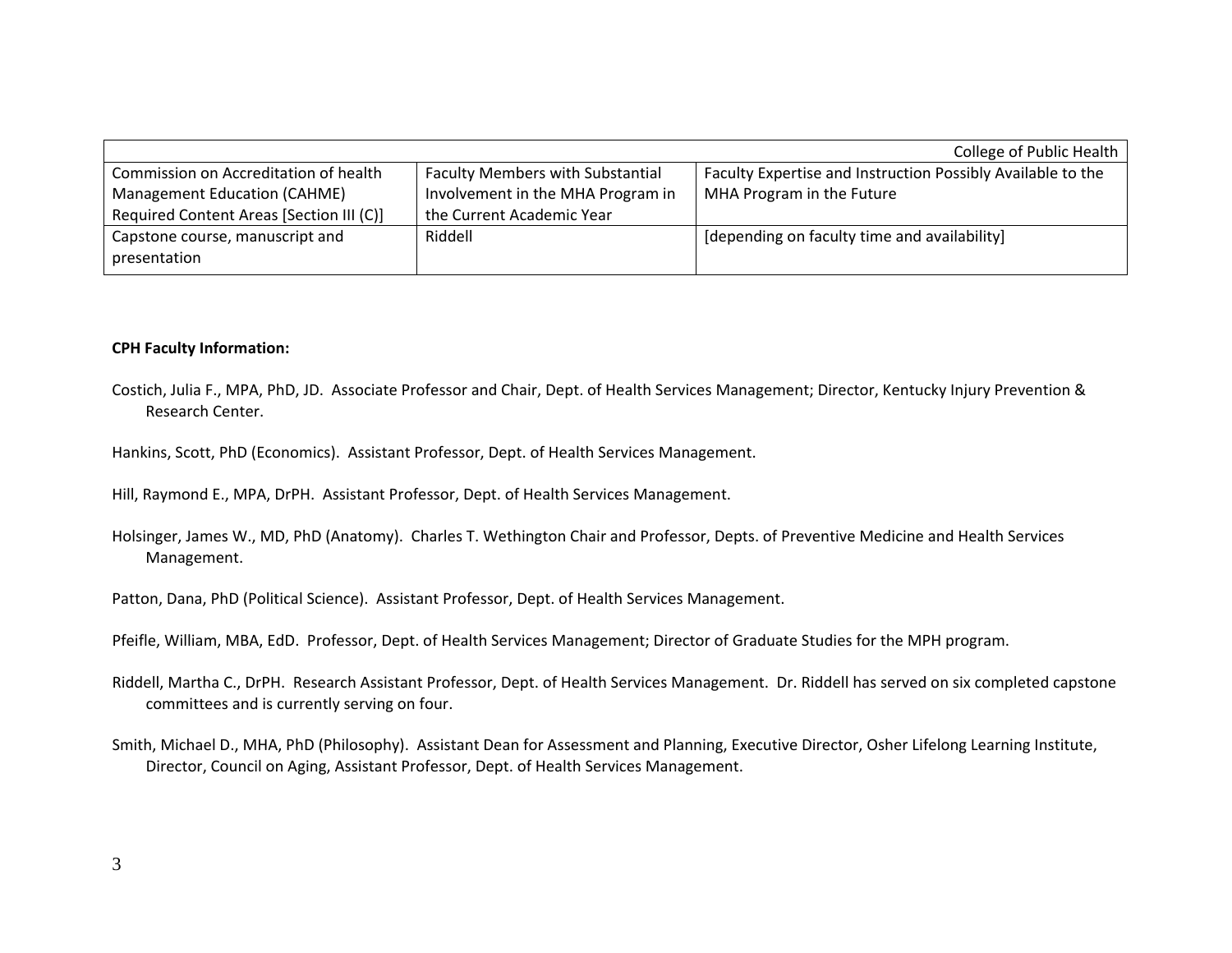## **Faculty Resources Presently and Potentially Available to the UKY MHA Program 03/23/09**

### **UK HEALTHCARE**

|                                                                                                                   |                                                                                                                      | <b>UK HealthCare</b>                                                                                                                                                                                                                                                                                                                                                                                                                                                                                                                                                                                        |
|-------------------------------------------------------------------------------------------------------------------|----------------------------------------------------------------------------------------------------------------------|-------------------------------------------------------------------------------------------------------------------------------------------------------------------------------------------------------------------------------------------------------------------------------------------------------------------------------------------------------------------------------------------------------------------------------------------------------------------------------------------------------------------------------------------------------------------------------------------------------------|
| Commission on Accreditation of Health<br>Management Education (CAHME) Required<br>Content Areas [Section III (B)] | <b>Faculty Members with</b><br>Substantial Involvement in<br>the MHA Program, in the<br><b>Current Academic Year</b> | Faculty and Staff Expertise and Instruction that Could Possibly be Available to the<br>MHA Program, in the Future                                                                                                                                                                                                                                                                                                                                                                                                                                                                                           |
| 1. Population health and status<br>assessment*                                                                    |                                                                                                                      | Dr. Richard Lofgren, Vice President for HealthCare Operations and Chief Clinical<br>Officer, and Mr. Shawn Crouch, his Chief of Staff, believe that UK HealthCare --<br>including the College of Medicine and UK hospitals - - has faculty and<br>administrative staff expertise in 18 of the 19 CAHME content areas; these are<br>marked with asterisks. There are several avenues through this expertise and<br>experience could be made available to MHA students; these include:                                                                                                                        |
| 2. Health policy formulation,<br>implementation, and evaluation*                                                  |                                                                                                                      | A. Providing Instructional Modules in HA Courses: College of Medicine faculty and<br>Hospital administrative staff members with special interests and expertise in<br>selected CAHME content areas could be invited to teach compact, pre-defined<br>modules as integral components of existing or new Health Administration (HA)<br>courses. This instruction could be provided in the form of guest lectures or, in                                                                                                                                                                                       |
| 3. Organizational<br>development/organizational behavior<br>theory and application*                               |                                                                                                                      | some cases, in a formal team teaching format with HA faculty members. With<br>appropriate planning and coordination, there are bountiful opportunities for<br>College of Medicine and Hospital staff members to enrich the MHA curriculum<br>through this type of engagement. Some examples of persons who could make<br>substantive contributions to the MHA curriculum and modules that could be<br>explored are:                                                                                                                                                                                         |
| 4. Management and structural analysis of<br>healthcare organizations, including<br>evaluation and redesign*       |                                                                                                                      | Joseph Conigliaro, MD, Associate Chief Medical Officer, Quality and Safety<br>Dr. Conigliaro is the director for the Center for Enterprise Quality and<br>Safety, the organizational unit responsible for the ongoing oversight of the<br>quality and safety of healthcare services provided throughout UK<br>HealthCare. The Center monitors the CMS core measures as well as other<br>measures of the quality of care provided to patients. The Center also<br>serves as a resource for clinical units that are redesigning healthcare<br>delivery processes in order to increase quality and efficiency. |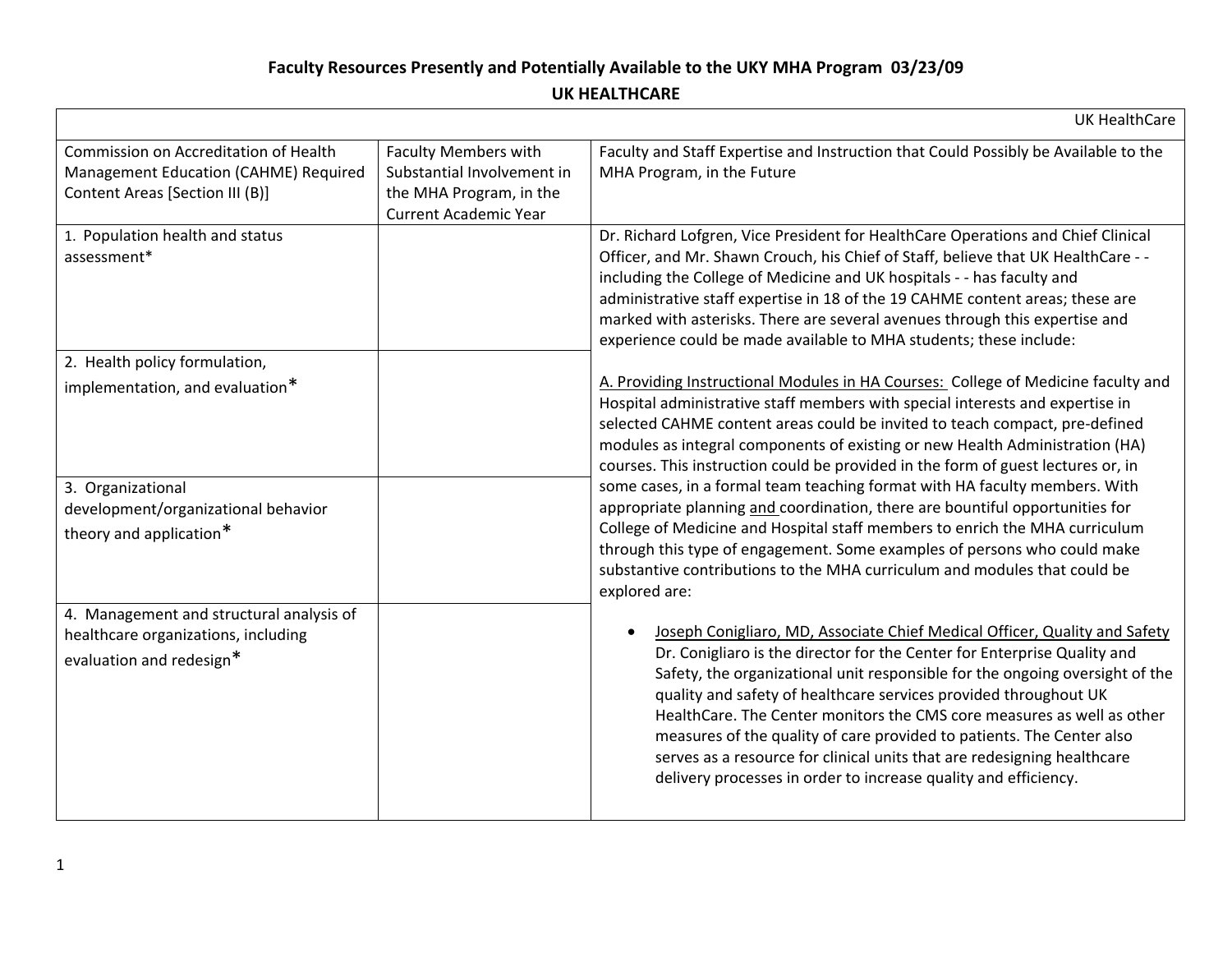|                                                                                                                   |                                                                                                                      | <b>UK HealthCare</b>                                                                                                                                                                                                                                                                                                                                                                                                                                                                                                                                                                                                                                                                                                                                                                                                                                                                                                                                                                                                                                                                                                                                                                                                                                                                                                                                                                                                                                                                                                                                                                                                                                                                                                                                                        |
|-------------------------------------------------------------------------------------------------------------------|----------------------------------------------------------------------------------------------------------------------|-----------------------------------------------------------------------------------------------------------------------------------------------------------------------------------------------------------------------------------------------------------------------------------------------------------------------------------------------------------------------------------------------------------------------------------------------------------------------------------------------------------------------------------------------------------------------------------------------------------------------------------------------------------------------------------------------------------------------------------------------------------------------------------------------------------------------------------------------------------------------------------------------------------------------------------------------------------------------------------------------------------------------------------------------------------------------------------------------------------------------------------------------------------------------------------------------------------------------------------------------------------------------------------------------------------------------------------------------------------------------------------------------------------------------------------------------------------------------------------------------------------------------------------------------------------------------------------------------------------------------------------------------------------------------------------------------------------------------------------------------------------------------------|
| Commission on Accreditation of Health<br>Management Education (CAHME) Required<br>Content Areas [Section III (B)] | <b>Faculty Members with</b><br>Substantial Involvement in<br>the MHA Program, in the<br><b>Current Academic Year</b> | Faculty and Staff Expertise and Instruction that Could Possibly be Available to the<br>MHA Program, in the Future                                                                                                                                                                                                                                                                                                                                                                                                                                                                                                                                                                                                                                                                                                                                                                                                                                                                                                                                                                                                                                                                                                                                                                                                                                                                                                                                                                                                                                                                                                                                                                                                                                                           |
| Continued from page 1                                                                                             |                                                                                                                      | Possible areas of focus: Monitoring quality and safety in the delivery of<br>healthcare; the use of Lean Manufacturing principles in a healthcare<br>setting; and integrating clinical and safety data to improve outcomes.<br><b>Colleen Swartz, Chief Nursing Executive</b><br>Ms. Swartz is responsible for the provision of nursing and other clinical<br>services across the enterprise. Her responsibilities include the<br>development of the highest quality, most efficient clinical care model for<br>healthcare delivery throughout the organization. This includes developing<br>care models in conjunction with medical and business development staff.<br>Possible areas of focus: The integration of multi-disciplinary clinical teams;<br>determinants of patient care quality; and business development.<br>Tim Tarnowski, Chief Information Officer<br>Mr. Tarnowski is responsible for integrating I/T systems throughout UK<br>HealthCare to link patient information and provide data for efficient<br>clinical and financial decision making.<br>Possible areas of focus: Information systems management and clinical care<br>systems integration.<br>James Zembrodt, Director of Business Development<br>Mr. Zembrodt's department is responsible for the analysis of current and<br>new business opportunities. This includes the integration of internal<br>performance data and multiple streams of external market data. Mr.<br>Zembrodt also leads numerous multi-disciplinary teams in business plan<br>development.<br>Possible areas of focus: Healthcare market analysis and business<br>development.<br>Some additional examples of UK HealthCare leaders whose expertise and<br>experience could be very beneficial for MHA students are: |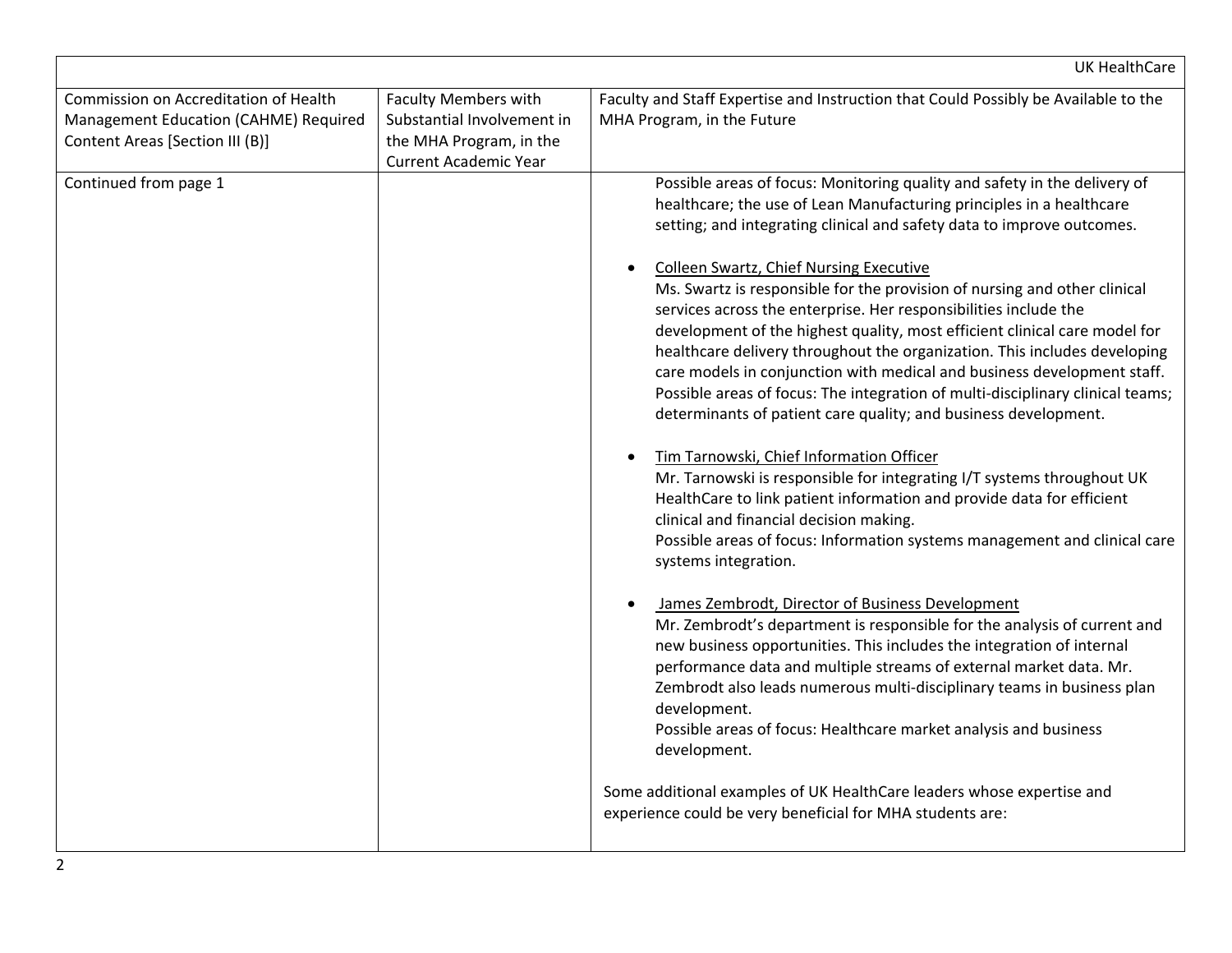|                                                                                                                   |                                                                                                                      | <b>UK HealthCare</b>                                                                                                                                                                                                                                                                                                                                                                                                                                                                                                                                                                                                                                                                                                                                                                                                                                                                                                                                                                                        |
|-------------------------------------------------------------------------------------------------------------------|----------------------------------------------------------------------------------------------------------------------|-------------------------------------------------------------------------------------------------------------------------------------------------------------------------------------------------------------------------------------------------------------------------------------------------------------------------------------------------------------------------------------------------------------------------------------------------------------------------------------------------------------------------------------------------------------------------------------------------------------------------------------------------------------------------------------------------------------------------------------------------------------------------------------------------------------------------------------------------------------------------------------------------------------------------------------------------------------------------------------------------------------|
| Commission on Accreditation of Health<br>Management Education (CAHME) Required<br>Content Areas [Section III (B)] | <b>Faculty Members with</b><br>Substantial Involvement in<br>the MHA Program, in the<br><b>Current Academic Year</b> | Faculty and Staff Expertise and Instruction that Could Possibly be Available to the<br>MHA Program, in the Future                                                                                                                                                                                                                                                                                                                                                                                                                                                                                                                                                                                                                                                                                                                                                                                                                                                                                           |
| Continued from page 2                                                                                             |                                                                                                                      | Joseph Claypool, Associate Vice President for Clinical Network<br>Development<br>Areas: Healthcare management and network development<br>Jonathan Curtright, Ambulatory Practice COO<br>Areas: Organizational development; management and structural analysis;<br>and operations assessment and improvement<br>Harry Dadds and/or Ruth Booher, UK Senior Associate General Counsels<br>for UK HealthCare<br>Area: Health law<br>Paul DePriest, MD Chief Medical Officer<br>Areas: Organizational development; management and structural analysis,<br>operations assessment and improvement<br>Richard Lofgren, MD, VP for HealthCare Operations<br>$\bullet$<br>Areas: Leadership; strategy formation; organizational development;<br>management and structural analysis; and operations assessment and<br>improvement<br>Ann Smith, Chief Administrative Officer, Chandler Hospital<br>Areas: Organizational development; management and structural analysis;<br>and operations assessment and improvement |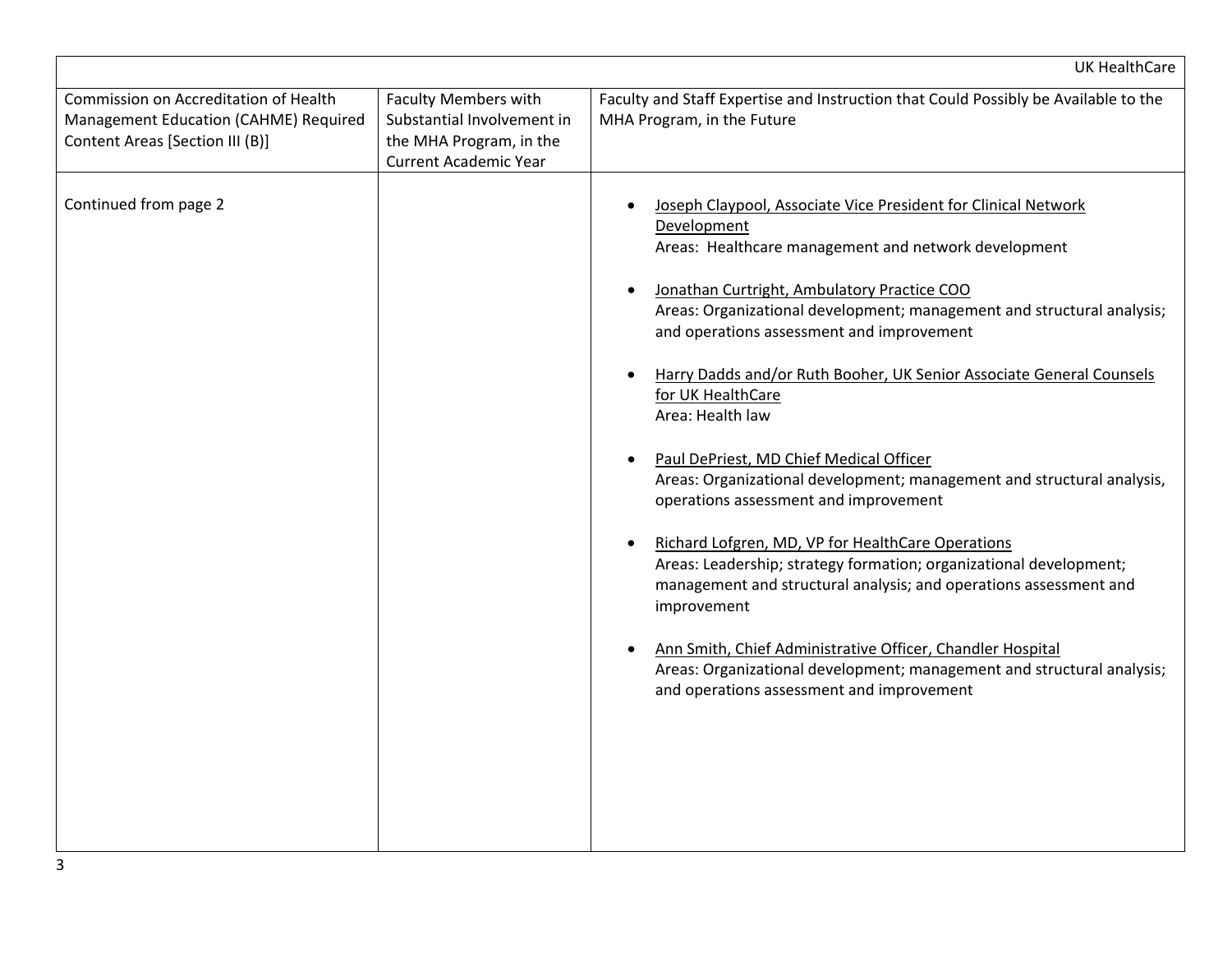|                                                                                                                   |                                                                                                                      | <b>UK HealthCare</b>                                                                                                                                                                                                                                           |
|-------------------------------------------------------------------------------------------------------------------|----------------------------------------------------------------------------------------------------------------------|----------------------------------------------------------------------------------------------------------------------------------------------------------------------------------------------------------------------------------------------------------------|
| Commission on Accreditation of Health<br>Management Education (CAHME) Required<br>Content Areas [Section III (B)] | <b>Faculty Members with</b><br>Substantial Involvement in<br>the MHA Program, in the<br><b>Current Academic Year</b> | Faculty and Staff Expertise and Instruction that Could Possibly be Available to the<br>MHA Program, in the Future                                                                                                                                              |
| 5. Operations assessment and<br>improvement*                                                                      |                                                                                                                      | Joseph Claypool, Associate Vice President for Clinical Network<br>Development<br>Areas: Healthcare management and network development<br>Jonathan Curtright, Ambulatory Practice COO<br>Areas: Organizational development; management and structural analysis; |
| 6. Management of human resources and<br>health professionals*                                                     |                                                                                                                      | and operations assessment and improvement<br>Harry Dadds and/or Ruth Booher, UK Senior Associate General Counsels<br>for UK HealthCare<br>Area: Health law                                                                                                     |
| 7. Information systems management and<br>assessment*                                                              |                                                                                                                      | Paul DePriest, MD Chief Medical Officer<br>Areas: Organizational development; management and structural analysis,<br>operations assessment and improvement                                                                                                     |
| 8. Legal principles development,<br>application, and assessment*                                                  |                                                                                                                      | Richard Lofgren, MD, VP for HealthCare Operations<br>Areas: Leadership; strategy formation; organizational development;<br>management and structural analysis; and operations assessment and<br>improvement                                                    |
| 9. Governance - structure, roles,<br>responsibilities, and alignment to<br>leadership*                            |                                                                                                                      | Ann Smith, Chief Administrative Officer, Chandler Hospital<br>Areas: Organizational development; management and structural analysis;<br>and operations                                                                                                         |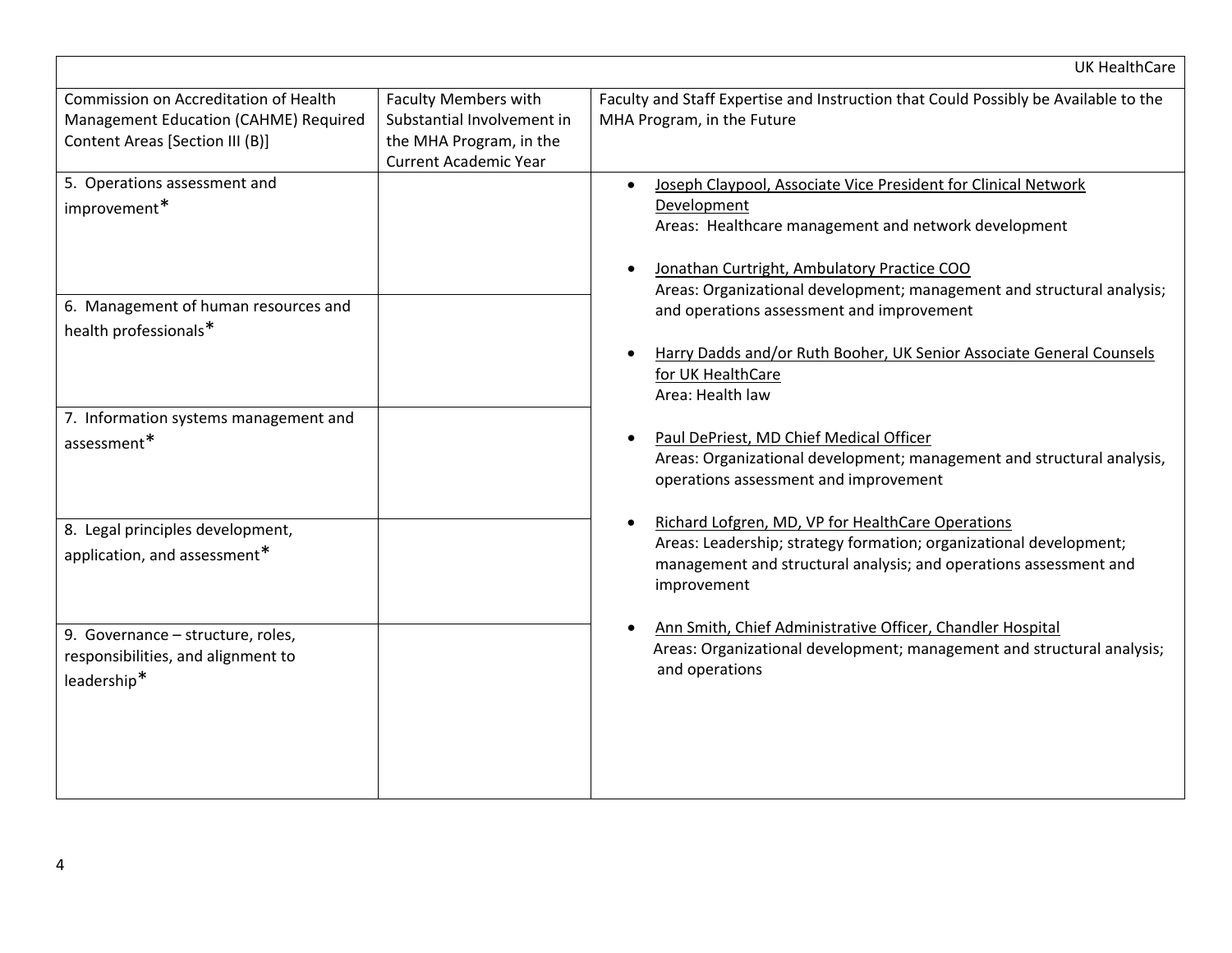|                                                                                                                                           |                                                                                                                      | <b>UK HealthCare</b>                                                                                                                                                                                                                                                                                                                                                                                                                                                                                                  |
|-------------------------------------------------------------------------------------------------------------------------------------------|----------------------------------------------------------------------------------------------------------------------|-----------------------------------------------------------------------------------------------------------------------------------------------------------------------------------------------------------------------------------------------------------------------------------------------------------------------------------------------------------------------------------------------------------------------------------------------------------------------------------------------------------------------|
| Commission on Accreditation of Health<br>Management Education (CAHME) Required<br>Content Areas [Section III (B)]                         | <b>Faculty Members with</b><br>Substantial Involvement in<br>the MHA Program, in the<br><b>Current Academic Year</b> | Faculty and Staff Expertise and Instruction that Could Possibly be Available to the<br>MHA Program, in the Future                                                                                                                                                                                                                                                                                                                                                                                                     |
| 10. Leadership - visioning, change<br>management, and team development*<br>11. Written, verbal, and interpersonal<br>communication skills |                                                                                                                      | B. Teaching or Co-Teaching Courses: In certain areas of shared interest and special<br>importance to the MHA Program and UK HealthCare, it is conceivable that a<br>College of Medicine faculty member and/or a Hospital executive could be engaged<br>to teach or co-teach a full course in the MHA curriculum, most likely in partnership<br>with a HA faculty member. Leadership, information systems, and quality                                                                                                 |
| 12. Statistical analysis and application*                                                                                                 |                                                                                                                      | measurement & improvement are examples of vitally-important content areas<br>where arrangements of this nature could strengthen the MHA curriculum and<br>create beneficial linkages between the MHA Program and UK HealthCare. In<br>constructing such arrangements, matters such as logistics, time commitments,<br>joint faculty appointments, and compensation would require careful attention.                                                                                                                   |
| 13. Economic analysis and application to<br>decision making*                                                                              |                                                                                                                      | C. Field Experience: UK HealthCare is an outstanding academic medical center that<br>is growing in scope and stature. It provides a rich and diverse environment for<br>MHA students to gain the applied experience with strong mentorship that is<br>essential to first-rate graduate education in healthcare management. Mechanisms<br>for providing MHA students with applied experience could include:<br>Course assignments and projects with faculty direction using UK<br>HealthCare as a learning laboratory. |
| 14. Market analysis, research, and<br>assessment*                                                                                         |                                                                                                                      | Part-time graduate assistantships whereby MHA students would work for<br>a UK HealthCare clinical or executive leader for a defined number of hours<br>per week (perhaps quarter-time) with a stipend and/or tuition support.<br>Summer internships during which MHA students would work at UK<br>HealthCare under the mentorship of a clinical or executive leader for 8-10<br>weeks with a stipend.                                                                                                                 |
| 15. Financial analysis and management*                                                                                                    |                                                                                                                      |                                                                                                                                                                                                                                                                                                                                                                                                                                                                                                                       |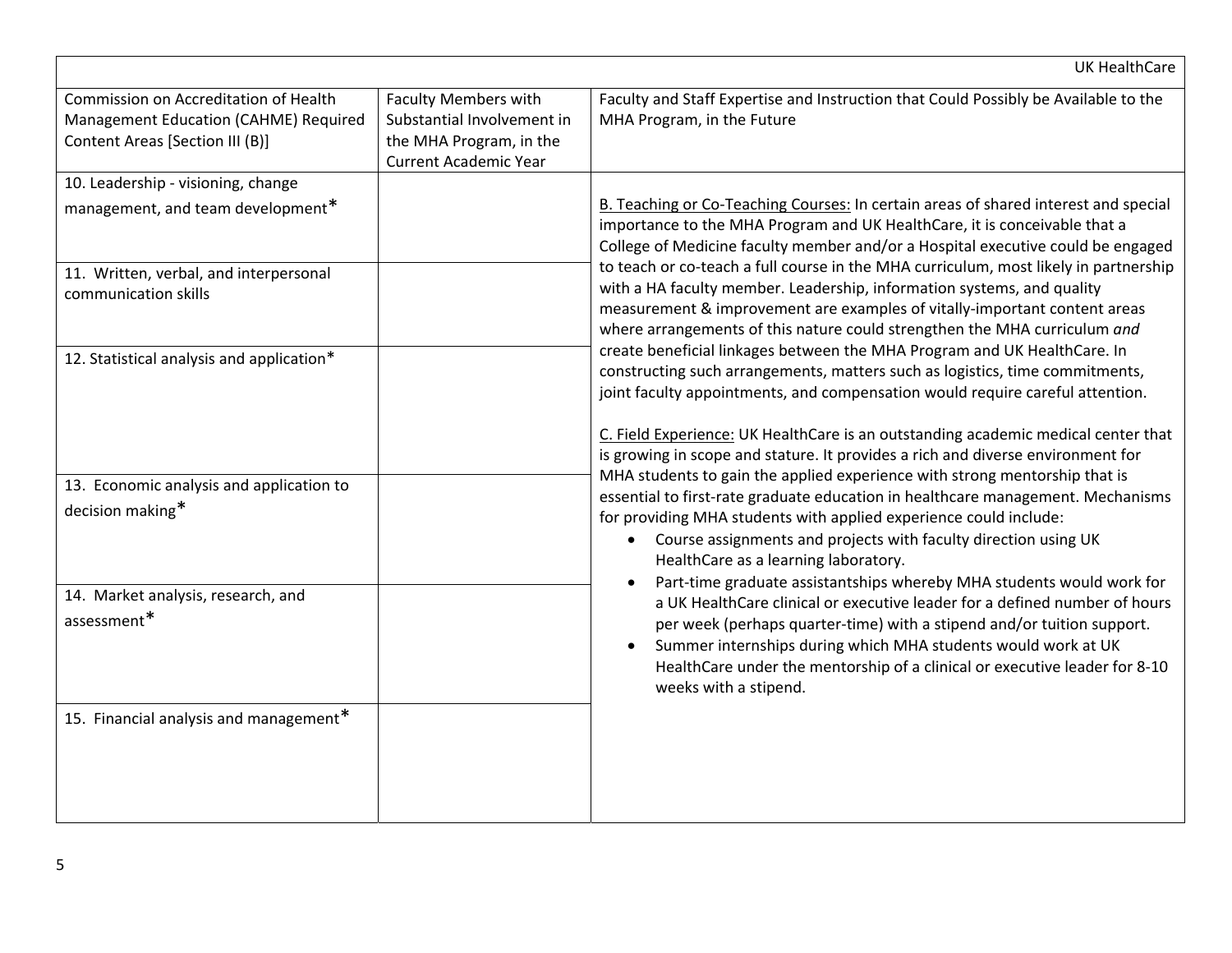|                                                                                                                   |                                                                                                                      | <b>UK HealthCare</b>                                                                                                                                                                                                                                                                                                                                                                                                                                                                                                                                                                                                                                                                          |  |  |
|-------------------------------------------------------------------------------------------------------------------|----------------------------------------------------------------------------------------------------------------------|-----------------------------------------------------------------------------------------------------------------------------------------------------------------------------------------------------------------------------------------------------------------------------------------------------------------------------------------------------------------------------------------------------------------------------------------------------------------------------------------------------------------------------------------------------------------------------------------------------------------------------------------------------------------------------------------------|--|--|
| Commission on Accreditation of Health<br>Management Education (CAHME) Required<br>Content Areas [Section III (B)] | <b>Faculty Members with</b><br>Substantial Involvement in<br>the MHA Program, in the<br><b>Current Academic Year</b> | Faculty and Staff Expertise and Instruction that Could Possibly be Available to the<br>MHA Program, in the Future                                                                                                                                                                                                                                                                                                                                                                                                                                                                                                                                                                             |  |  |
| 16. Ethics in business and clinical decision-<br>making*                                                          |                                                                                                                      | Formal post-graduate fellowships of one or two years duration, preferably<br>providing experience both in the hospital setting and in the College of<br>Medicine. Post-graduate fellowships are an increasingly common bridge<br>between graduate school and the healthcare world for MHA graduates. A<br>fellowship at UK HealthCare would be ideal for many MHA students,<br>particularly those with special interest in academic medical centers.                                                                                                                                                                                                                                          |  |  |
| 17. Strategy formulation and                                                                                      |                                                                                                                      |                                                                                                                                                                                                                                                                                                                                                                                                                                                                                                                                                                                                                                                                                               |  |  |
| implementation*                                                                                                   |                                                                                                                      | Over the years, experiences of these types have been made available to UK MHA<br>students from time-to-time. However, there is opportunity to nurture and expand<br>these opportunities in a systematic fashion that could be mutually-beneficial for<br>interested students, the MHA program, and UK HealthCare. In this context, it<br>could be helpful for a particular HA faculty member to be designated as liaison                                                                                                                                                                                                                                                                      |  |  |
| 18. Quality assessment for patient care<br>improvement*                                                           |                                                                                                                      | between the MHA Program and UK HealthCare with assigned responsibility to<br>nurture the development of these mechanisms for providing the students with<br>valuable field experience.                                                                                                                                                                                                                                                                                                                                                                                                                                                                                                        |  |  |
| 19. Professional skills development*                                                                              |                                                                                                                      | In addition to these opportunities, it is noted that the College of Business and<br>Economics has designed a year-long Leadership Development Program for UK<br>HealthCare clinical and management staff members; the first program began this<br>month. It is intended that this program will be refined and offered on a continuous<br>basis in future years. It is conceivable that some of the instructional modules<br>created for the Leadership Development Program could be built into HA courses.<br>Further, the Leadership Development Program may, at a future date, provide a<br>vehicle for collaboration between the College of Business and Economics and the<br>MHA Program. |  |  |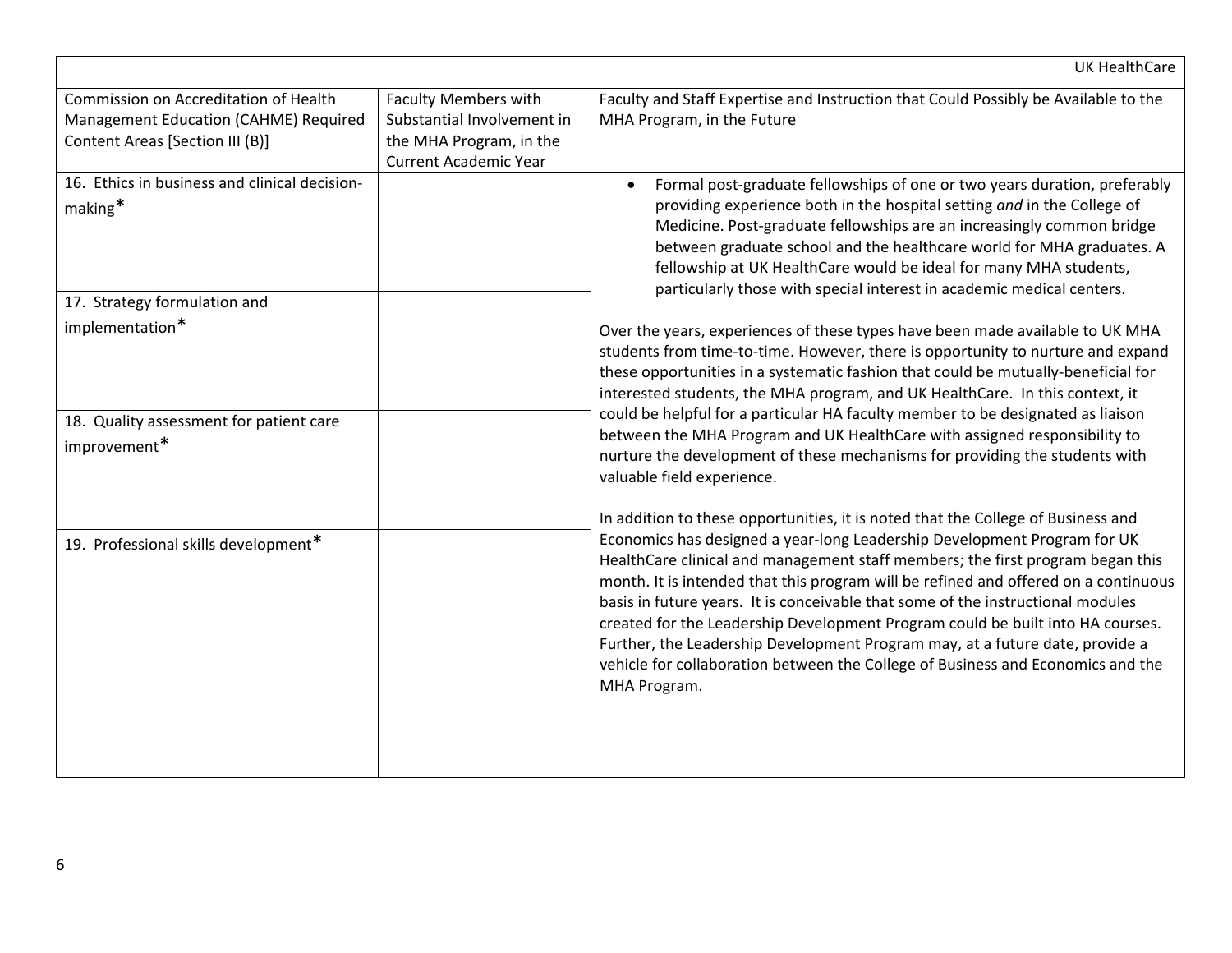Minutes of a meeting of the Graduate Faculty in the Master's of Health Administration

August 10, 2009, 10:00 am, Gillis 104, UK

Convenor: Jeannine Blackwell, Dean of the Graduate School Those Present: Julia Costich, Dwight Denison, Martha Riddell, David Wildasin, Ginny Wilson Guests: Steve Wyatt, Dean of the College of Public Health Bill Hoyt, Director of the Martin School Roshan Nikou, Staff Associate

Dean Blackwell opened the meeting with a brief summary of the discussion about the optimal location of the MHA degree program. This included discussions of the new curriculum requirements for accreditation, the appointment of a workgroup chaired by Heidi Anderson with a subsequent report to the Provost, meetings of the deans with the Provost, and meetings of the Martin School faculty. Dean Wyatt has polled the faculty of the College of Public health and they have responded with unanimous approval. The Martin School has produced a statement, approved by its faculty on the proposed relocation (attached).

Dean Blackwell distributed the statement and asked Bill Hoyt to comment on it. The Martin School does not advocate the relocation, but acquiesces in it. They will work to ensure that the transition is a smooth one for students.

Martin School faculty members are concerned that broader issues in health policy need to continue to be addressed by the University. Recent national events have confirmed that health decisions should not be solely the purview of medical experts and medical centers; they need policy input from economists, legal experts, and policy analysts. It would be unwise for the university not to be a major participant and contributor to the state and national debate on health policy and health care reform. Other MHA graduate faculty members agreed. Several members present expressed the need for broad public policy in health care to be carried out by senior faculty and continue to be part of the health policy tracks of the public policy degrees in the Martin School. The Dean of the Graduate School agreed that the university should continue to be engaged in broader health policy research and policy making, and that this should transpire across in colleges across the university, not just in the Medical Center.

Martin School faculty expressed concern that changes in the MHA curriculum could affect the health policy tracks and that both the whole university needs to ensure that these tracks are continued and thrive. The Martin faculty will need to work with the MHA faculty to ensure that coursework is accessible to these students in the future. It was brought to everyone's attention that there is a certificate in Health Management in the College of Business and Economics.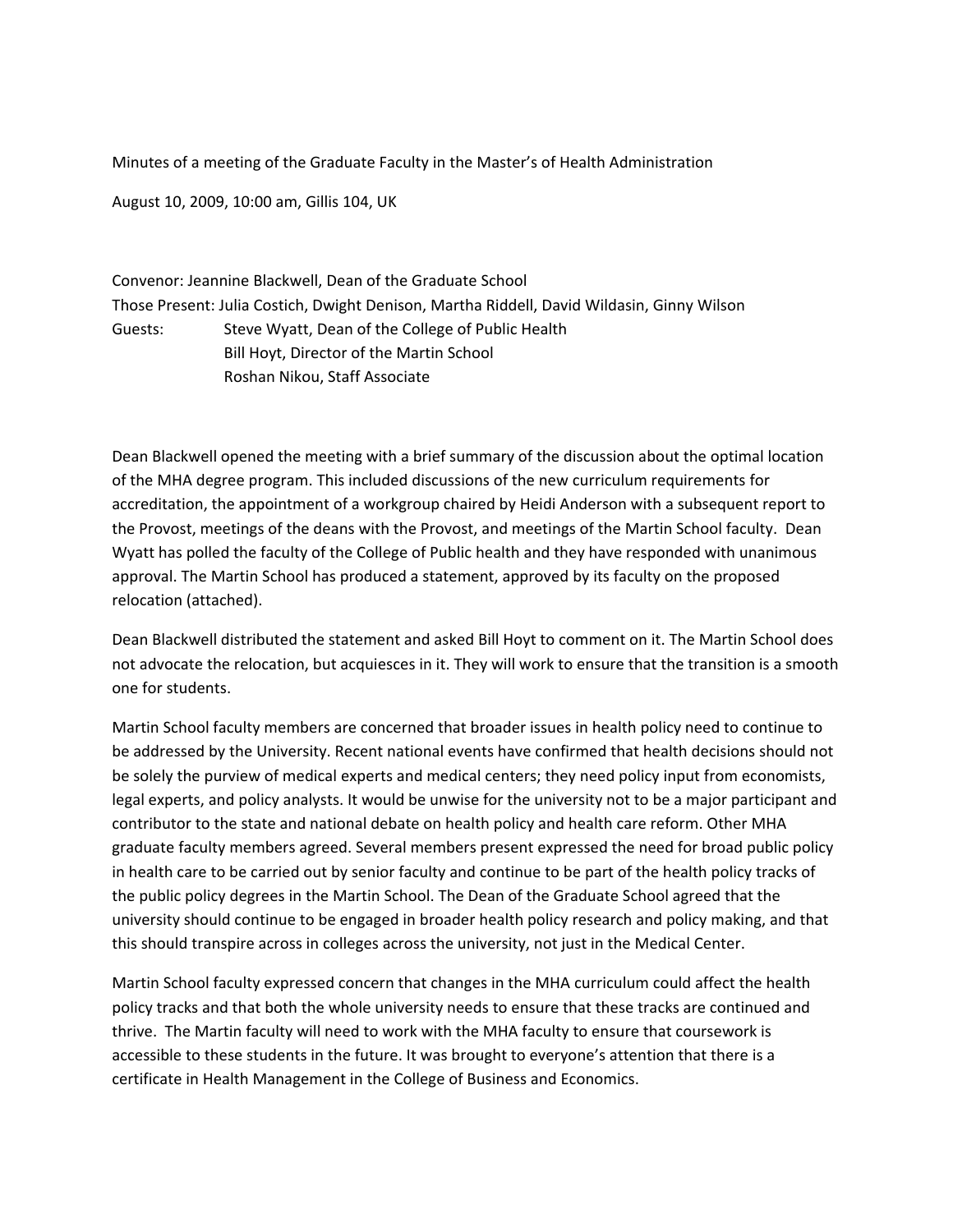accessible to these students in the future. It was brought to everyone's attention that there is a certificate in Health Management in the College of Business and Economics.

Dean Blackwell then moved to next steps. It was decided by the group that there should not be an "upor-down" vote on approval, but rather than each graduate faculty member should write a brief statement on their opinion on relocation. Dean Blackwell will collate and summarize these, and circulate the final summation to the MHA graduate faculty for comment. This document will then go forward with the relocation proposal.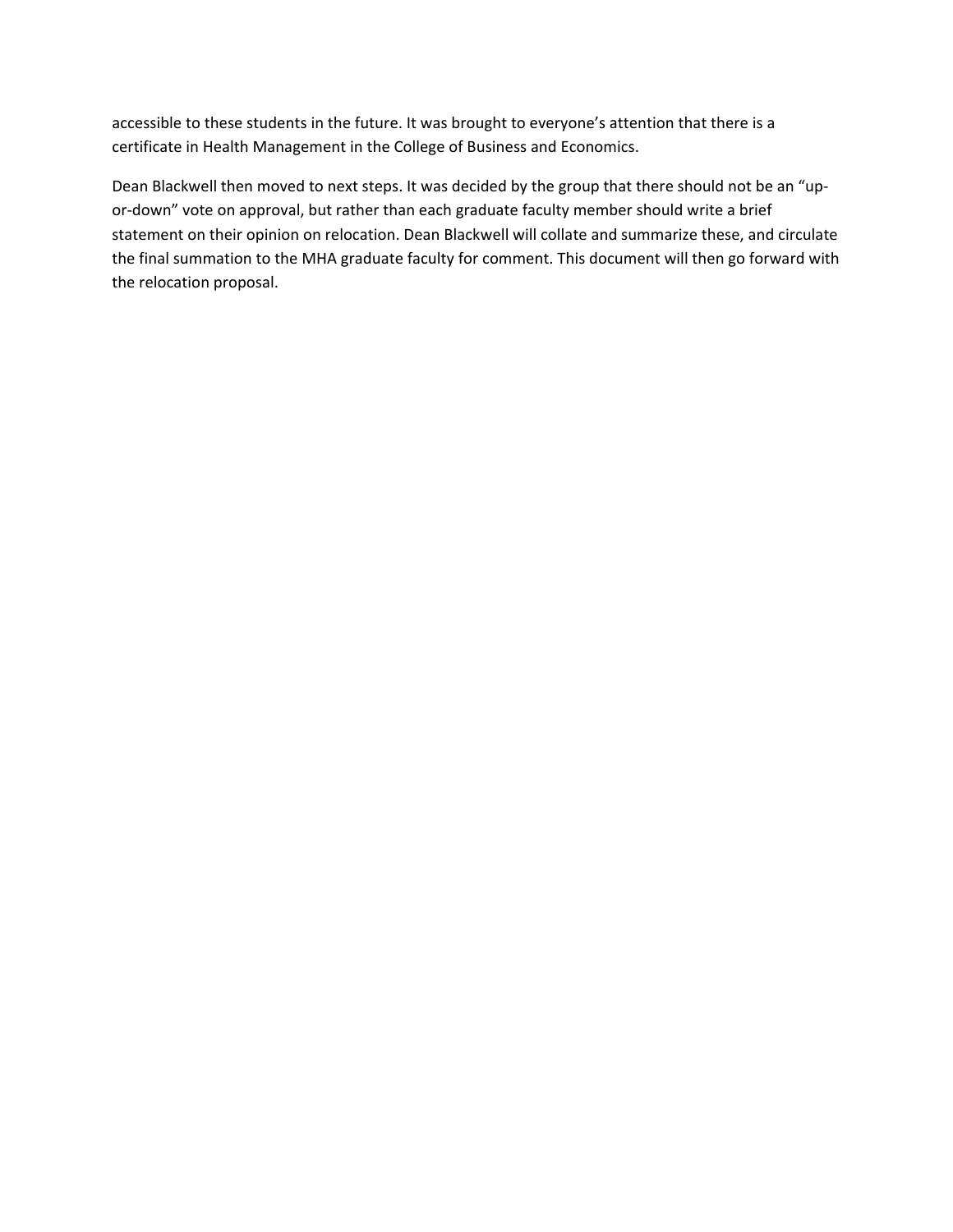

Friday, August 7, 2009

- To: Jeannine Blackwell Dean, Graduate School
- From: William Hoyt Director, Martin School of Public Policy and Administration and Professor of Economics

Re: Transfer of MHA Program

The Martin School did not initiate or choose to relinquish the administration of the MHA program. It has been housed in the school for twenty years. During this time the faculty worked hard on the behalf of the MHA students to ensure a quality program. The program has been reviewed and successfully approved for accreditation several times. The faculty of the Martin School is proud of what it accomplished with the MHA and the accomplishments of its graduates. Recent decisions of the administration, including the transfer of a line, would have made it more challenging for the Martin School to administer the program. With appropriate support and resources, the faculty would be happy to continue to have the Martin School house the MHA program. While the Martin School faculty does not endorse the proposed move of the MHA program, we shall abide by the decision of the Faculty Senate and work to ensure that the MHA students are not adversely affected by the transfer.

**1** William Hoyt | Director, Martin School of Public Policy and Administration and Professor of Economics| 423 Patterson Office Tower | University of Kentucky | Lexington, KY 40506 | 859-257-2518 | whoyt@uky.edu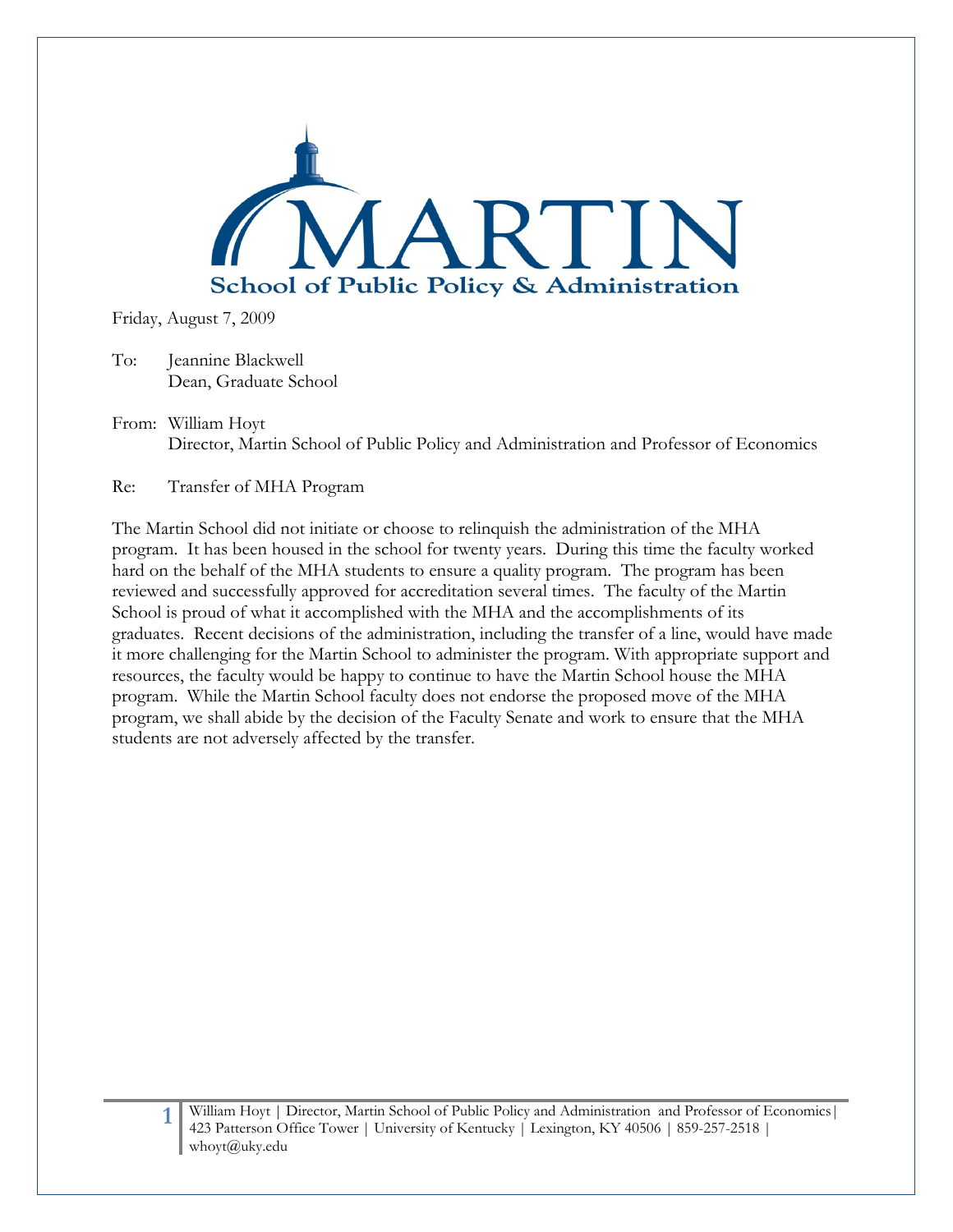|           |     |                      | UNIVERSITY OF KENTUCKY<br>REQUEST FOR CHANGE IN MASTERS DEGREE PROGRAM                                                             |                  |                                                                                                                                                                                                                                        |                                     |                                                                                                                                                                                                                                      |  |
|-----------|-----|----------------------|------------------------------------------------------------------------------------------------------------------------------------|------------------|----------------------------------------------------------------------------------------------------------------------------------------------------------------------------------------------------------------------------------------|-------------------------------------|--------------------------------------------------------------------------------------------------------------------------------------------------------------------------------------------------------------------------------------|--|
| Program:  |     |                      | Master's in Health Administration                                                                                                  |                  |                                                                                                                                                                                                                                        |                                     |                                                                                                                                                                                                                                      |  |
|           |     | Department/Division: | Martin School (former); Health Services Management                                                                                 |                  |                                                                                                                                                                                                                                        |                                     |                                                                                                                                                                                                                                      |  |
| College:  |     |                      | Public Health                                                                                                                      | Bulletin pp      |                                                                                                                                                                                                                                        |                                     |                                                                                                                                                                                                                                      |  |
|           |     | Degree Title (Old):  | <b>MHA</b>                                                                                                                         | Major (New): MHA |                                                                                                                                                                                                                                        |                                     |                                                                                                                                                                                                                                      |  |
| CIP Code: |     |                      |                                                                                                                                    | HEGIS Code:      | $\mathcal{O}(10^{-10})$ . The contract of the contract of the contract of the contract of the contract of the contract of the contract of the contract of the contract of the contract of the contract of the contract of the contract |                                     |                                                                                                                                                                                                                                      |  |
|           |     |                      | Accrediting Agency (if applicable): CAHME                                                                                          |                  |                                                                                                                                                                                                                                        |                                     |                                                                                                                                                                                                                                      |  |
| I.        |     |                      | CHANGE(S) IN PROGRAM REQUIREMENTS                                                                                                  |                  |                                                                                                                                                                                                                                        |                                     |                                                                                                                                                                                                                                      |  |
|           |     |                      |                                                                                                                                    |                  | Current                                                                                                                                                                                                                                |                                     | Proposed                                                                                                                                                                                                                             |  |
|           | 1.  | coursework)          | Number of transfer credits allowed<br>(Graduate School limit: 9 hours or 25% of                                                    |                  |                                                                                                                                                                                                                                        |                                     |                                                                                                                                                                                                                                      |  |
|           | 2.  |                      | Residence requirement (if applicable)                                                                                              |                  |                                                                                                                                                                                                                                        |                                     |                                                                                                                                                                                                                                      |  |
|           | 3.  |                      | Language(s) and/or skill(s) required                                                                                               |                  |                                                                                                                                                                                                                                        |                                     |                                                                                                                                                                                                                                      |  |
|           |     |                      |                                                                                                                                    |                  |                                                                                                                                                                                                                                        |                                     |                                                                                                                                                                                                                                      |  |
|           | 4.  | Termination criteria |                                                                                                                                    |                  |                                                                                                                                                                                                                                        |                                     |                                                                                                                                                                                                                                      |  |
|           |     |                      |                                                                                                                                    |                  |                                                                                                                                                                                                                                        |                                     |                                                                                                                                                                                                                                      |  |
|           | 5.  |                      | Plan A requirements*                                                                                                               |                  |                                                                                                                                                                                                                                        |                                     |                                                                                                                                                                                                                                      |  |
|           | 6.  |                      | Plan B requirements*                                                                                                               |                  |                                                                                                                                                                                                                                        |                                     |                                                                                                                                                                                                                                      |  |
|           |     |                      |                                                                                                                                    |                  |                                                                                                                                                                                                                                        |                                     |                                                                                                                                                                                                                                      |  |
|           | 7.  |                      | Distribution of course levels required<br>(At least one half must be at $600+$ level & two thirds<br>must be in organized courses) |                  | <u> 1989 - Johann Harry Barn, mars ar breist fan de Fryske kommunent fan de ferstjer fan de ferstjer fan de fers</u>                                                                                                                   |                                     | <u>and a strong contract of the strong contract of the strong contract of the strong contract of the strong contract of the strong contract of the strong contract of the strong contract of the strong contract of the strong c</u> |  |
|           | 8.  |                      | Required courses (if applicable)                                                                                                   |                  |                                                                                                                                                                                                                                        |                                     |                                                                                                                                                                                                                                      |  |
|           |     |                      |                                                                                                                                    |                  | the control of the control of the control of the control of the control of<br>the control of the control of the control of the control of                                                                                              | the contract of the contract of the | the control of the control of the con-                                                                                                                                                                                               |  |
|           | 9.  | (if applicable)      | Required distribution of courses within program                                                                                    |                  | the contract of the contract of the contract of the contract of the contract of                                                                                                                                                        |                                     |                                                                                                                                                                                                                                      |  |
|           |     |                      |                                                                                                                                    |                  |                                                                                                                                                                                                                                        |                                     |                                                                                                                                                                                                                                      |  |
|           | 10. |                      | Final examination requirements                                                                                                     |                  |                                                                                                                                                                                                                                        |                                     |                                                                                                                                                                                                                                      |  |
|           |     |                      |                                                                                                                                    |                  |                                                                                                                                                                                                                                        |                                     |                                                                                                                                                                                                                                      |  |

\* If there is only one plan for the degree, plans involving a thesis (or the equivalent in studio work, etc.) should be discussed under Plan A and those not involving a thesis should be discussed under Plan B.

NOTE: To the extent that proposed changes in 5, 6 or 8 above involve the addition of courses in other programs, please submit correspondence from the other program(s) pertaining to the availability of such courses to your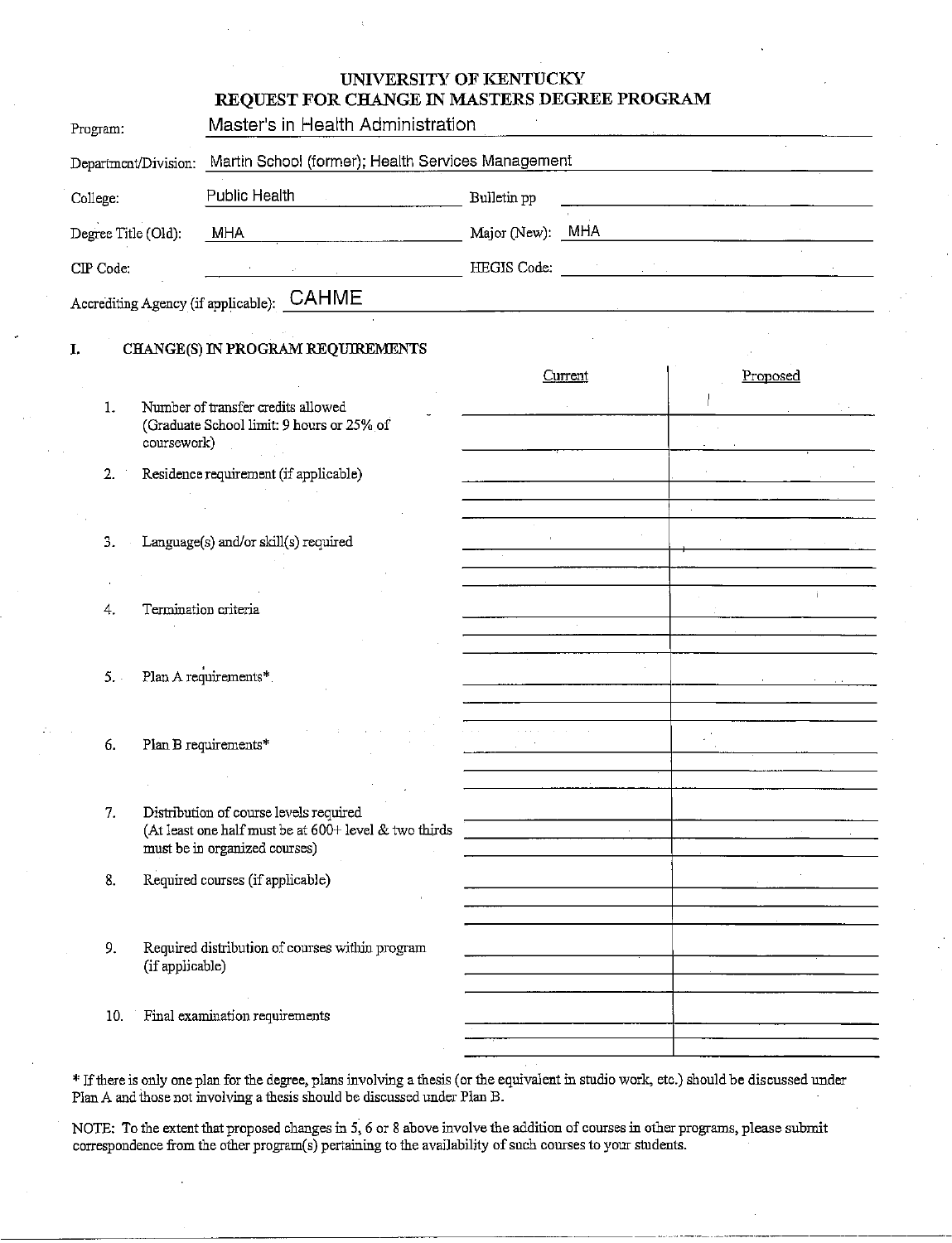#### UNIVERSITY OF KENTUCKY REOUEST FOR CHANGE IN MASTERS DEGREE PROGRAM PAGE 2 of 2

11. Any other requirements not covered above

The only immediate change is to move the MHA program from the Martin School to the College of Public Health

#### **RATIONALE FOR CHANGE(S)** Π.

If the rationale involves accreditation requirements, please include specific references to those requirements.

The MHA accreditation requirements have changed considerably in recent years, including more stringent faculty complement requirements, the mandatory development of competencies to be addressed in the curriculum, and participation in health-related community and professional service (see Commission on Accreditation of Healthcare Management Education, Criteria for Accreditation, online at www.cahme.org sections III.A.1, IV.A.1, IV.E). As the Martin School of Public Policy and Administration has achieved prominence in public policy research and education, the differences between the MHA program and the Martin School's primary focus have become more pronounced. The Provost has determined that "the size and scope of the College of Public Health will provide more stability and consistency in the administration of this multidisciplinary program". Public health accreditation standards are already based on competencies that are mapped to curriculum in a manner similar to that required under the new MHA standards

Serious resource constraints also make it problematic to maintain health management education in two distinct institutional units. The College of Public Health is required to include faculty with health management expertise in order to meet core requirements for its own accreditation and thus provides the university with the opportunity to make optimal use of its resources through shared instructional and research capacity. The Dept. of Health Services Management has faculty members with extensive health administration experience and others with expertise in related areas such as health policy, economics and law. As one of the six health care colleges, the College of Public Health is well-positioned to integrate the MHA curriculum with UK's health care enterprise as a learning laboratory. A majority of nationally ranked MHA programs are already housed in accredited schools of public health. Their experience in coordinating the accreditation requirements of the two programs and their prestige in health administration education indicate that UK's MHA can be appropriately fostered and supported in the College of Public Health

**Signatures of Approval:** 

 $5/37/09$ <br>Date of Approval by Department Faculty<br> $5/29/09$ <br>Allege Faculty an sa tsa barang mana sa tsa tsa tsa tsa

\*Date of Approval by Undergraduate Council

\*Date of Approval by Graduate Council

\*Date of Approval by Health Care Colleges Council (HCCC)

\*Date of Approval by Senate Council

\*Date of Approval by University Senate

\*If applicable, as provided by the Rules of the University Senate

ACTION OTHER THAN APPROVAL

<u>Lulia Y Costich</u><br>Reported by Department Chair<br>Substitution of the Reported by College Dean

Reported by Undergraduate Council Chair

Reported by Graduate Council Chair

Reported by HCCC Chair

Reported by Senate Council Office

Reported by Senate Council Office

Rev 07/06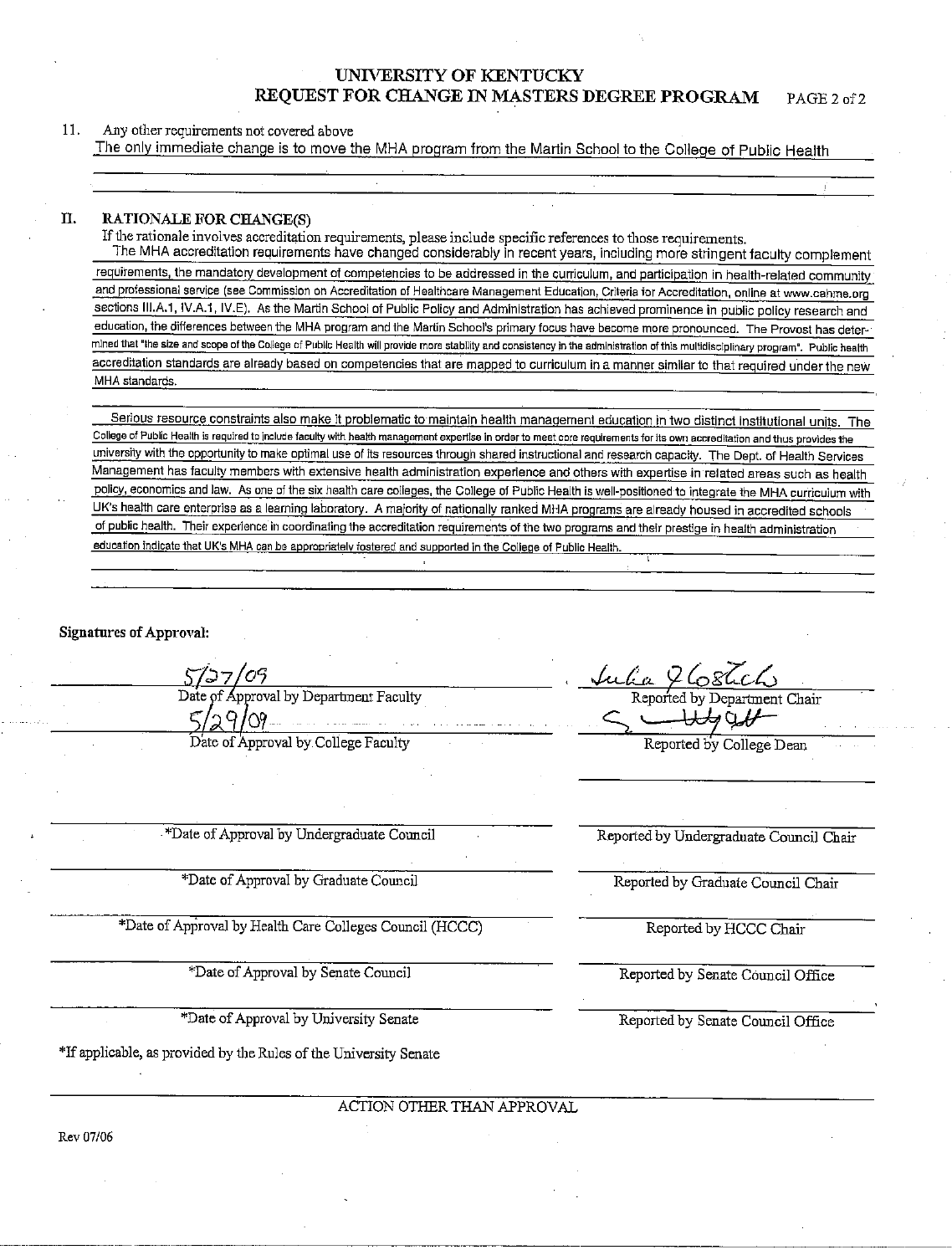

**Commission on Accreditation** of Healthcare Management Education

## **Criteria for Accreditation April 2007 Revised May 2009**

### **Effective for Site Visits Fall 2010 and Beyond**

**Deleted: 2008** 

### **Criterion I. Program Mission, Values, Vision, Goals and Support**

### **1.A. Mission and Metrics**

- I.A.1 The Program will have statements of mission, vision, and values that will influence the Program's design and guide the Program's evaluation and quality improvement efforts.
- I.A.2 The Program will establish goals, objectives and performance outcomes that are actionbased, observable, and measurable.
- I.A.3 The Program will identify a set of competencies related to its mission and the types of jobs graduates enter upon completion of the Program.
- I.A.4. The Program will monitor the health system, the University environment, and management theory and practice and adjust its mission, vision, goals and objectives in response to environmental changes and needs when necessary.

#### **I.B. Institutional Support**

- I.B.1 The Program will have sufficient financial and administrative support to ensure that its mission, goals and objectives can be achieved.
- I.B.2 University policies will provide time and support for faculty development, research and/or scholarship, and service.
- I.B.3 The Program will ensure that facilities, equipment, and supplies are sufficient to support Program quality and achieve the Program's mission, goals and objectives. This will include:
	- a) Library and/or access to information resources;
	- b) Computing technology and the appropriate management software; and
	- c) Classroom and other learning space, and physical facilities for students, faculty, and staff, as appropriate to the method of course / program delivery.
- I.B.4 Program leadership will have the authority to ensure the integrity of the Program.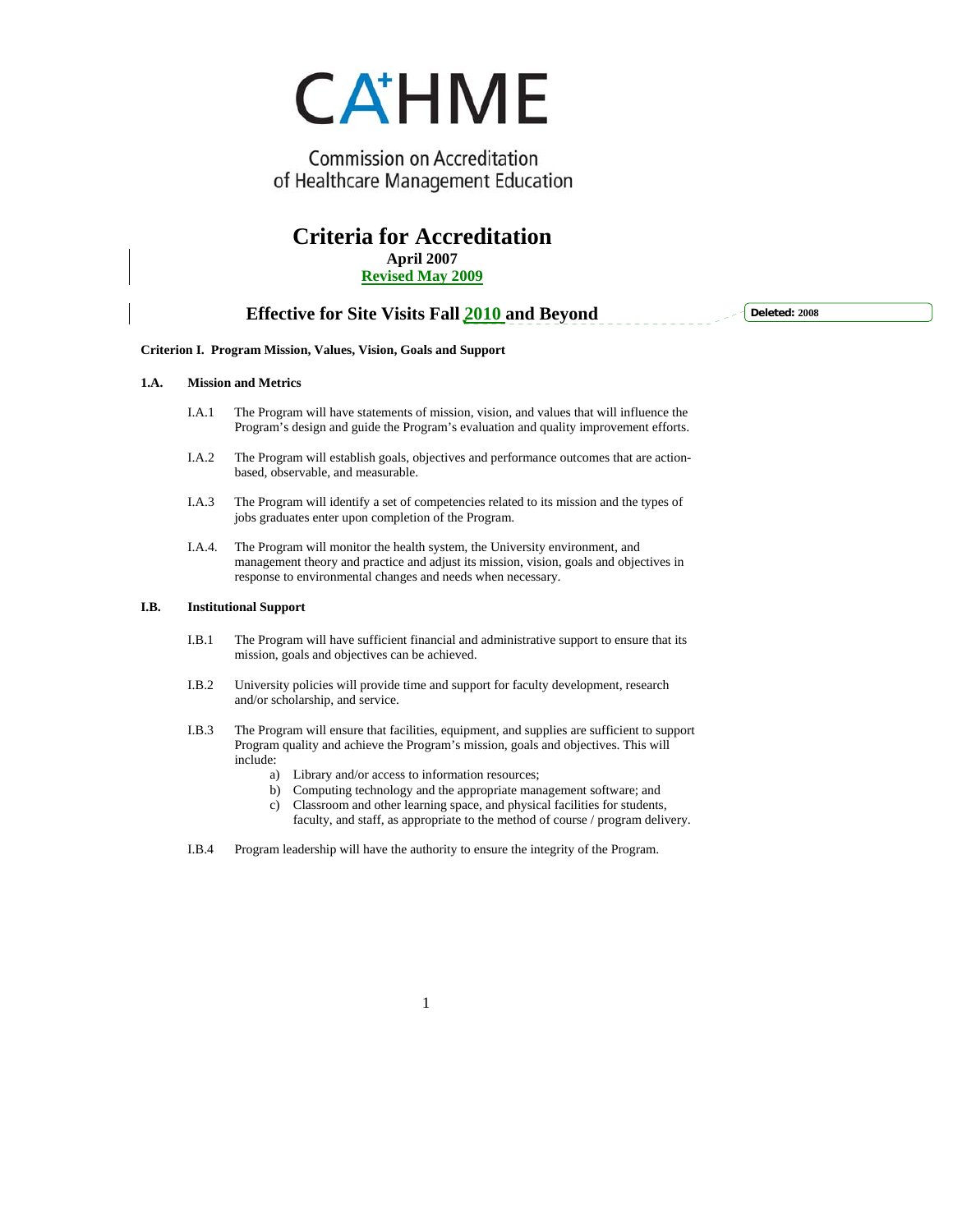#### **II.A Students, Graduates and Others**

- II.A.1 The Program will provide full and accurate information regarding its curriculum, the competencies that form the basis for its curriculum, teaching and assessment methods, and recruitment process to potential students, and make general information available to the public, employers, preceptors and other interested parties.
- II.A.2 The Program will have recruiting practices and well-defined admission criteria designed to admit qualified students and pursue a diverse student population.
- II.A.3 The Program will have a process that regularly evaluates the extent to which students attain the competencies that form the basis for the program's curriculum
- II.A.4 The Program will ensure that students are provided appropriate support services, and that these services are evaluated regularly as a basis for ongoing improvement.
- II.A.5 The Program will involve students, alumni, and practitioners in appropriate areas of Program decision-making and evaluation.
- II.A.6 The Program will ensure that graduates have completed the Program well-prepared to pursue careers consistent with Program goals and recognized competencies and that their career preparedness is monitored, documented and used in Program evaluation and as a basis for continuous improvement.
- II.A.7 The Program will have a process for handling formal student complaints and use these complaints, where appropriate, for program evaluation and improvement.

### **Criterion III. Curriculum**

#### **III.A. Curriculum Design**

- III.A.1 The Program will adopt a set of competencies as the basis of its curriculum and link course content and learning objectives to the competencies.
- III.A.2 The Program will structure its curriculum so that students achieve levels of competency appropriate to graduate education.
- III.A.3 The Program will ensure that course syllabi incorporate current developments in the field and accurately reflect course competencies and content, teaching and assessment methods and relationship to other courses.
- III.A.4 The Program will evaluate course instruction and the curriculum and use the results to develop specific plans for maintaining or improving the quality of the teaching and learning environment.
- III.A.5 The Program will provide experiences at appropriate points in the curriculum for students to gain an understanding of and to interact with professionals across the broad range of health professions.

**Deleted:** opportunities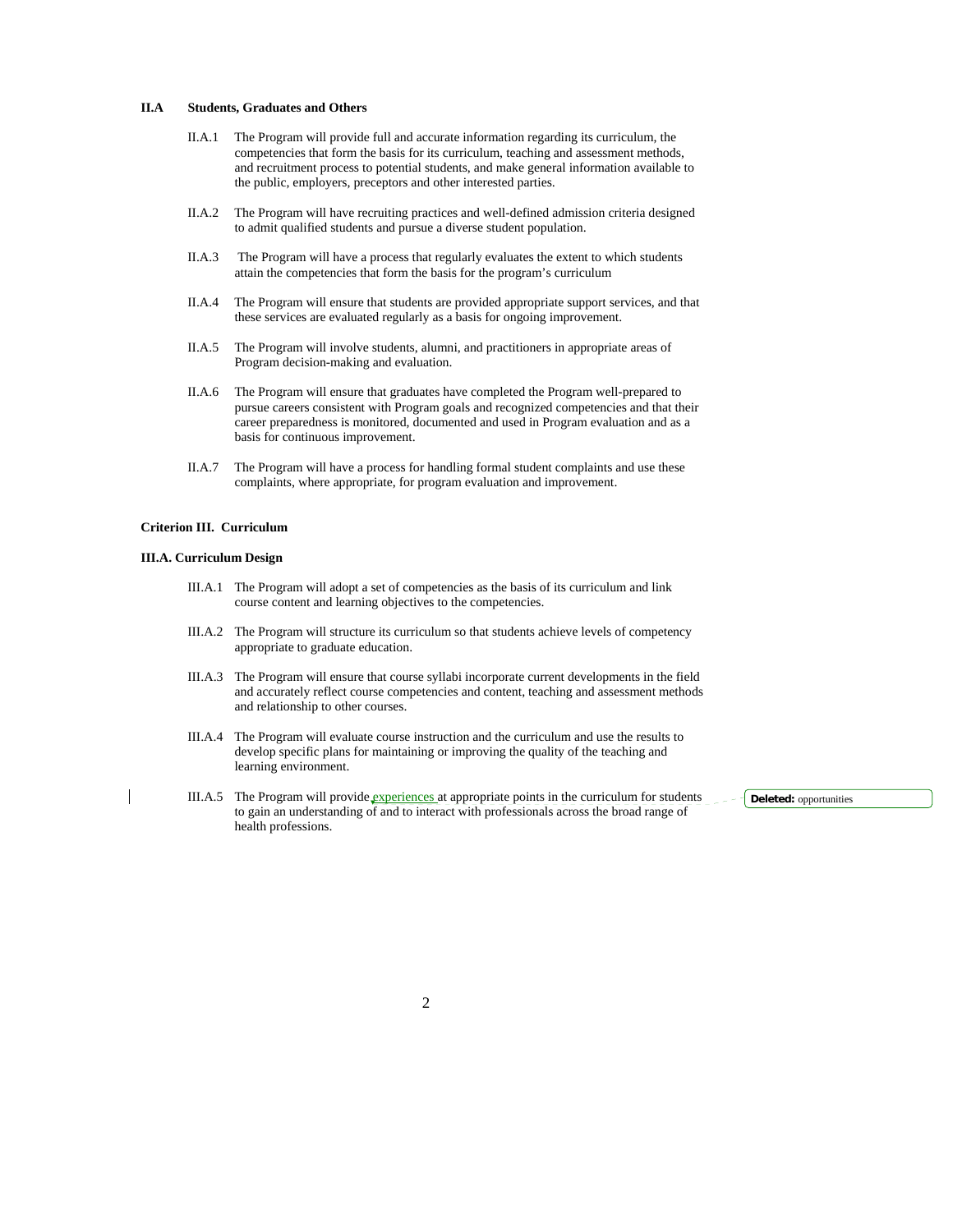| HLB. | <b>Curriculum Content.</b> |  |
|------|----------------------------|--|
|------|----------------------------|--|

**Deleted: and Competency Development**

**The Program curriculum should address the following healthcare management content areas, and is not necessarily course-specific, but rather content that should be taught somewhere in the program:** 

| III.B.1   | Population health and status assessment                                                              |
|-----------|------------------------------------------------------------------------------------------------------|
| III.B.2   | Health policy formulation, implementation, and evaluation                                            |
| III.B.3   | Organizational development/organizational behavior theory and application                            |
| III.B.4   | Management and structural analysis of healthcare organizations, including<br>evaluation and redesign |
| III.B.5   | Operations assessment and improvement                                                                |
| III.B.6   | Management of human resources and health professionals                                               |
| III.B.7   | Information systems management and assessment                                                        |
| III.B.8   | Legal principles development, application, and assessment                                            |
| III.B.9   | Governance – structure, roles, responsibilities, and alignment to leadership                         |
| III.B.10  | Leadership - visioning, change management and team development                                       |
| III.B.11  | Written, verbal, and interpersonal communication skills                                              |
| III.B.12  | Statistical analysis and application                                                                 |
| III.B.13  | Economic analysis and application to decision making                                                 |
| III.B. 14 | Market analysis, research, and assessment                                                            |
| III.B.15  | Financial analysis and management                                                                    |
| III.B.16  | Ethics in business and clinical decision-making                                                      |
| III.B.17  | Strategy formulation and implementation                                                              |
| III.B.18  | Quality assessment for patient care improvement                                                      |
| III.B.19  | Professional skills development                                                                      |
|           |                                                                                                      |

### **III.C. Applied and Integrative Learning**

 $\overline{\phantom{a}}$ 

| III.C.1 The Program will ensure that students demonstrate critical thinking and problem solving |                                                       |
|-------------------------------------------------------------------------------------------------|-------------------------------------------------------|
| skills as well as management competencies in field based applications.                          | $\sim$ <b>Deleted:</b> applied, experiential settings |

- III.C.2 The Program curriculum will include integrative experiences that require students to draw upon, apply and synthesize knowledge and skills covered throughout the Program of study.
- III.C.3 The program will provide, throughout the curriculum, opportunities for students to participate in team-based activities.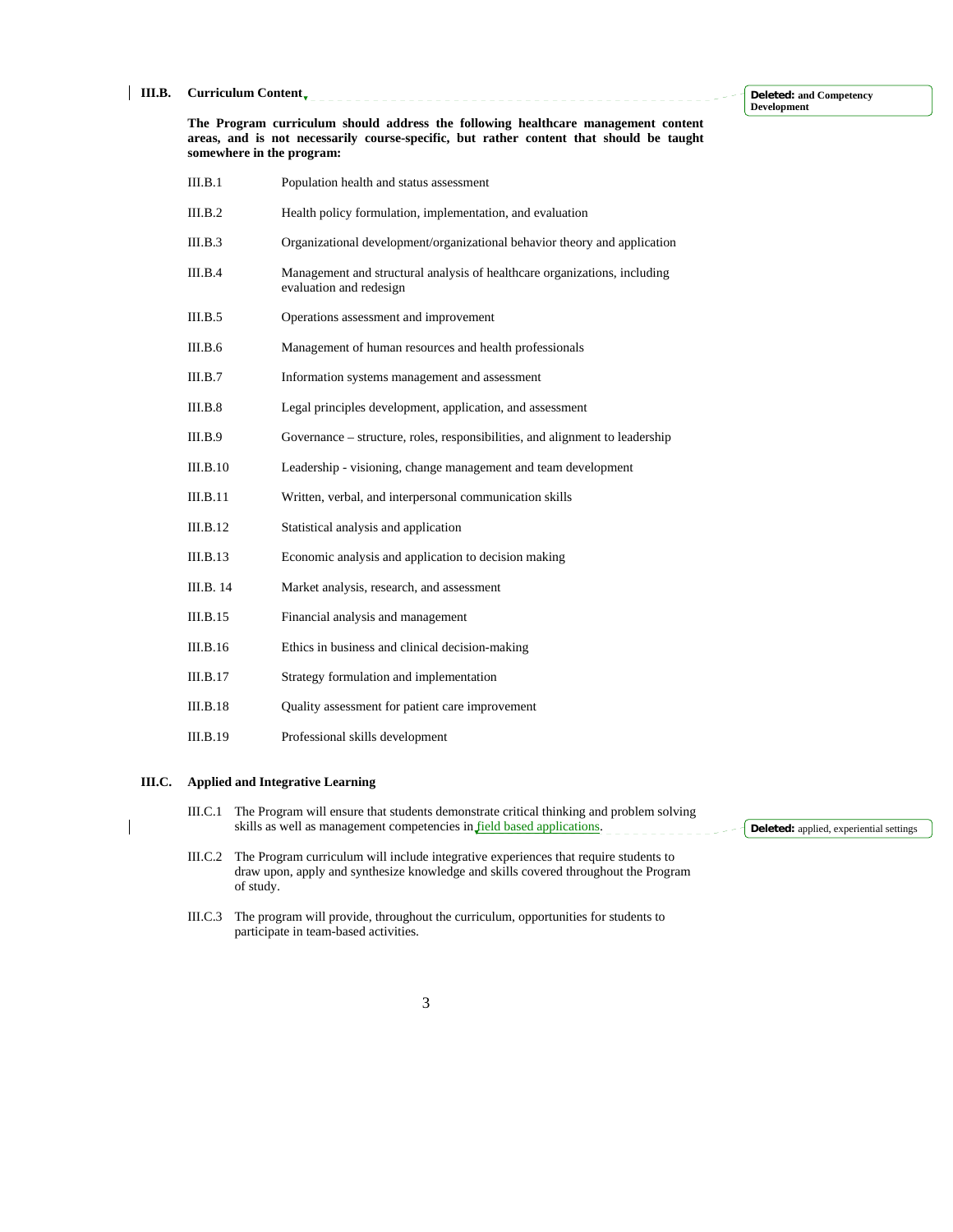- III.C.4 The organization of the Program and its relationship to other academic units will enable students to draw broadly on academic resources throughout the University.
- III.C.5 The Program will have effective working relationships with a variety of healthcare management employers and will integrate the field of practice into the Program's teaching and career guidance.

#### **Criterion IV. Faculty Teaching, Scholarship and Service**

#### **IV.A Qualifications and Responsibilities**

- IV.A.1 Program and University leadership will ensure that the complement, involvement and qualifications of Program faculty are sufficient to accomplish the mission of the Program.
- IV.A.2 The Program will foster a diverse culture within the faculty and learning environment.
- IV.A.3 The program faculty will have responsibility for: making recommendations regarding admission of students, specifying health care management competencies, evaluating student performance, and awarding degrees.

#### **IV.B. Faculty Recruitment, Development and Evaluation**

- IV.B.1 Program faculty will participate in defining faculty needs and in recruiting faculty to teach in the Program in accordance with University policy.
- IV.B.2 Faculty responsibilities are consistent with University policies and faculty evaluation is equitable and fair.

#### **IV.C. Teaching**

.

- IV.C.1 The program faculty will incorporate a range of teaching and assessment methods aligned with the Program's defined competencies.
- IV.C.2 The Program will ensure that there is a systematic plan for, and investment in, individual faculty career development in both teaching and scholarship**.**

#### **IV.D. Research and Scholarship**

- IV.D.1 Faculty will demonstrate the development of new knowledge, the re-synthesis or reconceptualization of existing knowledge and the creative application of theory to practice.
- IV.D.2 Each core faculty member will demonstrate a record of scholarship and/or professional achievement appropriate to the stage of their academic career, their role and responsibilities associated with the Program, and the Program's mission and goals.
- IV.D. 3 The faculty will demonstrate that they draw on their own current and relevant research and scholarship, as well as that of others, in their teaching.

### **IV.E Community and Professional Service**

- IV.E.1 Faculty will participate in health-related community and professional service activities outside of the university.
- IV.E. 2 Faculty will draw upon their community and professional service activities in their teaching.

Deleted: participating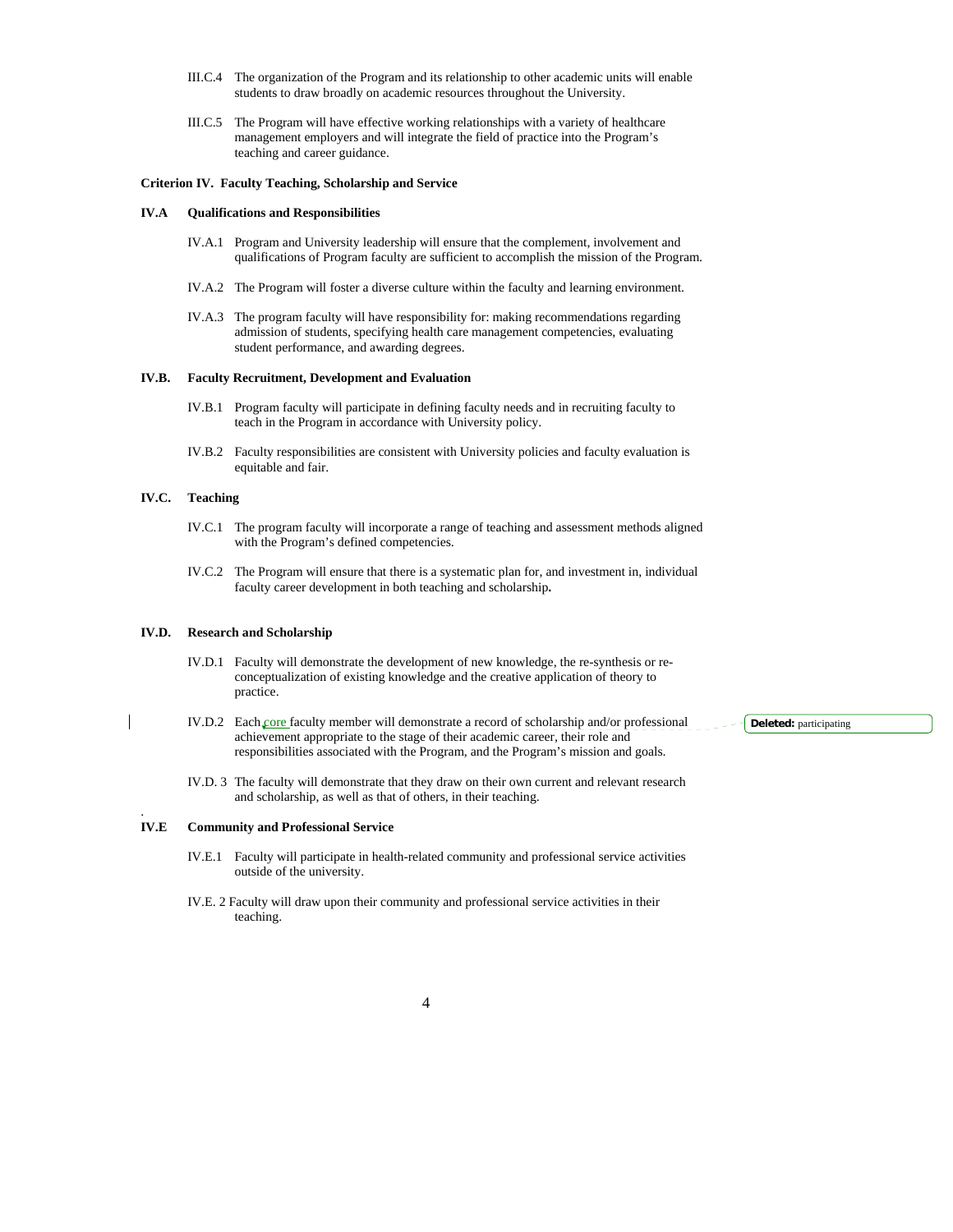May 27, 2009

- To: Dean Stephen W. Wyatt, DMD, MPH College of Public Health
- From: Julia F. Costich, JD, PhD, Chair Dept. of Health Services Management
- Re: Departmental approval process for relocation of MHA program

On May 26, 2009, you notified me that the Provost had recommended relocation of the MHA program to the Dept. of Health Services Management in the College of Public Health, and asked me to discuss the matter with department faculty. I was able to speak to most faculty members in person, and they expressed their enthusiasm about taking on this new challenge, provided that appropriate resources were made available for support of a major expansion in teaching and administrative duties. In addition, I asked them to confirm their endorsement of the program relocation in e-mails, and they did so unanimously. I will retain the e-mails in my archives so as to provide further documentation should it become necessary.

I would like to express my own pleasure at the prospect of working with such a fine program and will be happy to provide any necessary assistance.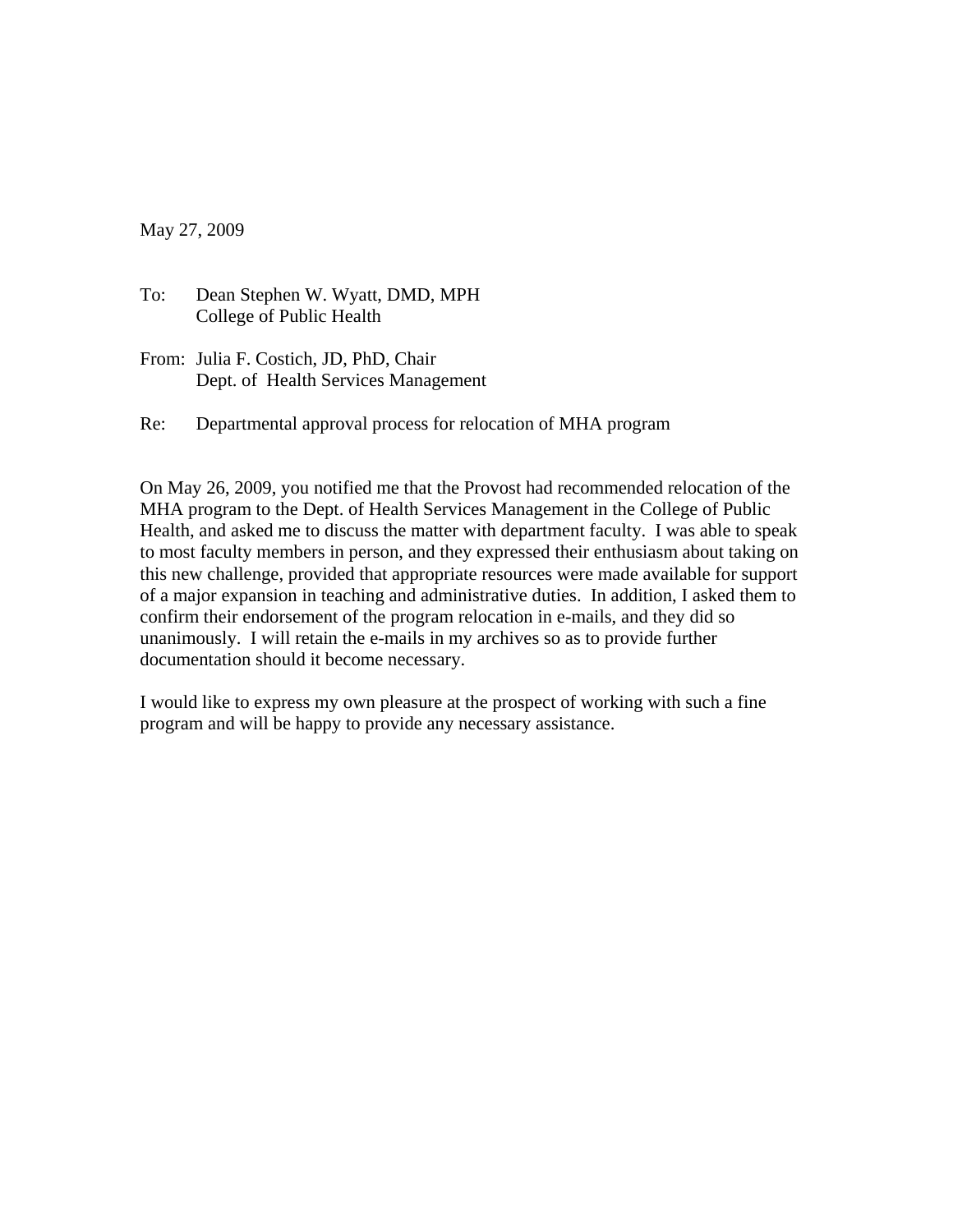**E‐Mails From HSM Faculty Endorsing Transfer of MHA** 

**From:** scott.hankins@gmail.com [mailto:scott.hankins@gmail.com] **Sent:** Tuesday, May 26, 2009 10:48 PM **To:** Costich, Julia **Subject:** Re: MHA

Just to reiterate what we talked about in my office, I support this change and will gladly help to make this work.

Scott Hankins

**From:** Hill, Raymond E **Sent:** Tuesday, May 26, 2009 3:49 PM **To:** Costich, Julia; Holsinger, James; Pfeifle, William; Williams, John C; Hankins, Scott W; Patton, Dana J; Ireson, Carol; Wackerbarth, Sarah B; Scutchfield, Douglas; Smith, Michael D; Riddell, Martha **Subject:** RE: MHA

You have my full support and I think this is good for the College and the students in the MHA program. Let me know what I can do to help. Ray

**From:** Holsinger, James **Sent:** Tuesday, May 26, 2009 3:51 PM **To:** Costich, Julia **Subject:** RE: MHA

### I agree to it coming to us. Jim Holsinger

**From:** Ireson, Carol **Sent:** Tuesday, May 26, 2009 3:51 PM **To:** Hill, Raymond E; Costich, Julia; Holsinger, James; Pfeifle, William; Williams, John C; Hankins, Scott W; Patton, Dana J; Wackerbarth, Sarah B; Scutchfield, Douglas; Smith, Michael D; Riddell, Martha **Subject:** RE: MHA

I believe we should accept the program if the resources are provided to help it achieve excellence.

Carol

**From:** Patton, Dana J **Sent:** Tuesday, May 26, 2009 6:15 PM **To:** Costich, Julia; Holsinger, James; Pfeifle, William; Williams, John C; Hankins, Scott W; Ireson, Carol; Hill, Raymond E; Wackerbarth, Sarah B; Scutchfield, Douglas; Smith, Michael D; Riddell, Martha **Subject:** RE: MHA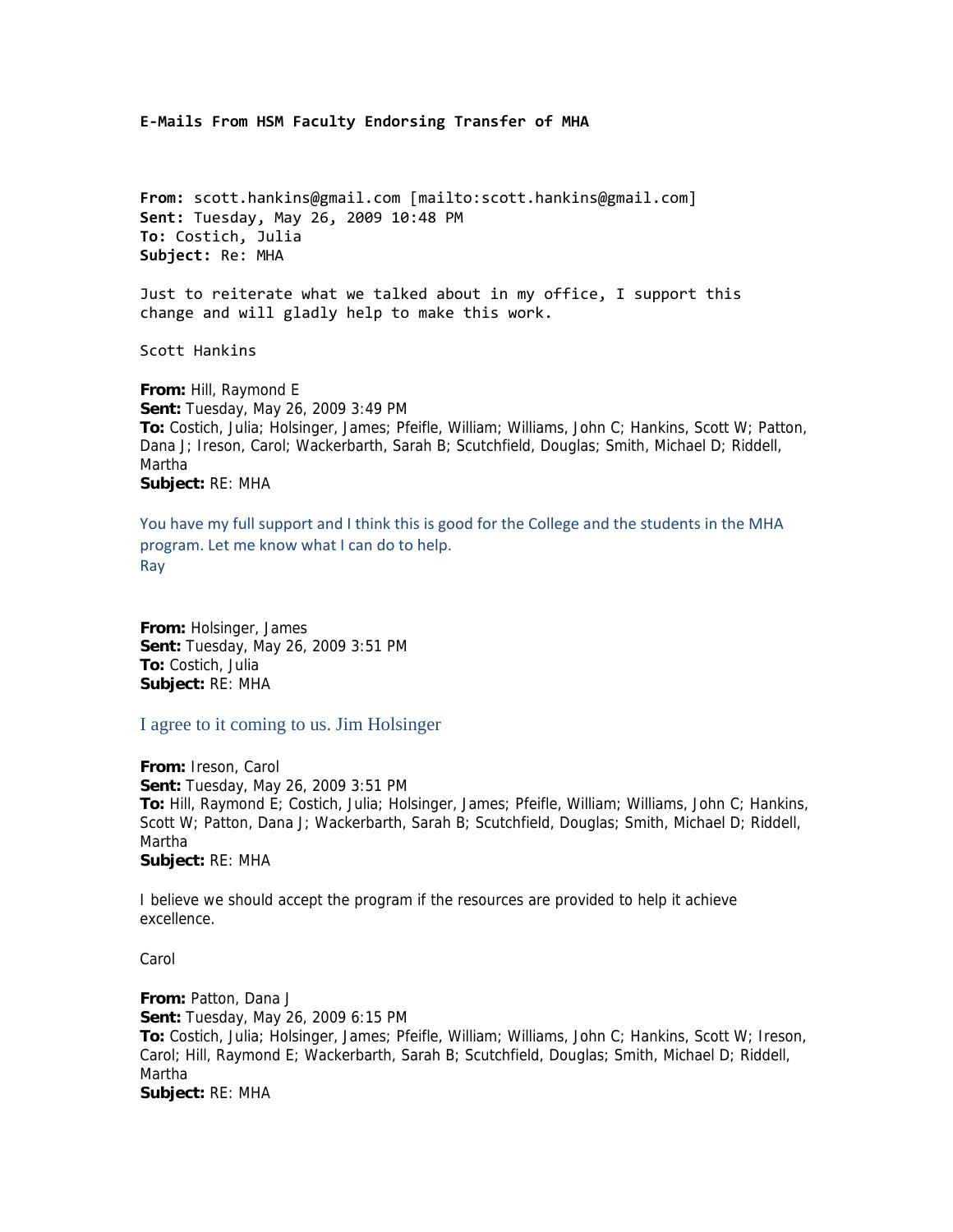I fully support this change. Please let me know what I can do to help. Dana

\*\*\*\*\*\*\*\*\*\*\*\*\*\*\*\*\*\*\*\*\*\*\*\*\*\*\*\*\*\*\*\*

Dana Patton, Ph.D. Assistant Professor University of Kentucky Department of Health Services Management 121 Washington Avenue Lexington, KY 40536-0003 Phone: 859-218-2094 Fax: 859-257-2821

**From:** Pfeifle, William **Sent:** Wednesday, May 27, 2009 10:01 AM **To:** Costich, Julia; Holsinger, James; Williams, John C; Hankins, Scott W; Patton, Dana J; Ireson, Carol; Hill, Raymond E; Wackerbarth, Sarah B; Scutchfield, Douglas; Smith, Michael D; Riddell, Martha **Subject:** RE: MHA

## **Julia: You have my full support. We all will be better for the change. Bp**

**From:** Riddell, Martha **Sent:** Tuesday, May 26, 2009 4:11 PM **To:** Costich, Julia **Subject:** RE: MHA

### Julia,

Since I have been involved with the MHA program, I think the key is providing adequate resources to build a program of excellence. I have always believed that the MHA is a degree that is important to the people of the Commonwealth, and want to see this program grow and develop, and I'm very interested in helping make that happen. Thanks!

Martha

**From:** Scutchfield, Douglas **Sent:** Tuesday, May 26, 2009 4:00 PM **To:** Williams, John C; Ireson, Carol; Hill, Raymond E; Costich, Julia; Holsinger, James; Pfeifle, William; Hankins, Scott W; Patton, Dana J; Wackerbarth, Sarah B; Smith, Michael D; Riddell, Martha **Subject:** RE: MHA

Please know that I am totally supportive and will do what we need to do to achieve excellence with the program. Let me know if there is anything I can do to assist. Scutch

F. Douglas Scutchfield, MD Peter P Bosomworth Professor of Health Services Research and Policy University of Kentucky